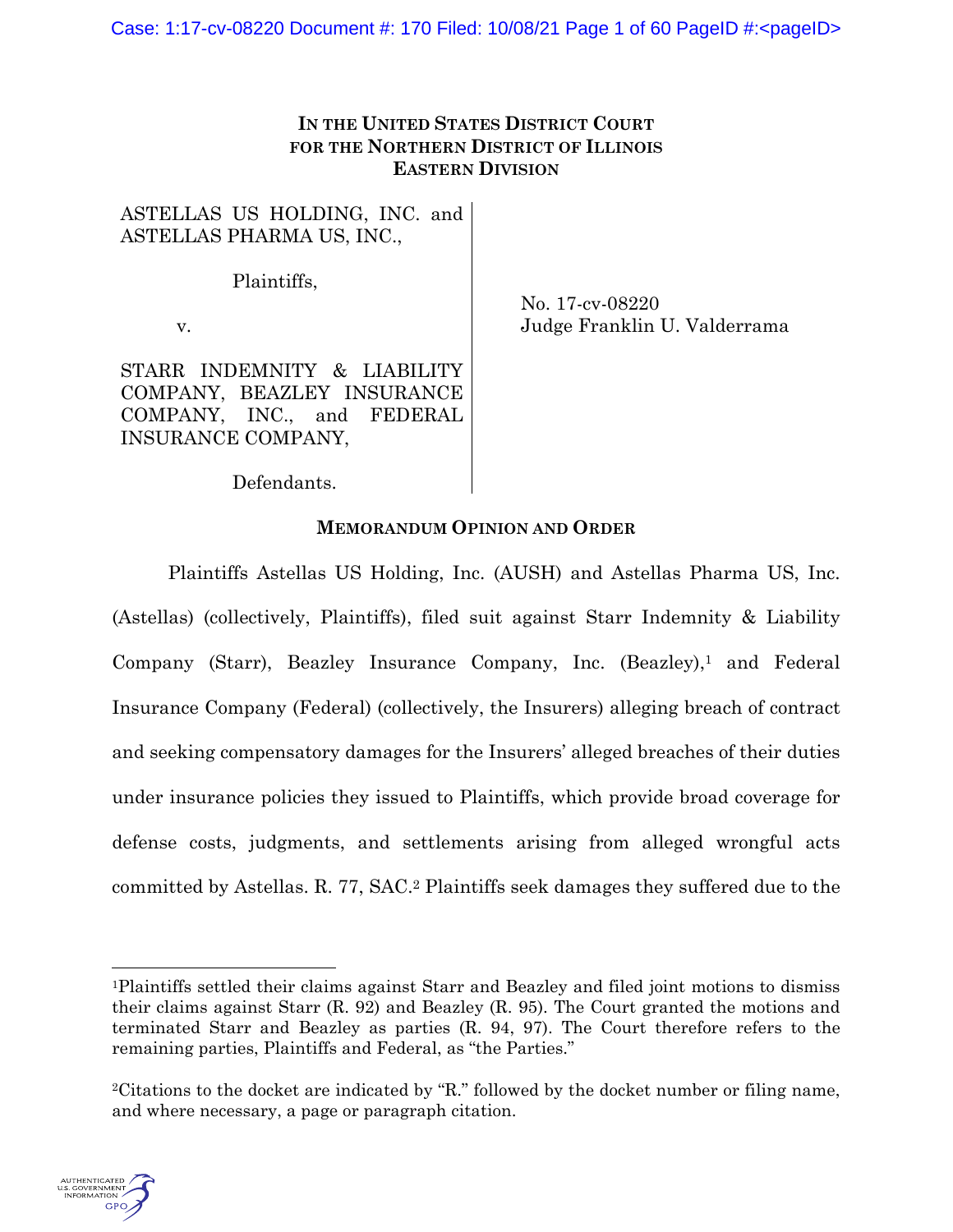Insurers' refusals to reimburse them for defense costs (i.e., covered defense and investigation costs), as well as for a settlement payment that Plaintiffs paid to resolve a claim asserted against Astellas by the United States Department of Justice (DOJ) for alleged federal health care offenses committed by Astellas. SAC ¶ 2. Plaintiffs also seek a declaratory judgment that Federal must pay the full amount of its \$10 million limit of liability. *Id.*  $\P\P$  18, 61. Before the Court are Astellas' and Federal's crossmotions for summary judgment.3 R. 114, Pl.'s Mot. Summ. J.; R. 129, Def.'s Cross-Mot. Summ. J.4 For the reasons discussed below, Astella's Motion for Summary Judgment is granted and Federal's Cross-Motion for Summary Judgment is denied.5 The Court finds that the Settlement Payment constitutes a Loss under the Federal Policy, and public policy does not bar coverage.

## **Background**

The following facts are undisputed unless otherwise specified. In deciding cross-motions for summary judgment, the Court views the facts in the light most

<sup>3</sup>Only Astellas, not AUSH, moved for summary judgment against Federal. Pl.'s Mot. Summ. J., whereas Federal moved for summary judgment against both Plaintiffs. Def.'s Cross-Mot. Summ. J. Both Plaintiffs joined the brief filed in reply in support of Astellas' motion for summary judgment and in opposition to Federal's cross-motion for summary judgment against Plaintiffs. R. 144, Pl.'s Reply/Cx-Resp. at 1 n.1. As noted herein, because AUSH is simply a holding company, for ease of reading, the Court uses "Astellas" to refer to both Plaintiffs or just Astellas, as appropriate, unless otherwise noted.

<sup>4</sup>Federal filed two versions of its cross-motion for summary judgment, one version under seal (R. 126) and one public, unsealed version (R. 129). A review of Federal's sealed motion shows that it is identical to the public, unsealed version of the motion, and does not contain any sensitive or confidential information. The Court therefore directs the clerk's office to unseal Federal's cross-motion for summary judgment [126].

<sup>5</sup>Together, the briefs, Local Rule 56.1 statements and responses, and evidence filed in support, consist of more than 995 pages. A comprehensive opinion was necessary in light of the voluminous record.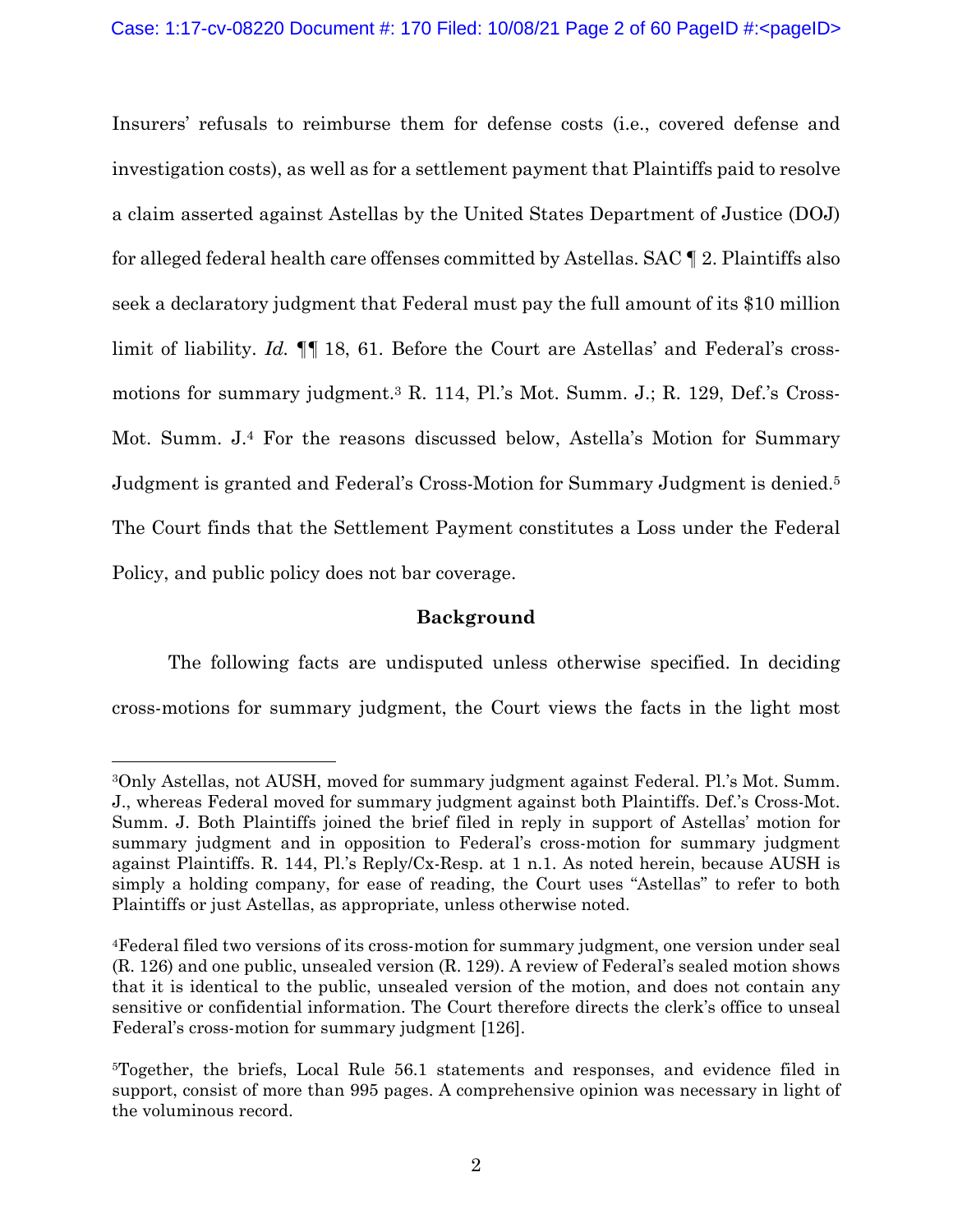favorable to the respective non-moving party. *See Matsushita Elec. Indus. Co. v. Zenith Radio Corp.*, 475 U.S. 574, 587 (1986); *Hanners v. Trent*, 674 F.3d 683, 691 (7th Cir. 2012). So, when the Court evaluates Astellas' motion for summary judgment, Federal gets the benefit of reasonable inferences; conversely, when evaluating Federal's motion, the Court gives Astellas the benefit of the doubt. On summary judgment, the Court assumes the truth of the facts presented by the parties, but does not vouch for them. *Arroyo v. Volvo Grp. N. Am., LLC*, 805 F.3d 278, 281 (7th Cir. 2015).

Astellas is a pharmaceutical company, of which AUSH owns 100% of the voting stock. Def.'s Resp. PSOF ¶¶ 1–2, 4.6 Federal is an insurance company, which issued an excess policy, No. 822-5816 (the Federal Policy), to Astellas for the period of April 1, 2015 to April 1, 2016 (the **Policy Period**7). *Id.* ¶¶ 5, 7, 52–53.

## **I. Policy Language**

The Federal Policy provides a \$10 million limit of liability in excess of the \$10 million in underlying coverage issued by five separate insurers, and a \$500,000.00 self-insured retention (totaling \$10.5 million and defined as Federal's **Underlying** 

<sup>6</sup>Citations to the Parties' Local Rule 56.1 Statements of Material Facts are identified as follows: "PSOF" for Astella's Statement of Material Facts (R. 116); "Def.'s Resp. PSOF" for Federal's Response to Astella's Statement of Material Facts (R. 128; R. 132); "Pl.'s Resp. DSOAF" for Astella's Response to Federal's Statement of Additional Material Facts (R. 138; R. 142); "Astella's Supplemental Statement of Material Facts (R. 139; R. 143); and "Def.'s Resp. PSOAF" for Federal's Response to Astella's Supplemental Statement of Material Facts (R. 151; R. 153).

<sup>7</sup>Terms in bold have the meanings ascribed from the policy issued by Starr to Astellas, No. SISIFNL20068315 (the **Primary Policy**). R. 115-1, Silversten Decl., Exh. A, Primary Policy. Where necessary, the terms are defined within this Opinion.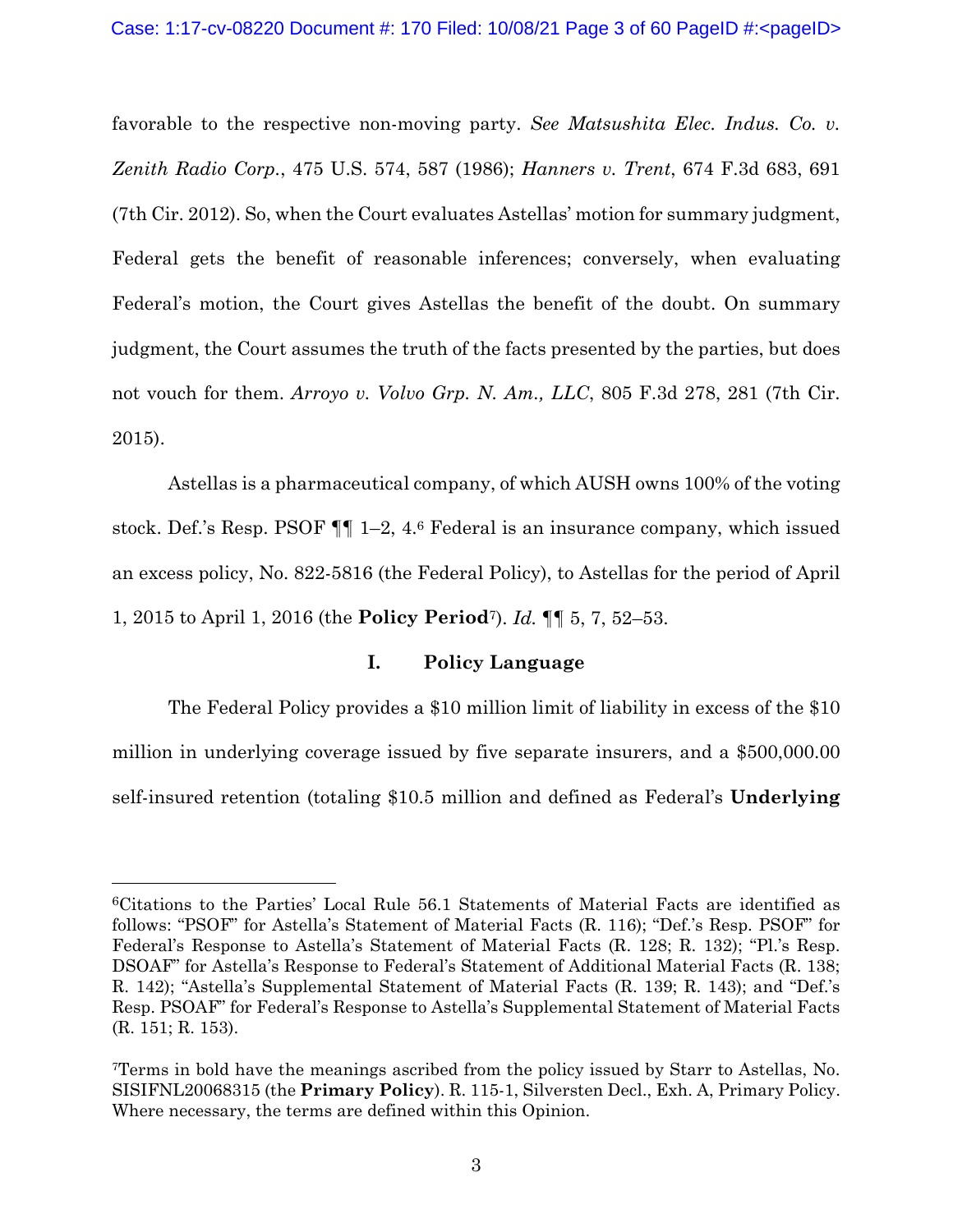Limit). Def.'s Resp. PSOF **[1]** 56–57. Paragraph 1 of the Federal Policy, as amended

by Endorsement No. 1, provides, in relevant part, as follows:

[Federal] shall provide the **Insureds** with insurance during the **Policy Period** excess of the **Underlying Limit**. Coverage hereunder shall attach only after the . . . **Insureds** . . . shall have paid in legal currency the full amount of the **Underlying Limit** for such **Policy Period**. Coverage shall then apply in conformance with the terms and conditions of the **Primary Policy**, except as otherwise provided herein.

Id.  $\parallel$  52 (citing R. 115-1, Silversten Decl., Exh. B, Federal Policy at A-67).

The Primary Policy provides coverage for claims brought against Astellas.

Insuring Agreement 1.C. of the Primary Policy states:

The **Insurer** shall pay on behalf of the **Company** the **Loss** arising from a **Claim** first made during the **Policy Period** . . . against the **Company** for any **Wrongful Act**, and reported to the **Insurer** in accordance with the terms of this policy.

Def.'s Resp. PSOF ¶ 58 (citing Primary Policy at A-23).

The Primary Policy defines **Company** as including "any **Subsidiary** of the **Parent Company**." Def.'s Resp. PSOF ¶ 59 (citing Primary Policy at A-12). **Parent Company** is defined as AUSH. *Id.* ¶ 60 (citing Primary Policy at A-7). The term **Subsidiary** is defined, in relevant part, as "any privately-held for-profit entity . . . of which the **Parent Company** has **Management Control** . . . before the inception of the **Policy Period**." *Id.* ¶ 61 (citing Primary Policy at A-26). "**Management Control**" means, among other things, "owning interests representing more than 50% of the voting, appointment or designation power for the selection of a majority of: the board of directors of a corporation." *Id.* ¶ 62 (citing Primary Policy at A-13).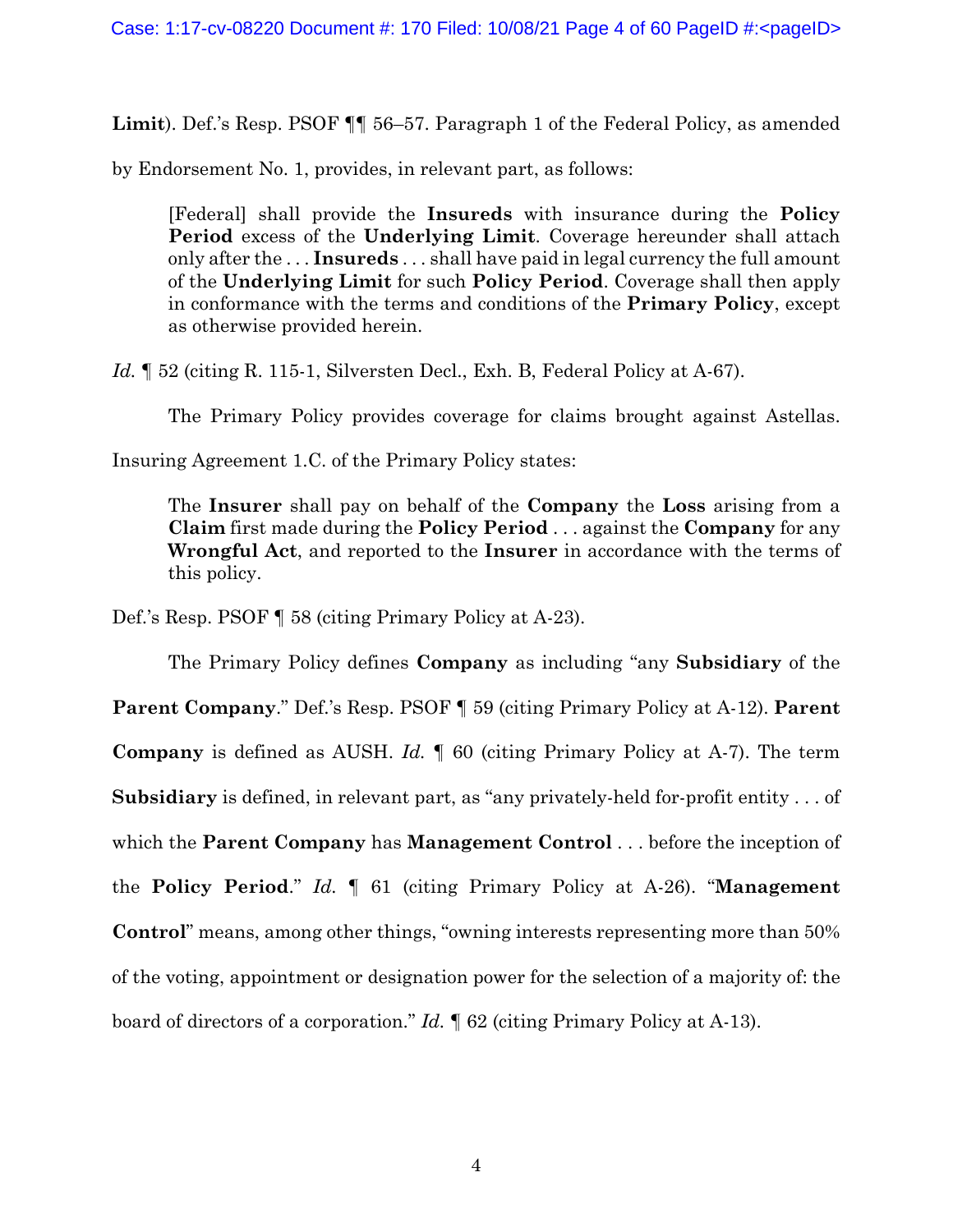The term **Claim** includes, in relevant part, a "written request to toll or waive the applicable statute of limitations relating to a potential **Claim** against an **Insured** for a **Wrongful Act**." Def.'s Resp. PSOF ¶ 63 (citing Primary Policy at A-24). The term **Wrongful Act** is defined, in relevant part, as "any actual or alleged breach of duty, neglect, error, misstatement, misleading statement, omission or act by the Company." *Id.* ¶ 64 (citing Primary Policy at A-27).

Finally, the term **Loss** is defined to include: "damages, settlements or judgments." Def.'s Resp. PSOF ¶ 65 (citing Primary Policy at A-25). It also includes the "multiplied portion of any multiple damage awards . . . but only to the extent that such damages . . . are insurable under the applicable law most favorable to the insurability of such damages." *Id.* (citing Primary Policy at A-25, A-45). **Loss** is defined to exclude "matters which may be deemed uninsurable under applicable law" and "fines and penalties, except as provided for in" the previous sentence. Pl.'s Resp. DSOAF ¶ 1 (citing Primary Policy at A-25). The Primary Policy also explicitly excludes coverage for any **Loss** in connection with any **Claim**:

(a) arising out of, based upon or attributable to the gaining of any profit or advantage or improper or illegal remuneration if a final non-appealable adjudication in an action or proceeding other than an action or proceeding initiated by the Insurer to determine coverage under the policy establishes that such remuneration was improper or illegal; [and]

(b) arising out of, based upon or attributable to any deliberate fraudulent act or any willful violation of law by an Insured if a final non-appealable adjudication in an action or proceeding other than an action or proceeding initiated by the Insurer to determine coverage under the policy establishes that such act or violation occurred.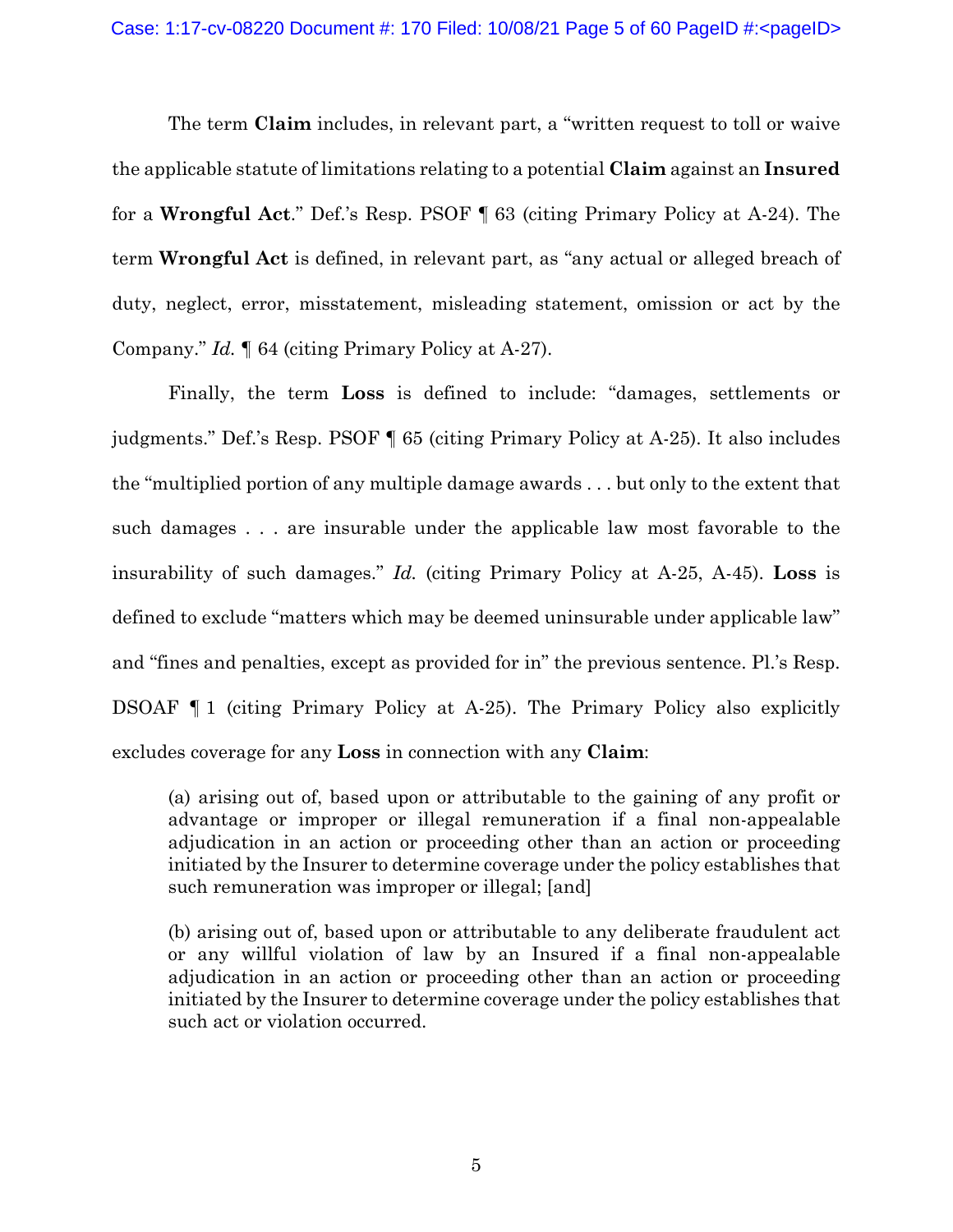(Final Adjudication Exclusions). Def.'s Resp. PSOF ¶ 68 (citing Primary Policy at A-

50).

Section 5 of the General Terms & Conditions Section of the Primary Policy,

Notice of Claim, provides, in relevant part:

[I]f during the Policy Period . . . an Insured becomes aware of any circumstances which may reasonably be expected to give rise to a Claim being made against an Insured, the Insured may provide written notice to the Insurer's authorized agent of such circumstances. . . . If a Claim is subsequently made against such Insured and reported to the Insurer arising out of, based upon or attributable to the previously noticed circumstances, such Claim shall be considered first made at the time notice of such circumstances was provided to the Insurer.

Def.'s Resp. PSOF ¶ 66 (citing Primary Policy at A-16).

# **II. Xtandi and ARI Funds**

In September 2012, Astellas launched Xtandi, a drug used to treat men with metastatic castration-resistant prostate cancer (mCRPC). Def.'s Resp. PSOF ¶ 19. Xtandi differs from other treatments of mCRPC because it works by blocking androgen receptors and is thus classified as an "androgen receptor inhibitor" (ARI). *Id.* ¶ 21. John Liu (Liu), Astella's Executive Director, Reimbursement & Market Access Strategy, led Astella's efforts to ensure that patients could afford Xtandi, including contributing to charity patient assistance programs that provide financial support to patients undergoing cancer treatment. Def.'s Resp. PSOAF ¶¶ 1, 3.

In September 2012 and January 2013, respectively, Astellas began making charitable contributions to patient assistance mCRPC Funds (the mCRPC Funds) run by two separate Charity Patient Assistant Programs (PAPs), the Patient Access Network Foundation (PANF) and the Chronic Disease Fund (CDF) (collectively, the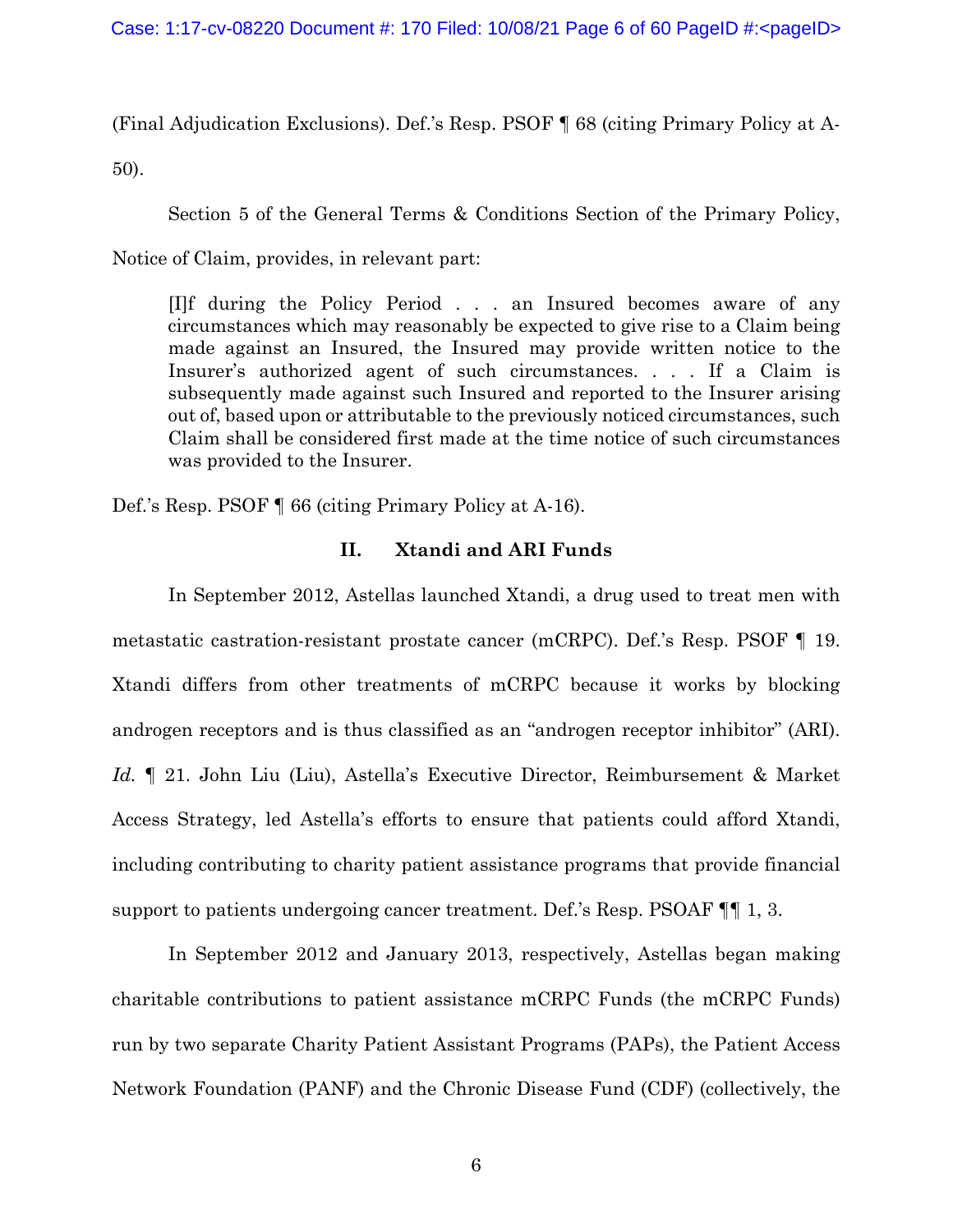Charity PAPs). Def.'s Resp. PSOF ¶ 22; Def.'s Resp. PSOAF ¶¶ 4–5. In May 2013, Liu received a press release announcing that PANF had opened a fund for mCRPC patients who were prescribed products with the radioisotope "mechanism of action" (MOA), which caused him to speak to various people at the Charity PAPs about the possibility of setting up another MOA fund, specifically for patients being treat with the ARI for mCRPC (the ARI Funds). *Id.* ¶¶ 7–8. Such funds would include patients who had been prescribed Xtandi and ARI drugs used to treat mCRPC, but would not generally apply to other mCRPC treatments or drugs. Def.'s Resp. PSOF ¶ 24. Astellas, PANF, and CDF each undertook their own independent legal and medical analysis of the ARI Funds. Def.'s Resp. PSOAF ¶ 10. Before Astellas contributed to the ARI Funds, Liu sought approval from Astellas' in-house legal department, who obtained legal advice from regulatory experts and spoke to PANF's and CDF's outside



After finishing its internal vetting process in June 2013, Astellas began contributing to the PANF and CDF ARI Funds in July 2013, and continued donating to those funds until December 2013 and September 2013, respectively.8 Def.'s Resp.

<sup>8</sup>Astellas stopped donating to the PANF ARI Fund in December 2013, and instead donated to the broader mCRPC Fund previously established by PANF. Def.'s Resp. PSOAF ¶ 16. PANF transferred the remaining money in its ARI Fund into its broader mCRPC Fund. *Id.*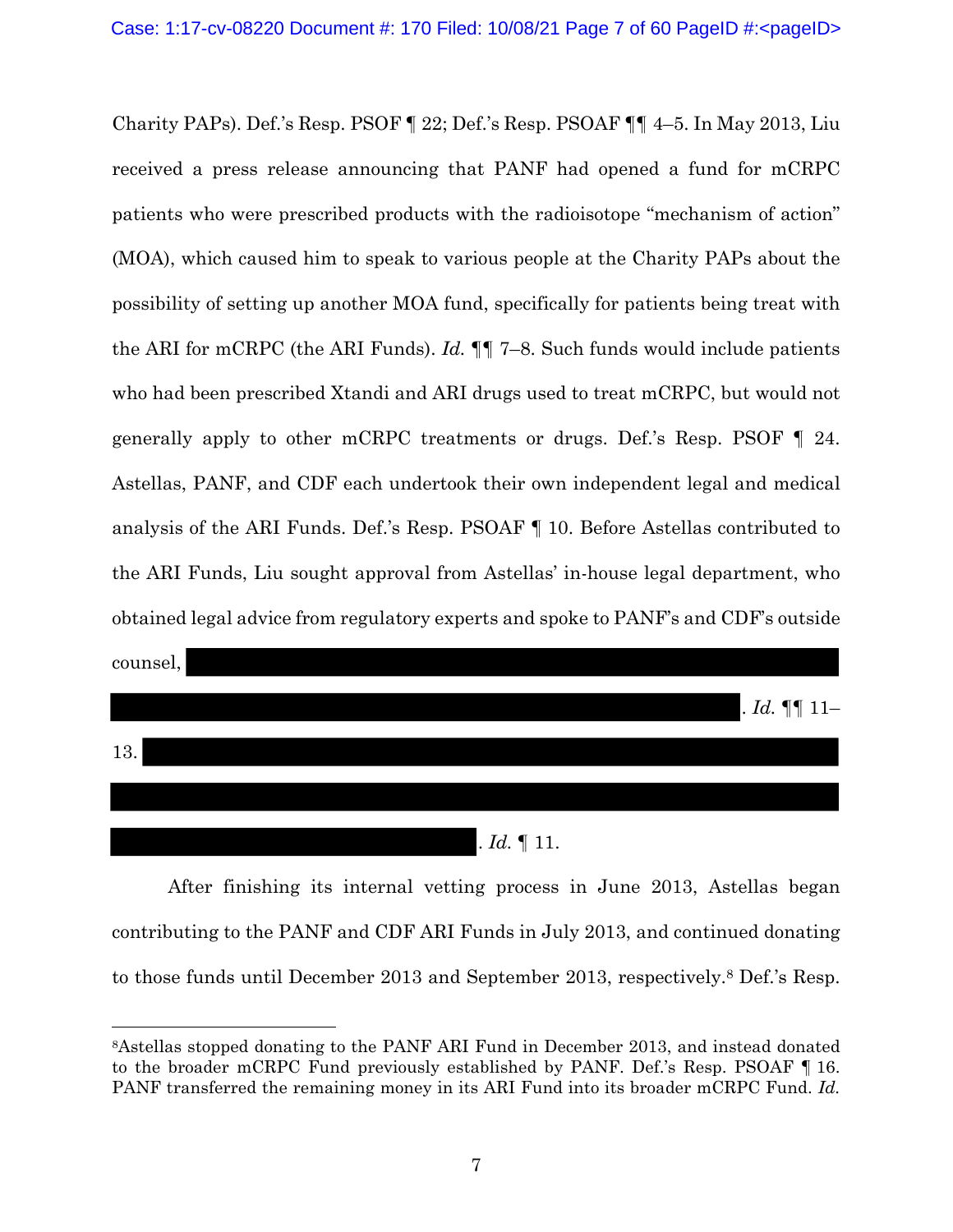PSOAF ¶¶ 14–16; Def.'s Resp. PSOF ¶¶ 23, 25. Between 2013 and 2016, Astellas paid \$116 million into PANF's mCRPC Fund and \$12.75 million into CDF's mCRPC Fund. Pl.'s Resp. DSOAF ¶ 2. However, these totals included Astella's payments to the more general mCRPC Funds, and not just the narrower ARI Funds. *Id.* In his April 2017 proffer session with the DOJ, Liu stated that he never had to make a representation to anyone at Astellas regarding any Return on Investment (ROI) on donations to PANF or CDF. Def.'s Resp. PSOAF  $\P$  19. He stated that the decision to donate was based on the benefit to patients, but also that "a financial benefit was 'expected or anticipated' from ongoing donations." Gallagher Suppl. Decl. Exh. F at A-456, A-460– 61; *see also id.* Exh. E at A-442

When the DOJ asked

whether Astellas attempted to "quantify" the potential financial benefit from its donations, Liu said no; that said, he also said he provided [someone at Astellas] data from a data-aggregator that provided general information about the utilization of copay assistance foundations. Gallagher Suppl. Decl. Ex. F at A-460, A-464; Def.'s Resp. PSOAF ¶ 19. In the same vein,

Def.'s Resp. PSOAF ¶ 18; Gallagher Suppl. Decl. Exh. E at

A-440.

Astellas contributed to PANF's mCRPC Fund until March 2016. *Id.* ¶ 17. Astellas made its last donation to CDF in September 2013. *Id.* ¶ 15.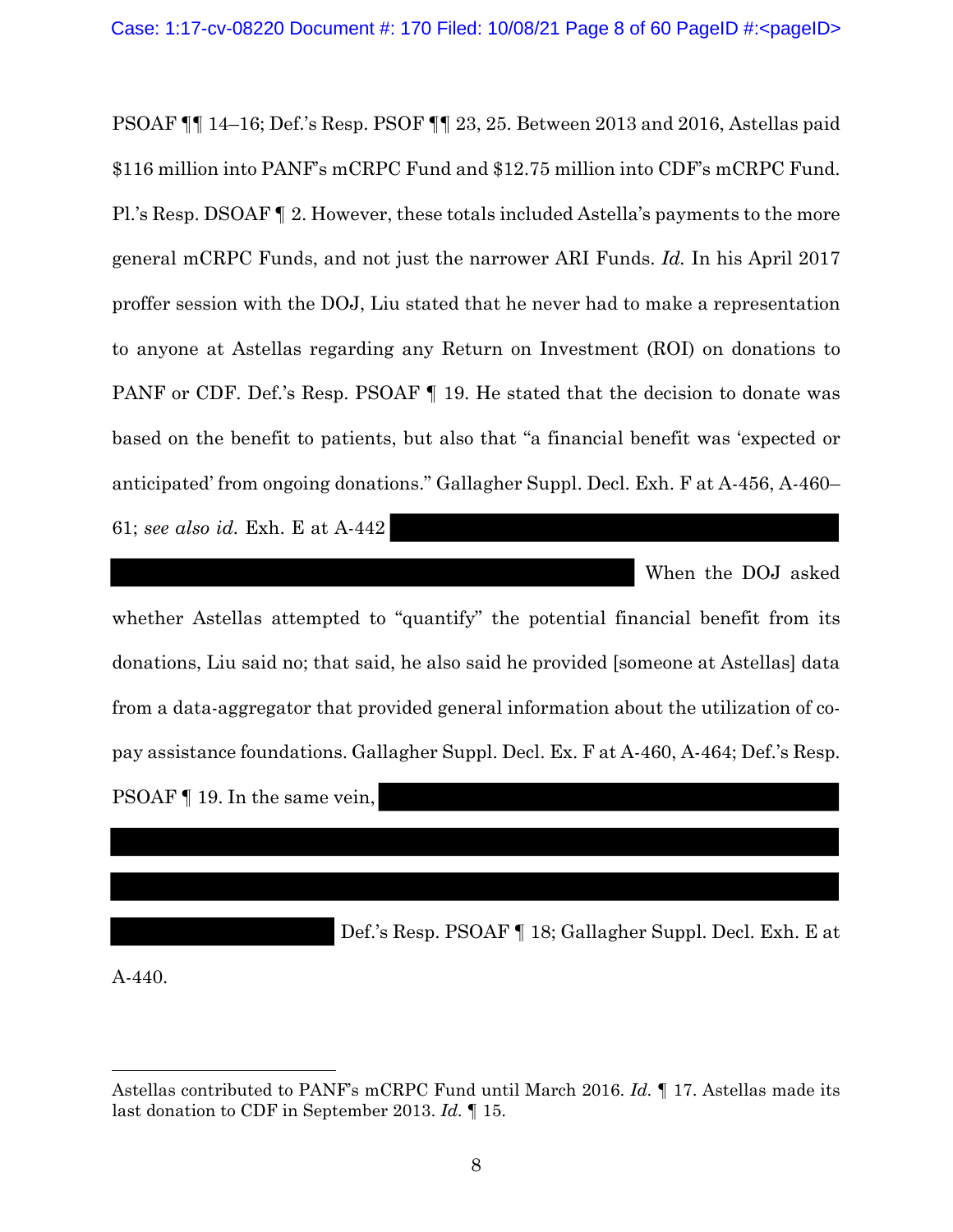During the period of Astellas' donations to the ARI Funds, Astellas sold Xtandi to distributors and specialty pharmacies, and not to patients, pharmacies, hospitals, or the federal government. Def.'s Resp. PSOAF ¶ 20. Specialty pharmacies filled Xtandi prescriptions, charged the patients the required co-pays based on each patient's insurance plan, and then sought the remainder of the cost from the patient's insurer, including, Medicare. *Id.* ¶ 21. Some patients applied to PANF and CDF for financial assistance, and, based on each charity's independent criteria, PANF and CDF would decide whether to issue a grant to cover all or part of the co-pay obligation for the already prescribed medication. *Id.* ¶ 22.

## **III. DOJ Investigation**

In a November 2005 Bulletin (the Bulletin), the OIG advised that copay assistance to Medicare Part D beneficiaries paid by charitable organizations controlled by pharmaceutical manufacturers would also violate the AKS.9 Def.'s Resp. PSOF ¶¶ 16–17. The Bulletin further advised that donations made by pharmaceutical companies to other 501(c)(3) organizations, not controlled by pharmaceutical manufacturers, risked violating the AKS in certain circumstances. *Id.* ¶ 17. The OIG also issued guidance as to how and under what circumstances pharmaceutical manufacturers could lawfully continue making donations to "bona fide, independent charities unaffiliated with pharmaceutical manufacturers." *Id.* The OIG stressed that independent charity PAPs must decide independently how and under what

<sup>9</sup>The Ant-Kickback Statute (AKS), 42 U.S.C. § 1320a-7b, prohibits a pharmaceutical company from offering or paying, directly or indirectly, any remuneration—which includes money or any other thing of value—to induce Medicare beneficiaries to purchase that company's drugs.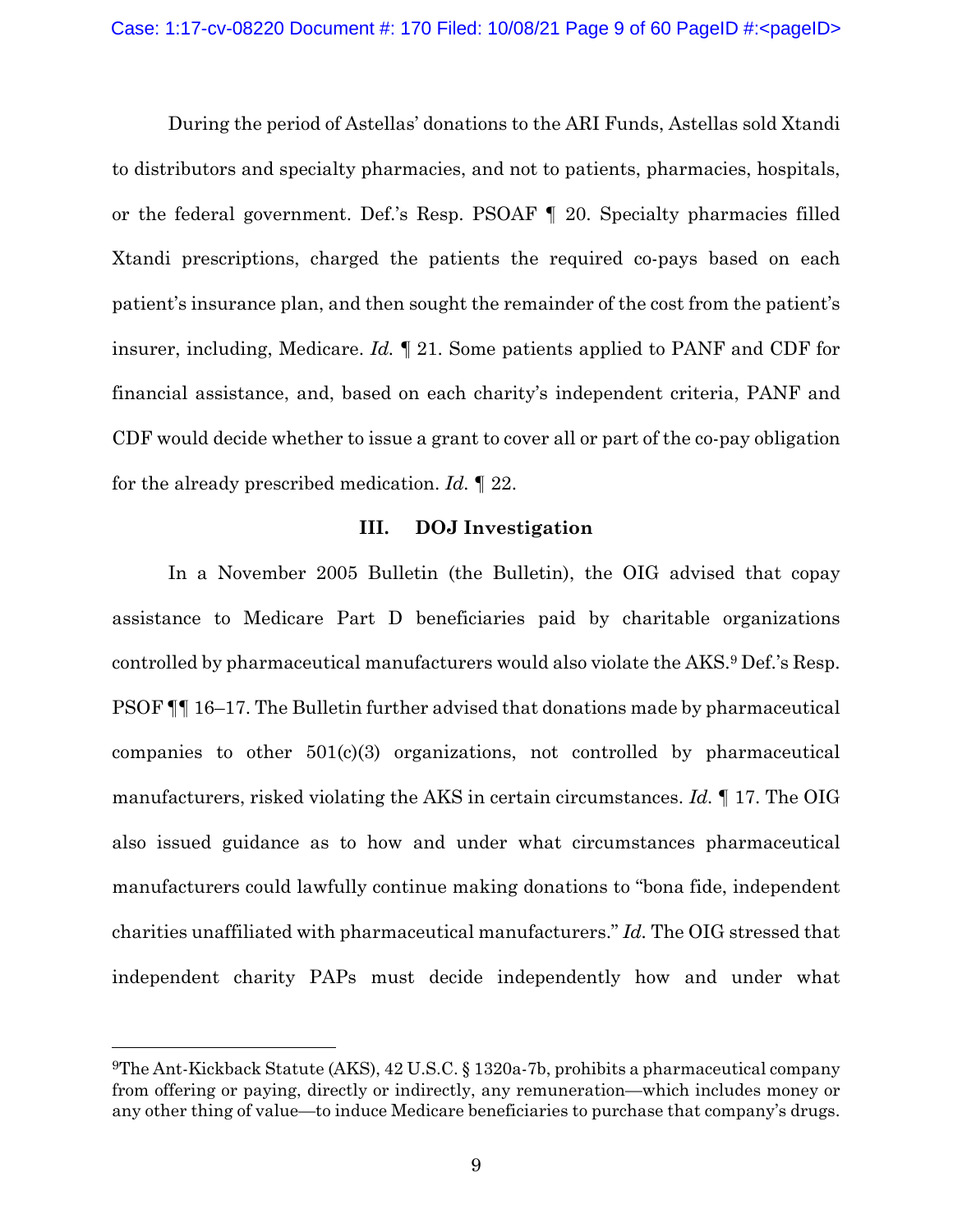circumstances to provide co-pay assistance, as an arrangement where a pharmaceutical company earmarks its contributions to such narrow categories of disease categories that "effectively results in a subsidization of one . . . of the donor's particular products . . . would present an elevated risk of fraud and abuse." *Id.* ¶ 18.

In March 2016, the DOJ issued a Subpoena Duces Tecum to Astellas Pharma, Inc. under 18 U.S.C. § 34862 (HIPAA), demanding certain documents related to the DOJ's investigation (the Subpoena). Def.'s Resp. PSOF ¶¶ 26–27. DOJ agreed to treat the Subpoena as being issued only to Astellas. *Id.* ¶ 29. The Subpoena demanded documents relevant to DOJ's investigation of alleged "Federal healthcare offenses" arising out of Astellas' charitable contributions to the Charity PAPs (the Investigation). *Id.* ¶ 27. "Federal healthcare offenses" is defined in 18 U.S.C. § 24(a) to mean violations of certain enumerated criminal statutes. *Id.*

On March 11, 2016, Astellas gave written notice of the Subpoena to the Insurers (the Original Notice). Def.'s Resp. PSOF ¶ 30. On March 29, 2016, Starr provided its coverage position to Astellas, which stated that Starr refused to treat the Original Notice as a notice of a **Claim**, but it accepted the Original Notice as a notice of "circumstance." *Id.* ¶ 31. *Id.* Federal adopted Starr's position that the Subpoena was only a "circumstance," not a **Claim**. *Id.* ¶ 32.

In September 2017, as part of its ongoing investigation, DOJ issued a Civil Investigative Demand (CID) to Liu. Def.'s Resp. PSOAF ¶ 23. The CID states that it "was issued pursuant to the False Claims Act, 31 U.S.C. § 3729–33, in the course of a False Claims Act investigation" of Astellas to determine whether Astellas had

10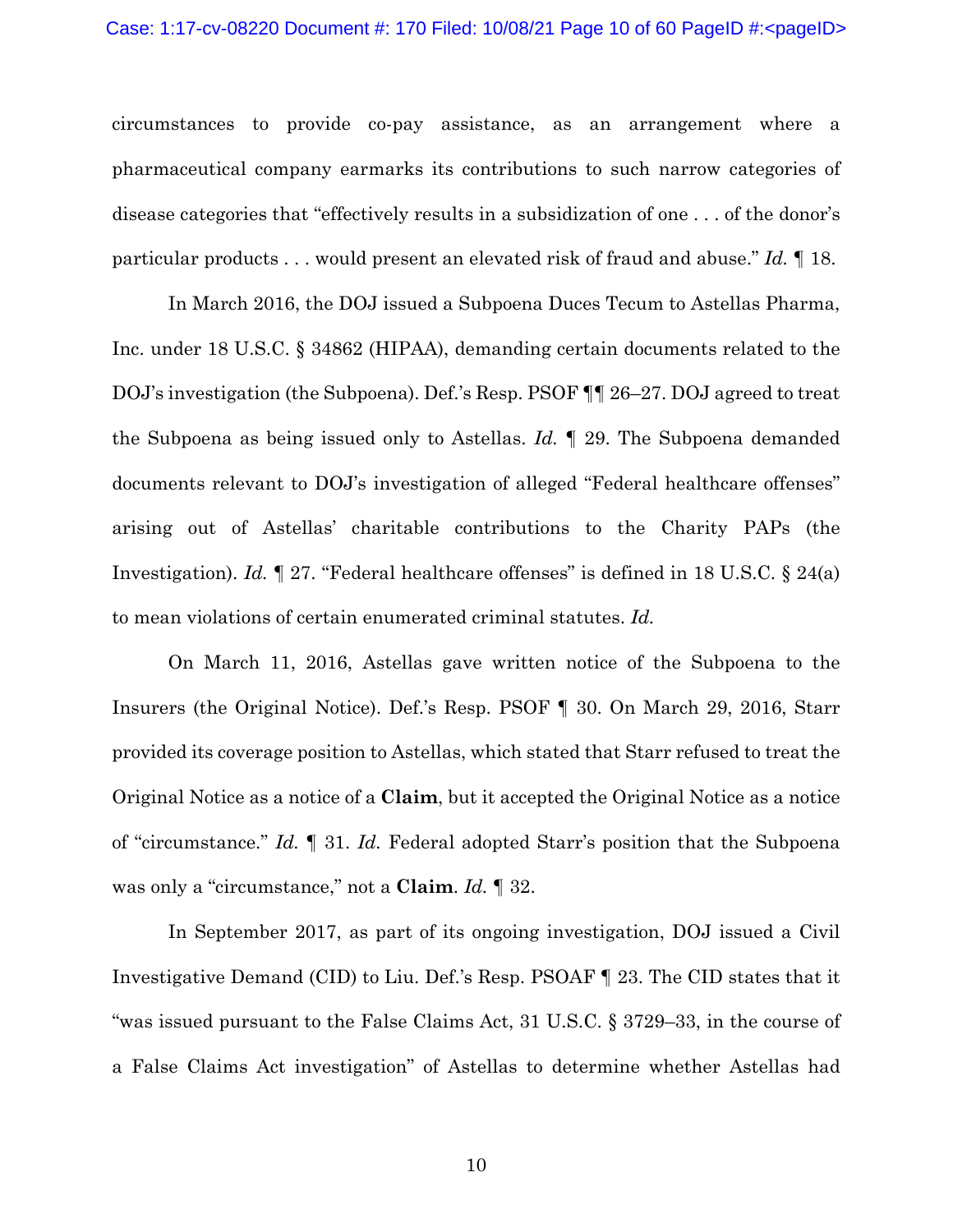caused the "submission of false claims to federal government health care programs,

in violation of 31 U.S.C. § 3729, by facilitating payments to federal health care

beneficiaries." *Id.* ¶ 24.10

On October 19, 2017, DOJ requested that Astellas enter into a tolling agreement (the Tolling Agreement), which was executed on October 26, 2017. Def.'s Resp. PSOF ¶¶ 33–34. The Tolling Agreement explained that the DOJ was:

conducting a joint criminal and civil investigation of  $\parallel$  Astellas .... The conduct being investigated includes, without limitation, the possible violation by Astellas . . . of various federal criminal statutes, including, but not limited to, 42 U.S.C. § 1320a-7b (anti-kickback statute) and 18 U.S.C. § 1347 (health care fraud), and certain civil statutes, including, but not limited to, 31 U.S.C. § 3729-33 (False Claims Act) [(FCA)], in connection with Astellas's payments to "501(c)(3)" organizations that provide financial assistance to Medicare beneficiaries.

*Id.* ¶ 34. The Tolling Agreement did not list any state common law theories of liability.

*Id.* Astellas reported the Tolling Agreement to Federal (as well as Astellas' other excess Insurers) on November 1, 2017 (the Second Notice). *Id.* ¶ 36. The Second Notice specifically advised the Insurers that the DOJ Tolling Request constituted a Claim. *Id.* ¶¶ 35–36.

Astellas' lead counsel in the DOJ Investigation, Thomas Gallagher (Gallagher), testified that when he received the Subpoena, he knew that the DOJ Investigation "was a serious criminal investigation and assumed it was a parallel civil case as well." Pl.'s Resp. DSOAF ¶ 7. Although the Subpoena and Tolling Agreement list violations

 $10$ Federal disputes the statement of fact to the extent that the CID actually states that it "is" issued pursuant to the False Claims Act, 31 U.S.C. § 3729-3733, in the course of a False Claims Act investigation…." Def.'s Resp. PSOAF ¶ 24. However, the CID is attached as an exhibit to the Supplemental Gallagher Declaration, and contains that exact quoted language. *See* Gallagher Suppl. Decl., Exh. H at A-471.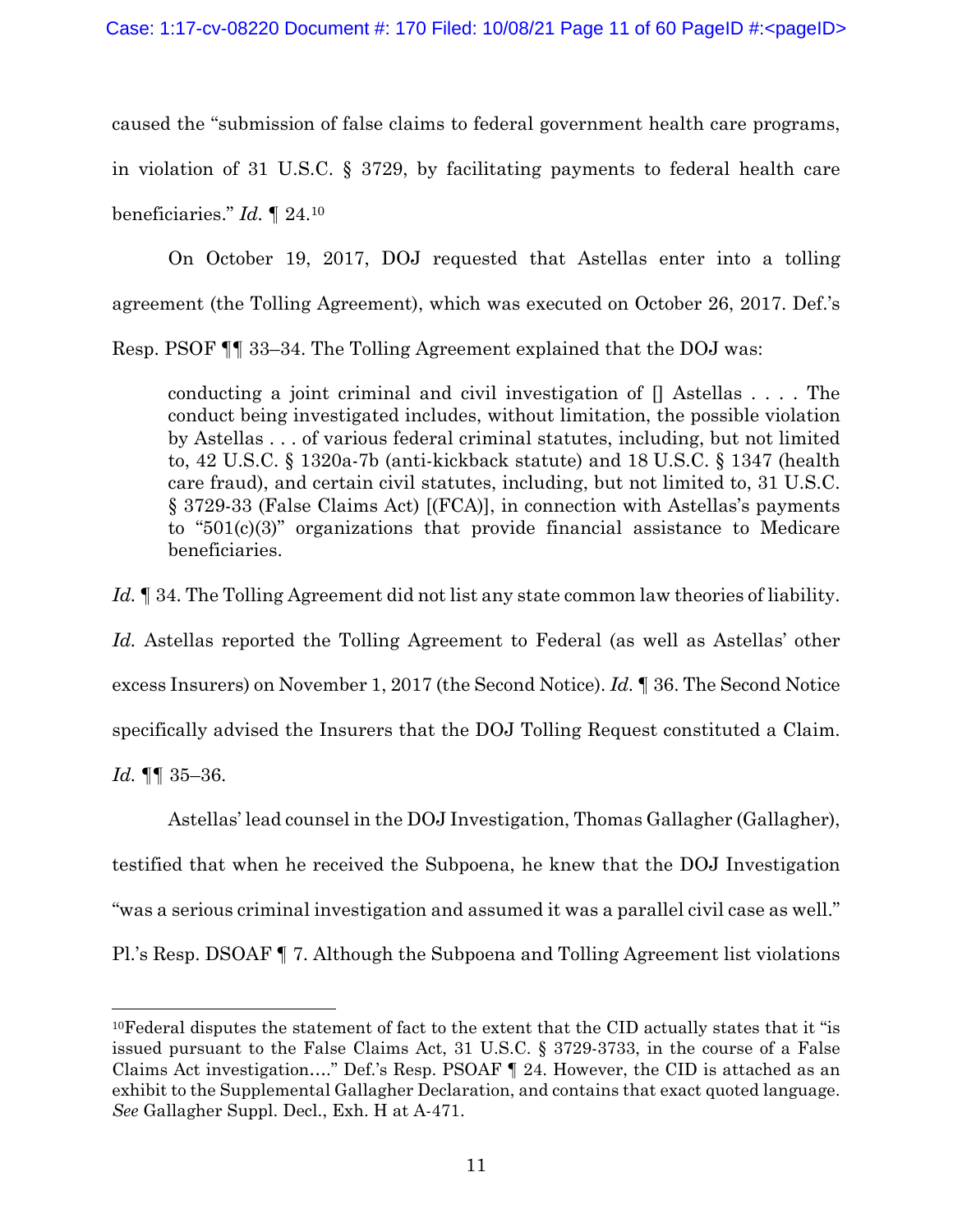of specific criminal and civil statutes being investigated by the DOJ, Gallagher testified that from his experience, the DOJ "does not investigate or allege statute violations. They allege bad conduct. That's what they're investigating . . . ." *Id.* ¶ 8; *see also* Def.'s Resp. PSOF ¶¶ 27, 34, 37. In this instance, however, Gallagher said that, after receiving the Subpoena, he knew the Government's "main interest was a kickback case," and the only question was whether the DOJ would pursue a criminal case based on the AKS or a civil case based on the FCA with an underlying AKS violation. R. 140, Gallagher Suppl. Decl., Exh. D, Gallagher Dep. Tr. at 23:13–24:22.

As noted above, the alleged "bad conduct" at issue being investigated by the DOJ was, among other things, that Astellas used the Charity PAPs as conduits to funnel impermissible co-pay assistance to Xtandi patients. Def.'s Resp. PSOF ¶ 37; *see also* Pl.'s Resp. DSOAF ¶ 9. Specifically, Gallagher testified that one of the DOJ's theories was that certain pharmaceutical companies, including Astellas, were using charity PAPs to do indirectly what the companies could not do directly—namely, pay others to steer business to federal healthcare programs to increase the companies' own sales. Pl.'s Resp. DSOAF ¶¶ 10–12. In other words, one of the DOJ's theories was that Astellas made charitable donations to the Charity PAPs explicitly to increase sales and revenue for Xtandi at the expense of Medicare. *Id.* Gallagher also testified that, during the investigation, the DOJ was "interested in, among [] other things . . . that Astellas knew that it could increase its price [of Xtandi] to increase revenue because patients would be fully supported by the ARI [F]und[s]." *Id.* ¶ 13.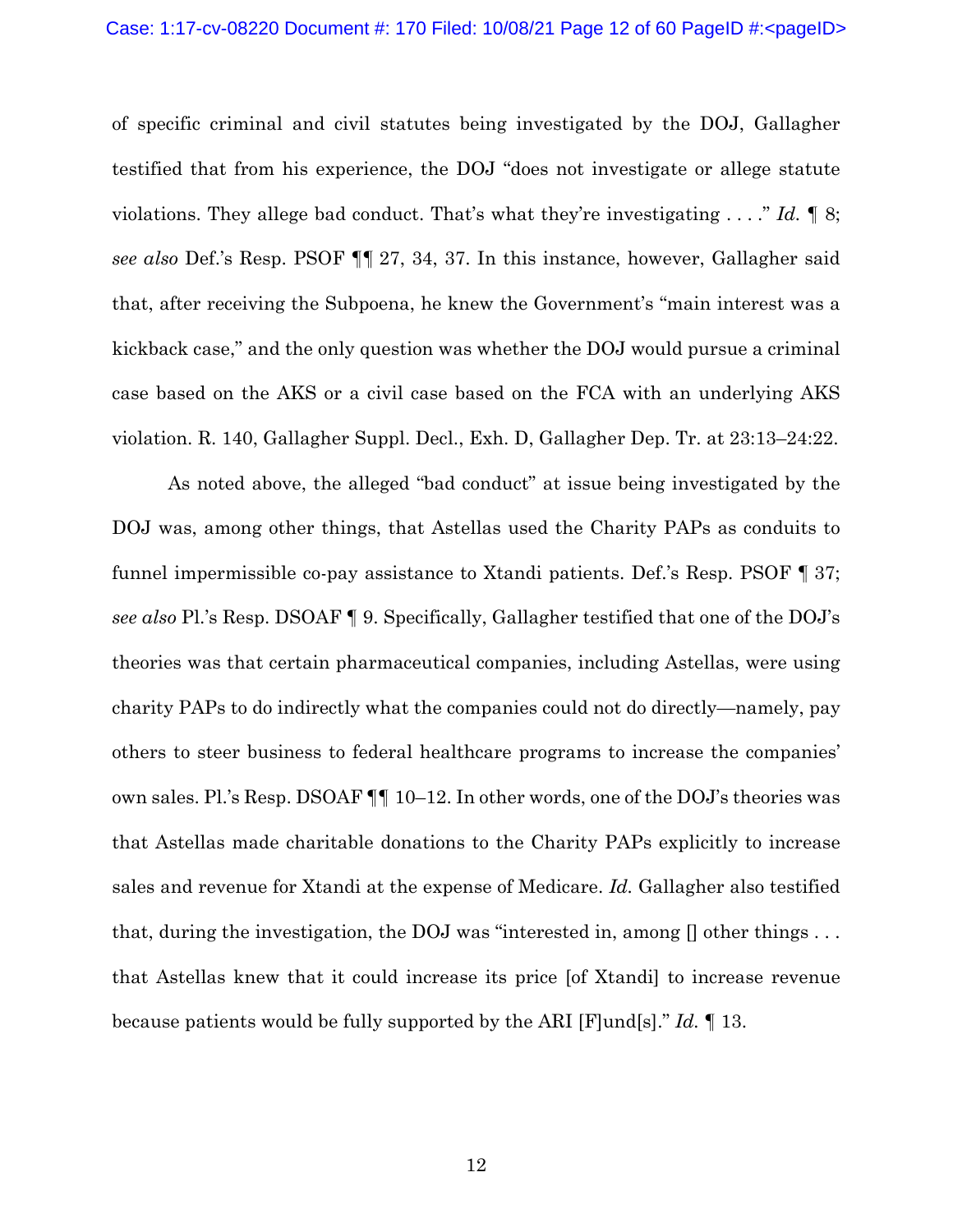In February 2018, Gallagher and his team gave a presentation to Astellas on the facts of the case, including the DOJ's theories and factual allegations, and to discuss a potential strategy going forward. Pl.'s Resp. DSOAF ¶ 14.



PSOF ¶ 25.

After making that presentation to Astellas, Gallagher received authority to "approach the Government about their damages information," particularly "to ask the Government for the numbers." Pl.'s Resp. DSOAF ¶ 18. In April 2018, the DOJ advised Gallagher's team that "their initial view of potential damages for Xtandi based on data in their possession showing the total amount of Medicare reimbursement payments that were made for Xtandi from 2013 to 2016, that they have 'matched' to patients who received copayment support from one of the [Charity PAPs]" totaled , which the DOJ viewed as "the starting point . . . of the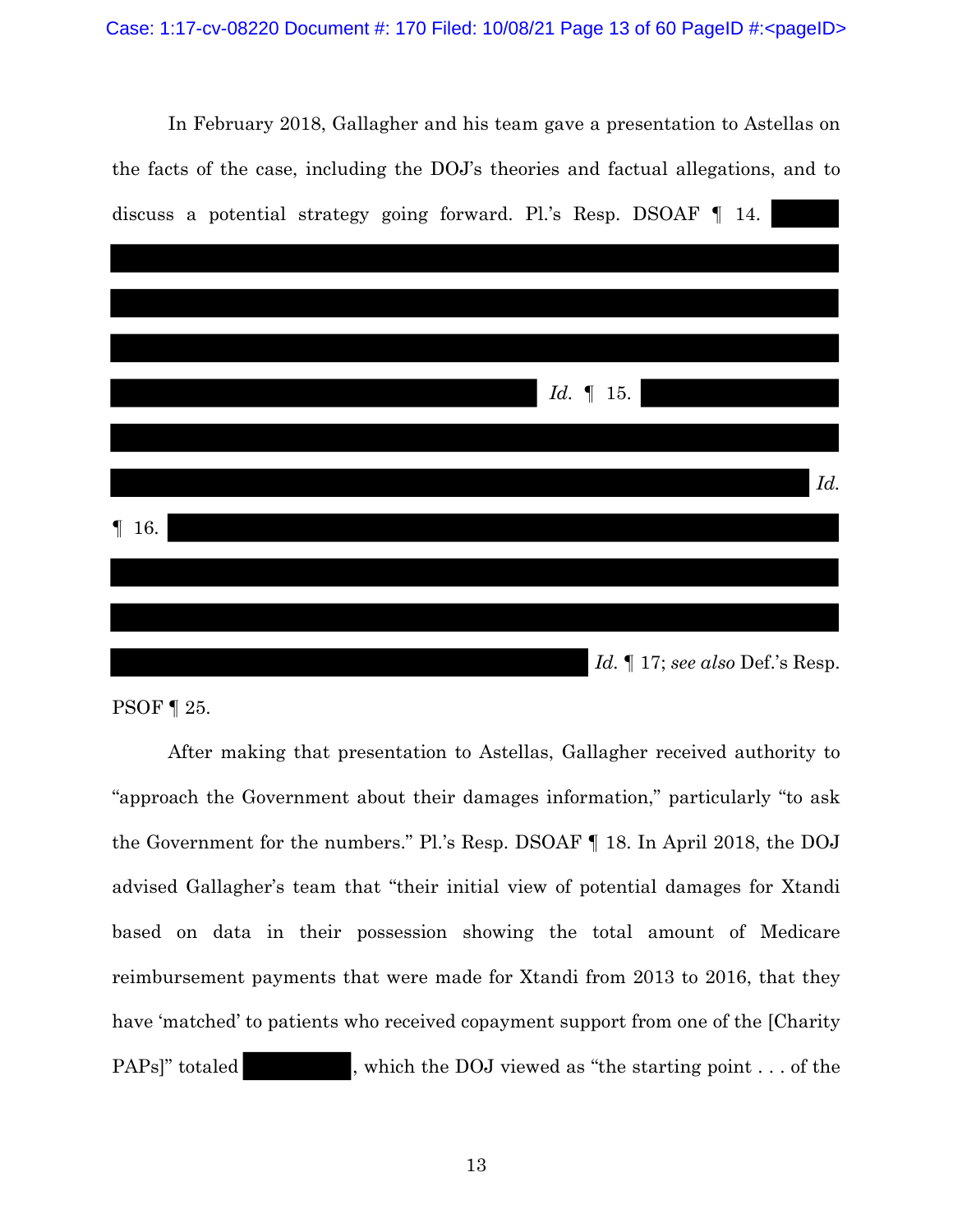damages they have incurred." *Id.* ¶¶ 19–20. Gallagher testified that the number, in the Government's view, was "based on tainted donations to the [non-independent] conduits that caused harm to the federal [Medicare program]." *Id.* ¶ 21. The DOJ advised that the Medicare reimbursement amounts represented the starting point of the damages they incurred. *Id*. ¶ 22.

## **IV. DOJ Settlement**

Shortly thereafter, in June 2018, the Assistant United States Attorney (AUSA) with day-to-day responsibility for the investigation told Gallagher that she was leaving the DOJ soon and that she was open to engaging in settlement discussions before her departure if Astellas wanted to settle with DOJ in the near future. Def.'s Resp. PSOF ¶ 39.

## **A. Settlement Amount**

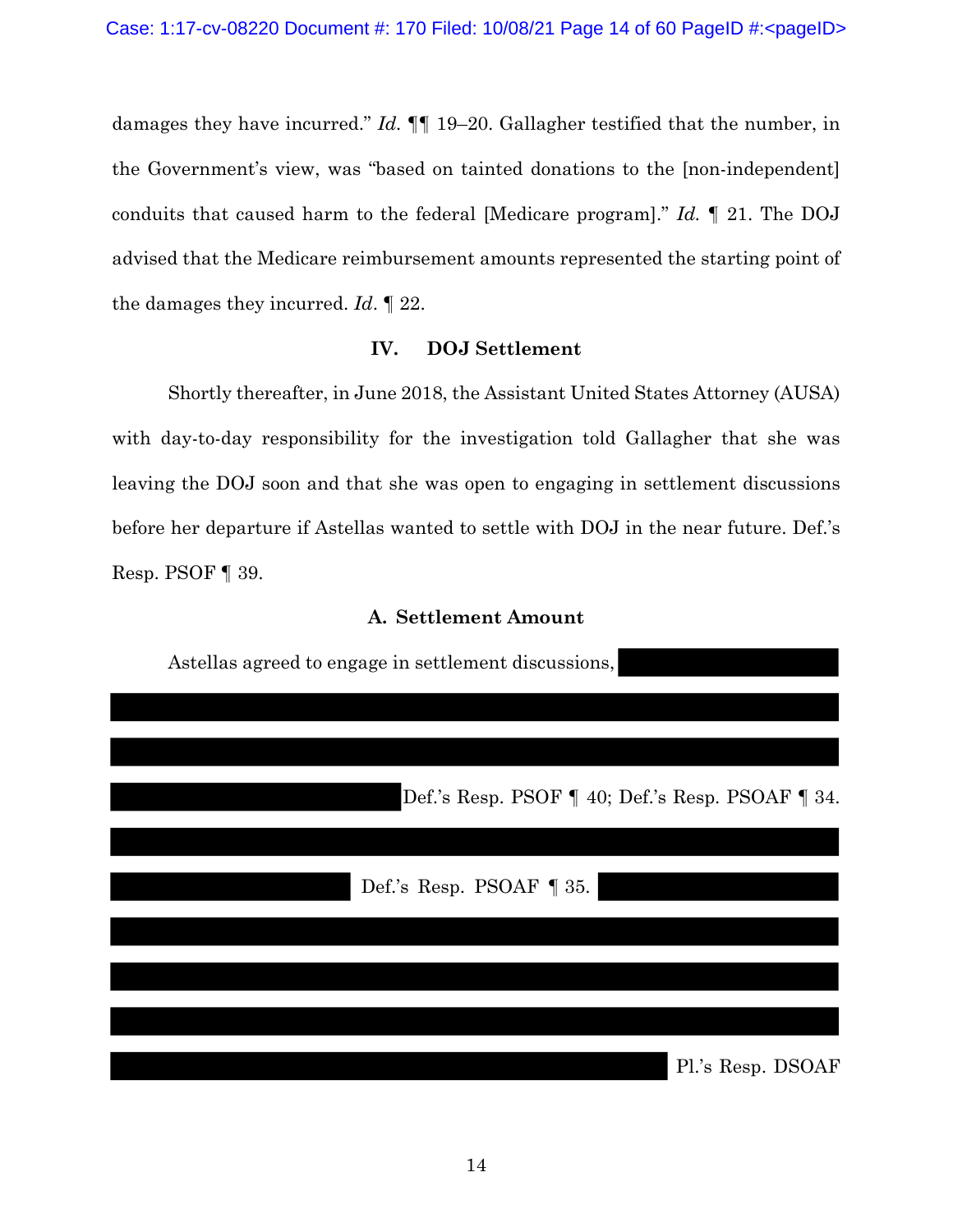¶ 23; Gallagher Dep. Tr. at 65:11–18. After engaging in settlement discussions, during which the DOJ originally sought a settlement amount of about Astellas reached an agreement in principle to settle the DOJ's claims on June 29, 2018 for \$100 million, plus interest. Pl.'s Resp. DSOAF ¶ 28; Def.'s Resp. PSOF ¶ 45; Def.'s Resp. PSOAF ¶ 37. Federal admits that the settlement was reasonable. Def.'s Resp. PSOF ¶ 49.

Gallagher testified that from his experience, although the DOJ's formal process is to "typically seek[] no less than two times the multiplier of the damages the Government sustained as a result of the alleged FCA violation," the "reality" is that the DOJ takes into account less tangible factors, such as whether "they don't like the way the company's behaved, the company has not cooperated in a way that meets their satisfactions, . . . they're not satisfied with what the parties are fighting about with regard to damages, in other words they think the damages are higher than what the company is willing to admit, [and] solve the problem by applying a higher multiplier[ or c]onversely . . . apply a multiplier of between one and two and also one below one." Def.'s Resp. PSOAF ¶ 36; Pl.'s Resp. DSOAF ¶ 2411; Gallagher Dep. Tr. at 54:21–56:11. He went on, "[t]he reality is that they can manipulate any of the numbers, ... [and] nobody's talking about the multiplier," rather, the settlement agreement does not include the multiplier nor the precise number of damages, and

<sup>&</sup>lt;sup>11</sup>The parties object to each other's statements of fact regarding Gallagher's testimony as to how the DOJ typically calculates settlements for alleged FCA violations and how the final settlement amount was calculated in this case. Def.'s Resp. PSOAF ¶ 36; Pl.'s Resp. DSOAF ¶ 24. Both parties dispute each other's characterizations of Gallagher's testimony and cite back to the deposition testimony underlying the respective statements of fact. *Id.* The Court therefore looks directly to Gallagher's deposition testimony in this paragraph and the next.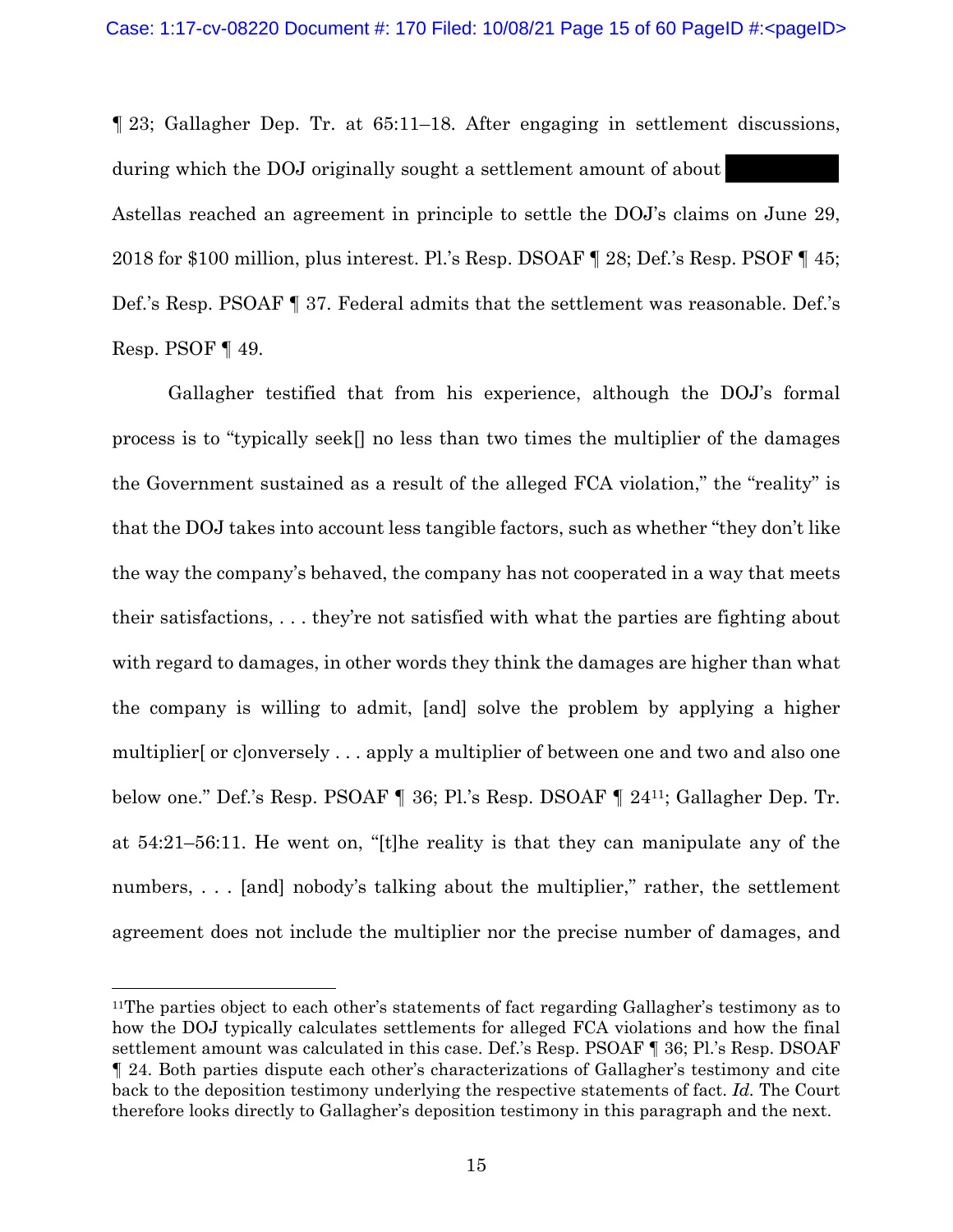the DOJ might "assess damages for a three-year period, but agree to covered conduct that only covers one year for all the collateral consequences that come from a settlement." Gallagher Dep. Tr. at 56:15–57:6.

Consistent with his testimony about the "reality" of how the DOJ typically reaches a settlement amount in civil cases, in this case, "in the end," the DOJ and Astellas put "the formulas aside . . . [to] get to the right number." Pl.'s Resp. DSOAF



68:10. Thus, the DOJ's damages calculations and the period of alleged violative conduct set the stage for the final settlement amount of \$100 million plus interest. *See id.*

#### **B. Settlement Terms**

Astellas and the DOJ executed the final written settlement agreement on April 25, 2019 (the Settlement Agreement). Def.'s Resp. PSOF ¶ 46. The same day, the DOJ issued a press release about its settlement with Astellas and another pharmaceutical company, stating, "As today's settlements make clear, the FBI will aggressively go after pharmaceutical companies that look to bolster their drug prices by paying illegal kickbacks — whether directly or indirectly — to undermine taxpayer funded healthcare programs, including Medicare[.]").Pl.'s Resp. DSOAF ¶ 30.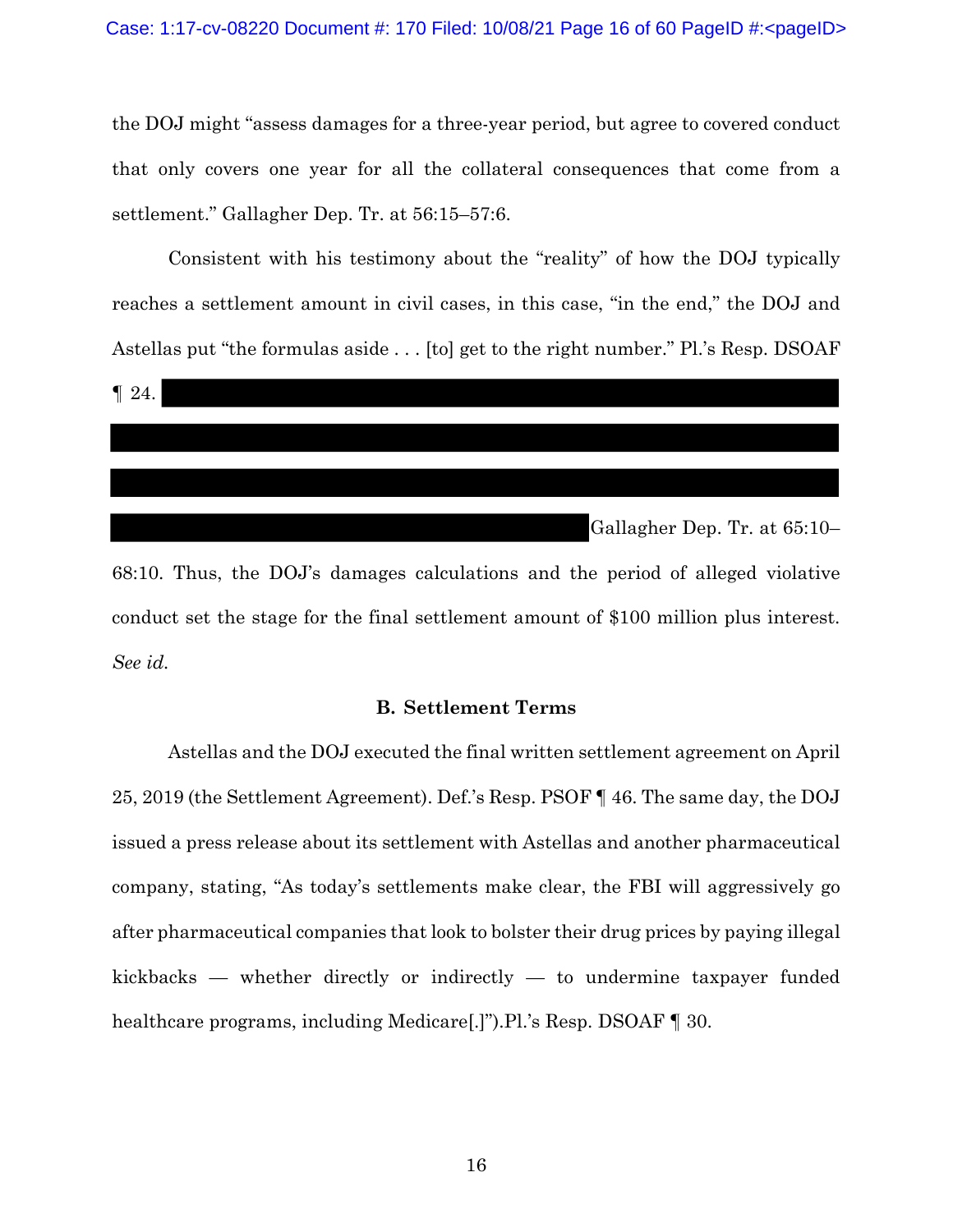The Settlement Agreement states that Astellas is to pay to the United States \$100 million, plus interest, and that "[o]f the Settlement Amount, \$50 million is restitution to the United States." Pl.'s Resp. DSOAF ¶ 28. The phrase "restitution to the United States" is part of DOJ's most recent standard-form release used in FCA settlements. Def.'s Resp. PSOAF ¶ 38; Gallagher Dep. Tr. at 29:5–30:3. Under 26 U.S.C. § 162(f), as amended by the Tax Cuts and Jobs Act of 2017 (the TCJA), an amount paid in settlement to the government is not tax deductible unless (and only to the extent that) it constitutes "restitution . . . for damage or harm . . . caused by the . . . potential violation of law" and is identified in the settlement agreement as "restitution." The DOJ rejected Gallagher's suggestion to reference 26 U.S.C. § 162(f) in the Settlement Agreement. Pl.'s Resp. DSOAF ¶¶ 26–27.

Section E of the Settlement Agreement sets forth the "Covered Conduct," in which the DOJ asserts that, between July 1, 2013 and December 31, 2014, Astellas used CDF and PANF as conduits to funnel impermissible co-pay assistance to Xtandi patients, thereby causing Medicare beneficiaries to submit false claims for reimbursement to Medicare. Def.'s Resp. PSOF ¶ 46. Astellas did not admit these allegations or liability. *Id.* Paragraph 2 of the Settlement Agreement sets forth the DOJ's release of Astellas pursuant to the Settlement, which releases Astellas "from any civil or administrative monetary claim the United States has for the Covered Conduct under the False Claims Act, 31 U.S.C. §§ 3729-33, the Civil Monetary Penalties Law, 42 U.S.C. § 1320a-7a, the Program Fraud Remedies Act, 31 U.S.C. §§ 3801-12, or the common law theories of payment by mistake, unjust enrichment,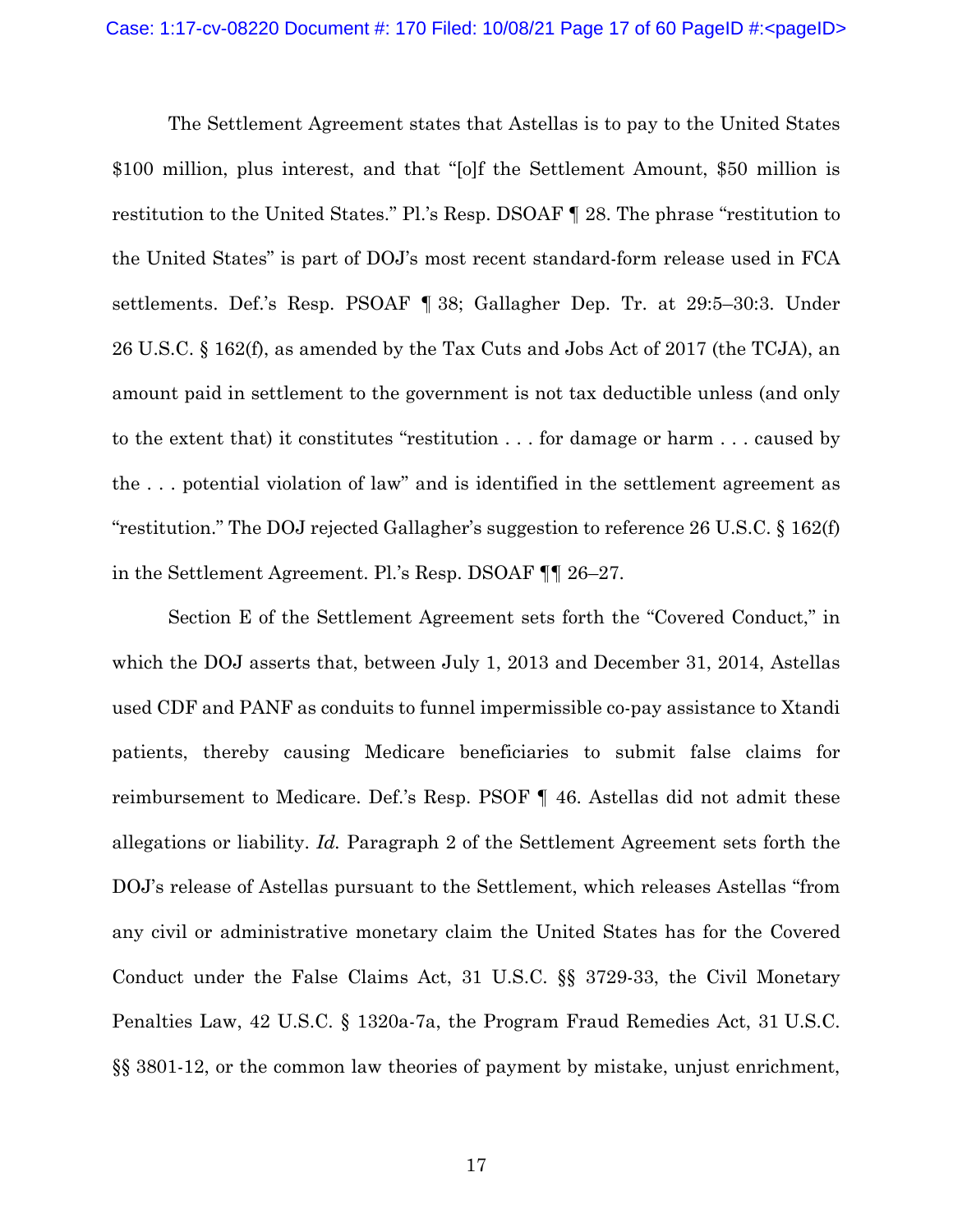and fraud." Pl.'s Resp. DSOAF ¶ 29. The DOJ never agreed to settle or release any criminal claims against Astellas, and it declined to provide a "cold comfort" letter

. Def.'s Resp. PSOAF ¶ 39.

Astellas paid the full amount of the settlement, \$102,370,890.41 (Settlement Payment), on April 25, 2019. Def.'s Resp. PSOF ¶ 48. Astellas then demanded that Federal reimburse it for \$10 million of the Settlement Payment, the full amount of the Federal Policy limit. *Id.* ¶ 50. Federal has denied coverage for any portion of the Settlement Payment. *Id.* ¶ 51.

## **Standard of Review**

Summary judgment must be granted "if the movant shows that there is no genuine dispute as to any material fact and the movant is entitled to judgment as a matter of law." FED. R. CIV. P. 56(a). The party seeking summary judgment has the initial burden of showing that there is no genuine dispute and that they are entitled to judgment as a matter of law. *Carmichael v. Vill. of Palatine*, 605 F.3d 451, 460 (7th Cir. 2010); *see also Celotex Corp. v. Catrett*, 477 U.S. 317, 323 (1986); *Wheeler v. Lawson*, 539 F.3d 629, 634 (7th Cir. 2008). If this burden is met, the adverse party must then "set forth specific facts showing that there is a genuine issue for trial." *Anderson v. Liberty Lobby, Inc.*, 477 U.S. 242, 256 (1986). A genuine issue of material fact exists if "the evidence is such that a reasonable jury could return a verdict for the nonmoving party." *Id.* at 248. In evaluating summary judgment motions, courts must view the facts and draw reasonable inferences in the light most favorable to the non-moving party. *Scott v. Harris*, 550 U.S. 372, 378 (2007). The court may not weigh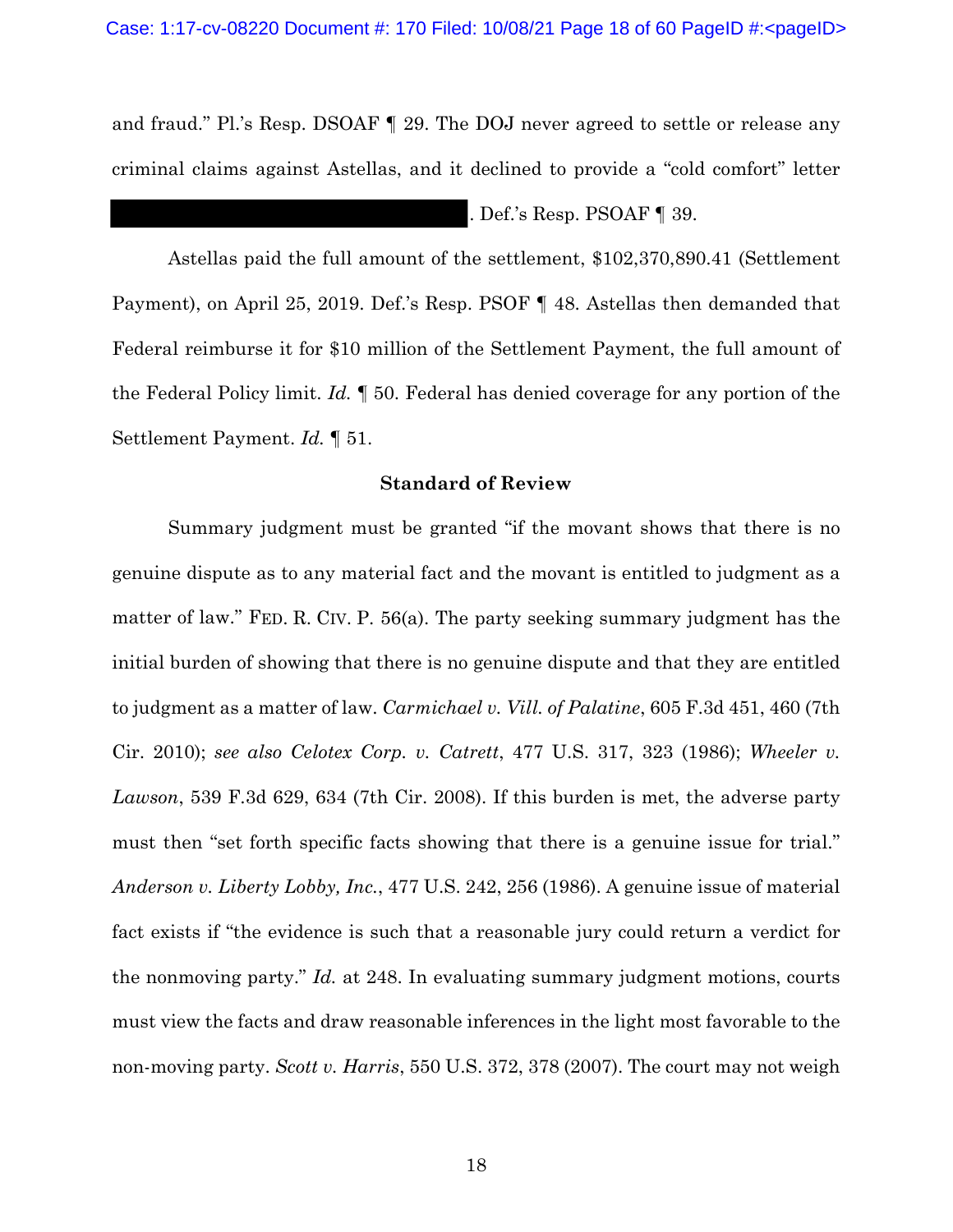conflicting evidence or make credibility determinations, *Omnicare, Inc. v. UnitedHealth Grp., Inc.*, 629 F.3d 697, 704 (7th Cir. 2011), and must consider only evidence that can "be presented in a form that would be admissible in evidence." FED. R. CIV. P. 56(c)(2).

## **Analysis**

#### **I. Procedural Motions**

Before turning to the substance of the Parties' cross-motions for summary judgment, the Court must address two motions addressing the facts and law it can consider as part of its analysis of the summary judgment motions.

### **A. Astellas' Motion to Deem Admitted its Statement of Additional Facts**

As a preliminary matter, Astellas moves to deem admitted many of the facts submitted as part of its Local Rule 56.1(b)(3)(C) statement of additional material facts in support of its opposition to Federal's cross-motion for summary judgment. R. 155, Pl.'s Mot. Admit. Federal objects to Astellas' motion as a "thinly veiled attempt to get in the 'last word' with respect to the parties' cross-motions for summary judgment and provide a reply to Federal's responses to [Astellas' statement of additional material facts]." R. 157, Def.'s Resp. Admit at 1. The Court agrees with Federal that portions of Astellas' motion read as such, in particular the footnote discussing the "disparaging rhetoric" in Federal's Reply. *Id.* at 1–2. Such arguments are inappropriate for a motion to deem admitted statements of material fact, and the Court disregards any language from either party that does not strictly relate to the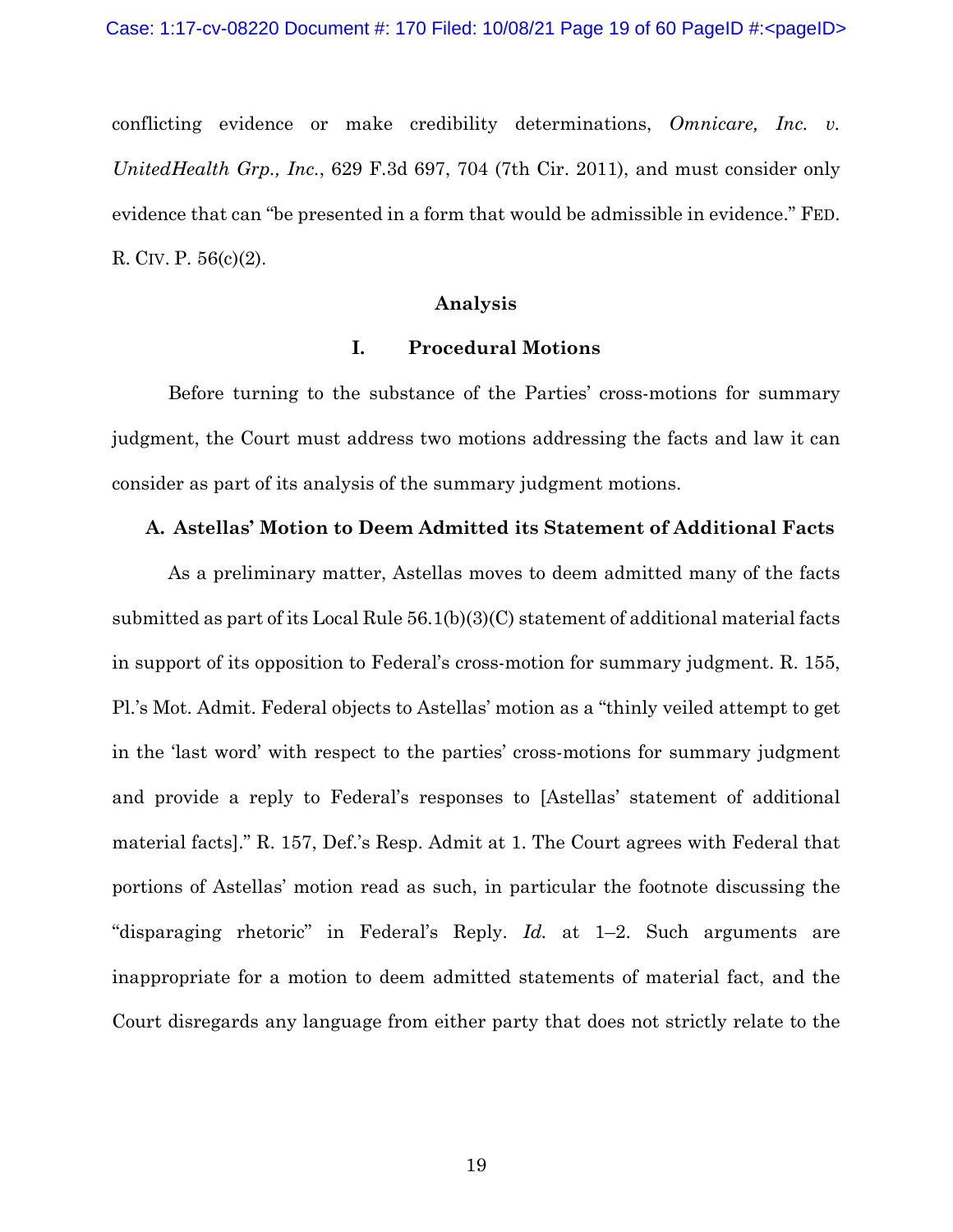admissibility of statements of material fact. *See, e.g.*, *Barth v. Vill. of Mokena*, 2006 WL 862673, at \*3 (N.D. Ill. Mar. 31, 2006).

Moreover, Federal correctly points out that, like other courts in this District, the Court "is well aware of what it may consider on summary judgment," and "is capable of disregarding unfounded assertions of fact found in [parties' statements or denials] . . . ." Def.'s Resp. Admit at 2 (citing *Bone Care Int'l, LLC v. Pentech Pharms., Inc.*, 2012 WL 1068506, at \*1 (N.D. Ill. Mar. 29, 2012); *U.S. S.E.C. v. Berrettini*, 2012 WL 5557993, at \*1 (N.D. Ill. Nov. 15, 2012)). However, unlike Judge Dow, who issued the decisions in *Bone Care* and *Berrettini*, at the time Astellas filed its motion to deem admitted its statement of additional facts, this Court's webpage did not indicate that motions to strike Local Rule 56.1 statements are disfavored. True, such an omission does not change the Court's ability to determine which facts are admissible under Local Rule 56.1 without considering a motion to admit or strike; however, as the Parties fully briefed Astellas' motion to admit, the Court briefly considers some of their arguments, while deferring the rest for reviewing as necessary as part of its analysis of the Parties' summary judgment motions.

When "a party moves for summary judgment in the Northern District of Illinois, it must submit a memorandum of law, a short statement of undisputed material facts [(L.R. 56.1 Statement)], and copies of documents (and other materials) that demonstrate the existence of those facts." *ABC Acquisition Co., LLC v. AIP Prod. Corp.*, 2020 WL 4607247, at \*7 (N.D. Ill. Aug. 11, 2020) (citing N.D. Ill. Local R. 56.1(a)). The L.R. 56.1 statement must cite to specific pages or paragraphs of the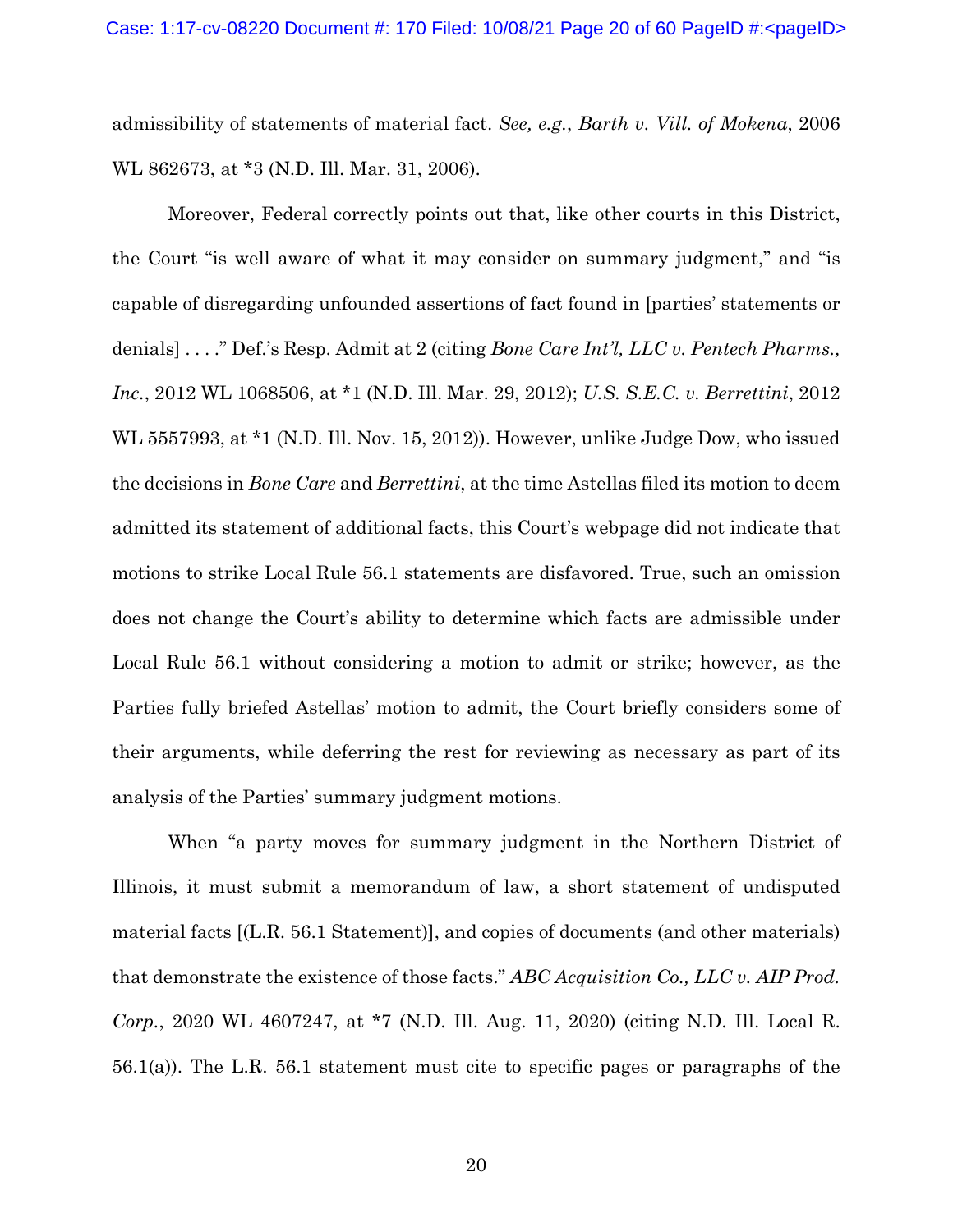documents and materials in the record. *Id.* (citing *Ammons v. Aramark Unif. Servs., Inc.*, 368 F.3d 809, 818 (7th Cir. 2004)). Under Local Rule 56.1(b)(3), the nonmovant must counter with a response to the separate statement of facts, and either admit each fact, or, "in the case of any disagreement, specific references to the affidavits, parts of the record, and other supporting materials relied upon." N.D. Ill. Local R. 56.1(b)(3)(B). The nonmoving party may also present a separate statement of additional facts "consisting of short numbered paragraphs, of any additional facts that require the denial of summary judgment, including references to the affidavits, parts of the record, and other supporting materials relied upon." N.D. Ill. Local R. 56.1(b)(3)(C). "All material facts set forth in the statement required of the moving party will be deemed to be admitted unless controverted by the statement of the opposing party." *Id.*; *see also Daniels v. Janca*, 2019 WL 2772525, at \*1–2 (N.D. Ill. July 2, 2019). Similarly, "[i]f additional material facts are submitted by the opposing party . . ., the moving party may submit a concise reply in the form prescribed in that section for a response." N.D. Ill. Local R 56.1(a). If the movant fails to respond properly to the opposing party's statement of additional facts, those facts will be deemed admitted. *Id.* District courts have discretion to enforce strict compliance with Local Rule 56.1's requirements. *Curtis v. Costco Wholesale Corp.*, 807 F.3d 215, 219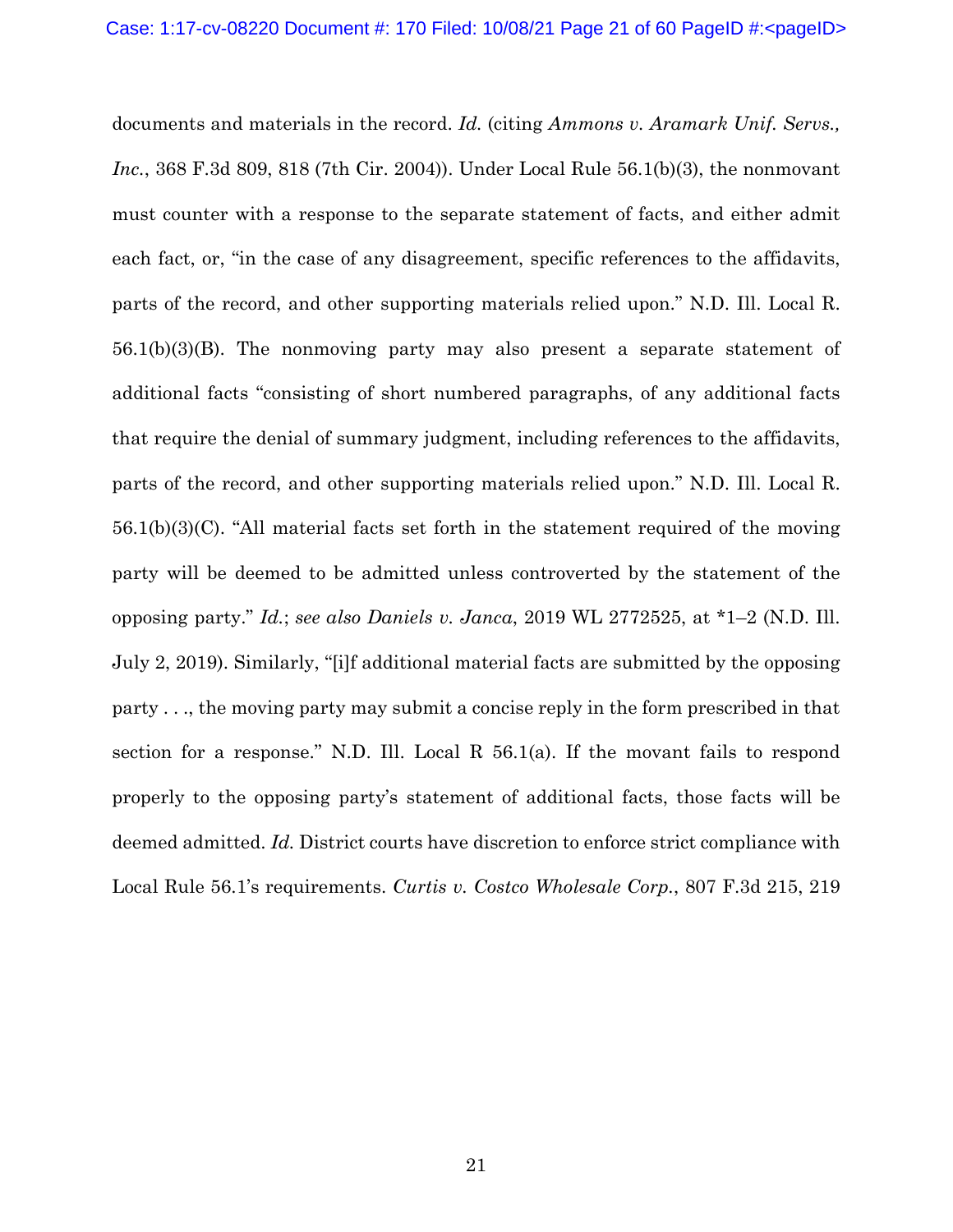(7th Cir. 2015); *see also Hanover Ins. Co. v. House Call Physicians of Ill.*, 2016 WL 1588507, at \*2 (N.D. Ill. Apr. 19, 2016) (collecting cases).

# **1. Statements Supported by the Supplemental Declaration of Thomas Gallagher**

Astellas asks the Court to admit twelve of its statements of additional facts, all of which are supported by the sworn Supplemental Declaration from Thomas Gallagher, Astellas' lead counsel in its defense of the DOJ investigation, and which Astellas argues are not controverted by Federal. *Id.* at 3–4 (citing Def.'s Resp. PSOAF  $\P\P$  1, 2, 6, 8–10, 12–13, 20–22, 27). In its responses to each of the at-issue statements of additional fact, Federal states, "Gallagher's supplemental declaration speaks for itself. However, none of the documents or testimony attached to Gallagher's declaration specifically include this alleged material fact." Def.'s Resp. PSOAF ¶¶ 1, 2, 6, 8–10, 12–13, 20–22, 27. The Court agrees with Astellas that "[s]aying that a document 'speaks for itself' is not a denial under Local Rule 56.1(b)(3)(B)." Pl.'s Mot. Admit at 4 (quoting *Henderson v. Bovis Lend Lease, Inc.*, 848 F. Supp. 2d 847, 849 (N.D. Ill. 2012) (collecting cases)). That the statements of additional fact are not specifically supported by attached documents or deposition testimony matters not it is well-settled that a sworn declaration is sufficient to defeat summary judgment so long as it is based on personal knowledge and it is non-conclusory. Pl.'s Mot. Admit at 5; *see Payne v. Pauley*, 337 F.3d 767, 772 (7th Cir. 2003) (evidence presented in a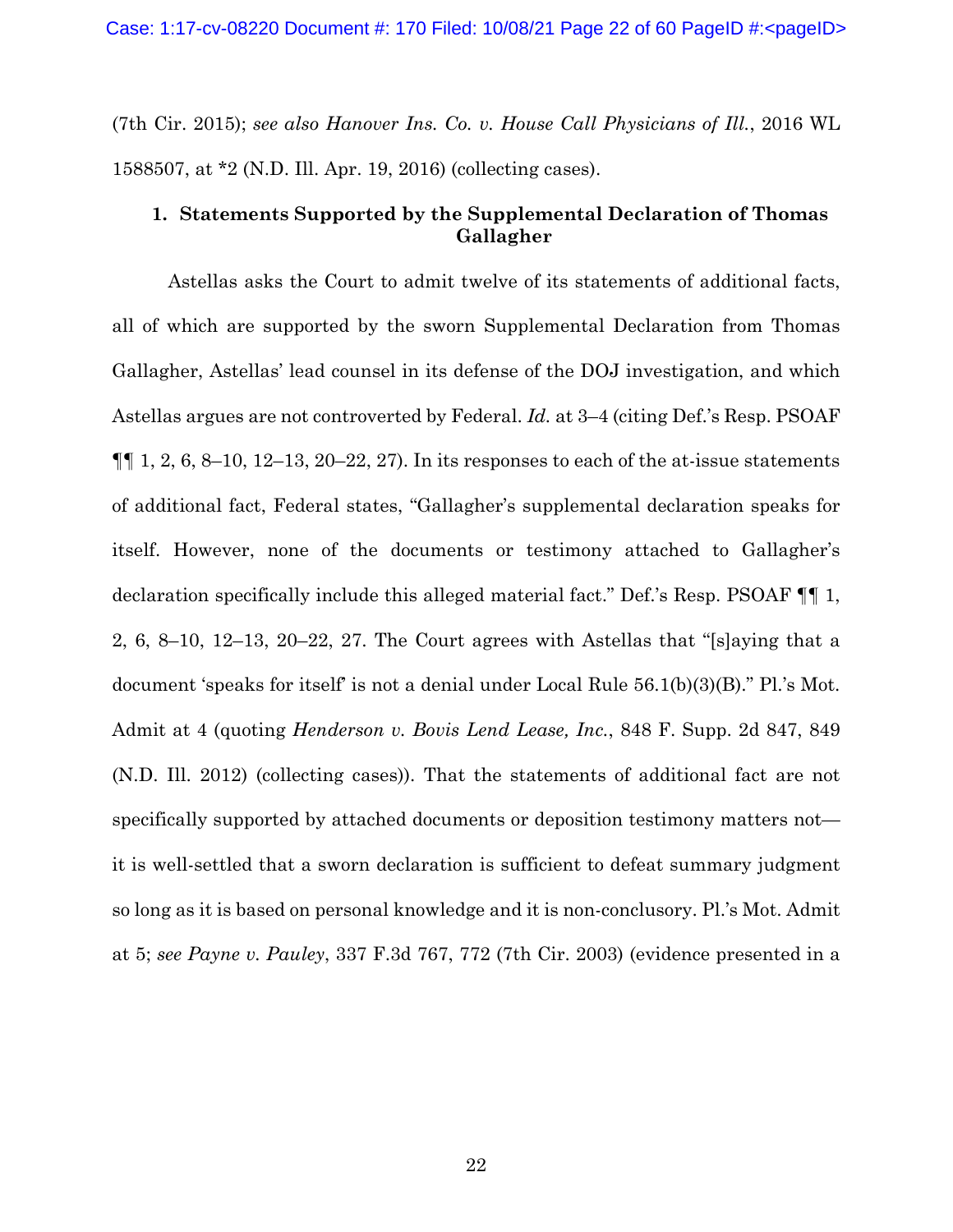"self-serving" affidavit or deposition is enough to thwart a summary judgment motion provided it meets the usual requirements for evidence at summary judgment stage).

A review of the facts supported by Gallagher's deposition demonstrates that they are supported by his first-hand knowledge of the facts and evidence developed during the course of his defense of the DOJ investigation. Def.'s Resp. PSOAF ¶¶ 1, 2, 6, 8–10, 12–13, 20–22, 27. Therefore, since the foregoing statements of additional fact are properly supported by specific evidence (Gallagher's Supplemental Declaration) as required by Local Rule 56.1(a), and Federal fails to deny each fact and dispute each fact with "specific references to the affidavits, parts of the record, and other supporting materials relied upon," as required under Local Rule 56.1(b)(3), the Court grants Astellas' motion to admit their statements of additional fact numbers 1, 2, 6, 8–10, 12–13, 20–22, 27. *See Curtis*, 807 F.3d at 218–19 (affirming district court's discretion in deeming facts admitted where opposing party "failed to admit or deny facts and provided only boilerplate objections, such as 'relevance' . . . [and m]ost importantly, . . . failed to provide citation to any admissible evidence in support of his denials" in violation of Local Rule 56.1(b)(3)(B)); *see also Daniels*, 2019 WL 2772525, at \*1–2 (N.D. Ill. July 2, 2019) (collecting Seventh Circuit cases affirming district courts' discretion to deem statements admitted when nonmovant fails to comply with Local Rule 56.1(b)(3)(B)). Because these facts are submitted in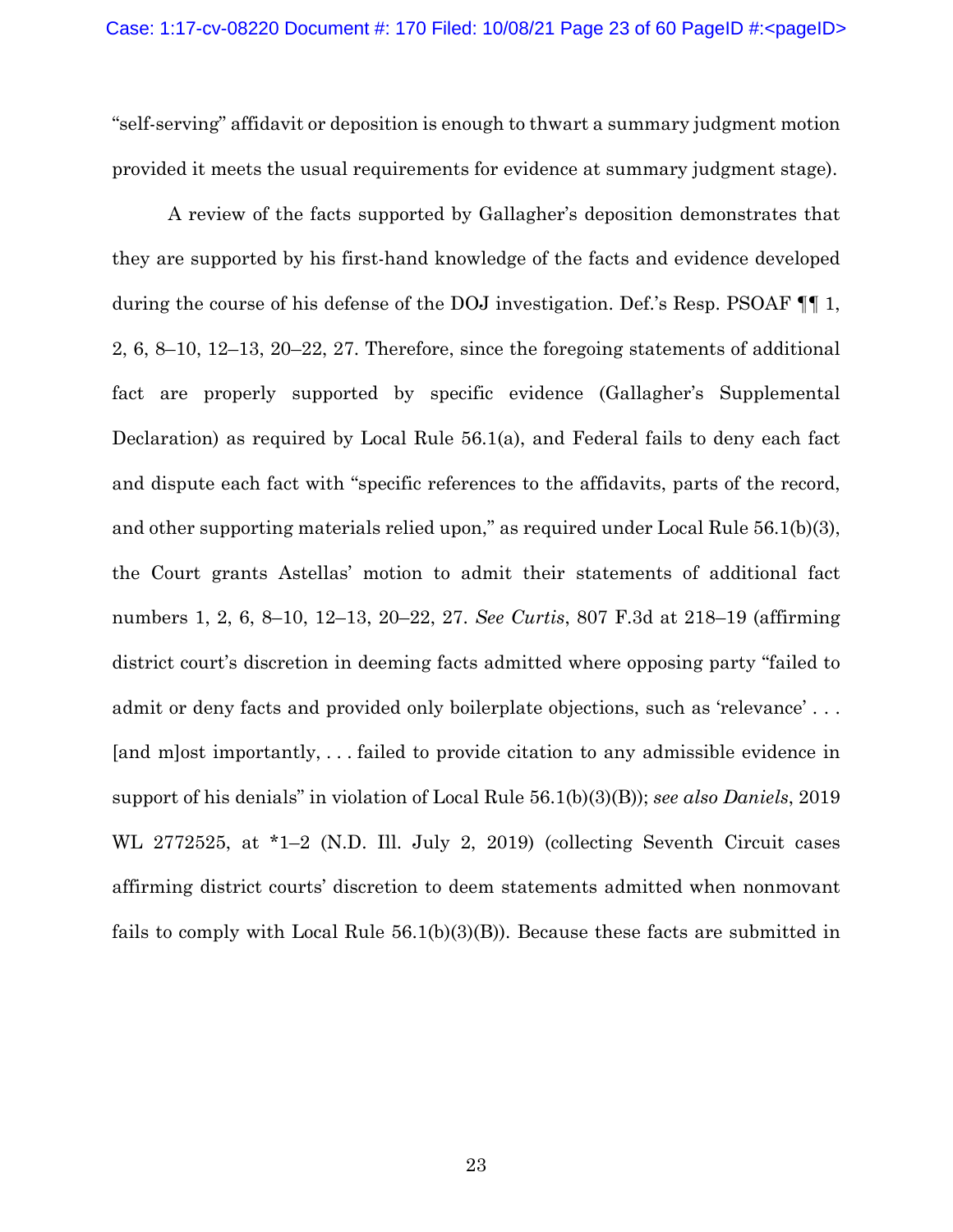opposition to Federal's cross-motion for summary judgment, the Court views the facts in the light most favorable to Federal, and all inferences will be drawn in its favor.

Relatedly, although not raised by Federal, the Court notes that, given the Supplemental Declaration was submitted to support Astellas' opposition to Federal's cross-motion for summary judgment, the Court will consider it only for that purpose; it will *not* consider the Supplemental Declaration or additional facts to the extent they support Astellas' *own* summary judgment motion. *See Physicians Healthsource, Inc. v. A-S Medication Sols., LLC*, 950 F.3d 959, 968 (7th Cir. 2020) (courts should not "deny a party a chance to respond to new arguments or facts raised for the first time in a reply brief in support of a motion for summary judgment"); *ABC Acquisition Co., LLC v. AIP Prod. Corp.*, 2020 WL 4607247, at \*7 (N.D. Ill. Aug. 11, 2020) ("Every time that a party submitted new factual material in support of their reply briefing, the exhibits submitted were disregarded.") (internal citations omitted).

Of course, as Federal accurately states, Local Rule 56.1 applies to both parties; therefore, to the extent technical rule violations are present in Astellas' statements of fact or responses to Federal's statements of fact, the Court evaluates them in the same way. Def.'s Resp. Admit at 2 (citing *Maher v. Rowen Grp., Inc.*, 2015 WL 273315, at \*7 (N.D. Ill. Jan. 20, 2015)). As noted above, to the extent such a violation results in the admissibility or inadmissibility of a fact material to the Court's analysis, the Court so notes it in its discussion of the cross-summary judgment motions. However, because Federal specifically asks this Court to deem admitted its statements of additional fact numbers 8, 11, 12, 13, 18, 21, 23, and 24 because Astellas disputed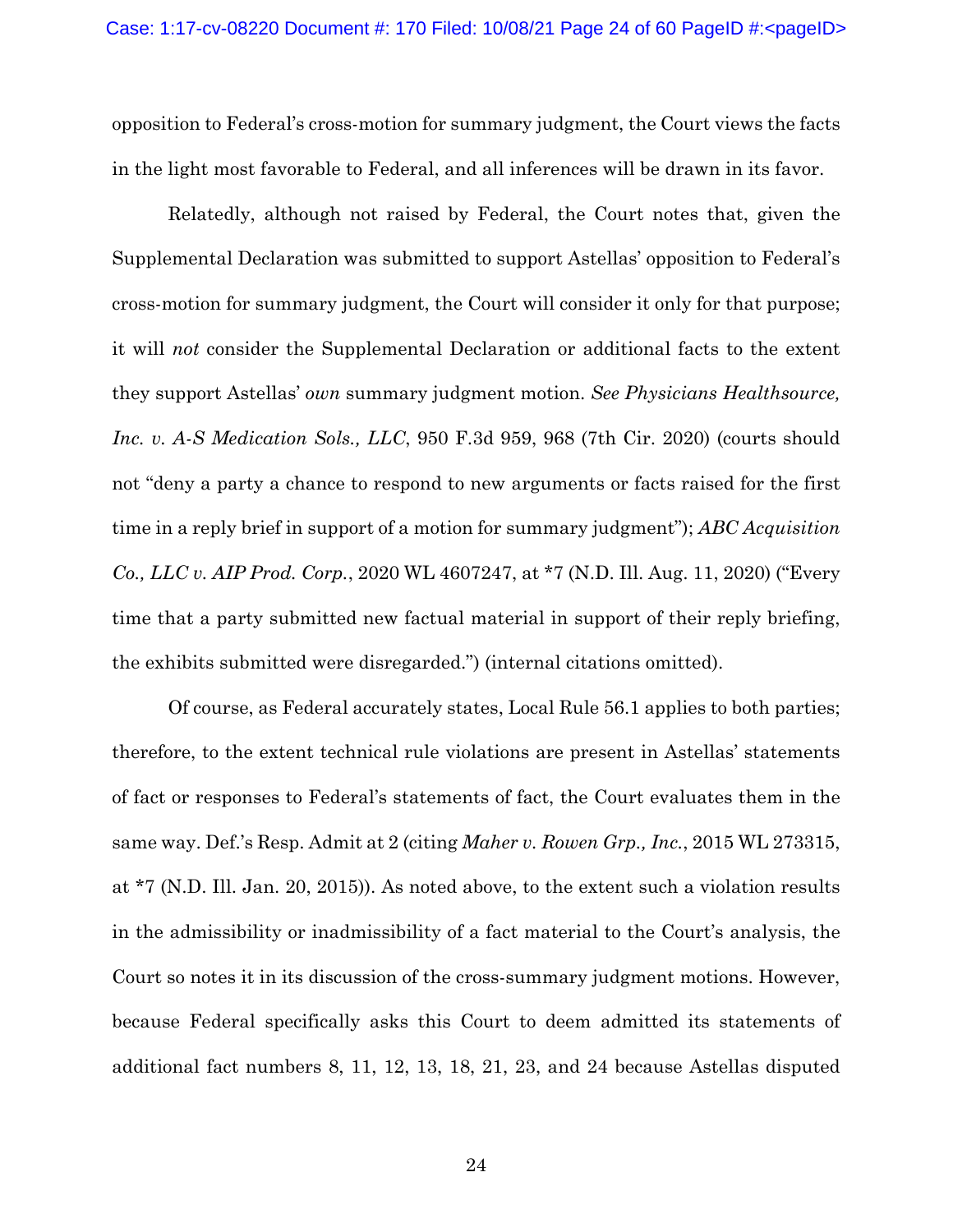those statements based on the underlying declaration "speak[ing] for itself," the Court briefly addresses that argument. *Id.* at 9–10 (citing Pl.'s Resp. DSOAF ¶¶ 8, 11, 12, 13, 18, 21, 23, 24).

True, simply stating that a document "speaks for itself" is not, on its own, a denial to a statement of fact. *See Henderson*, 848 F. Supp. 2d at 849. But as Astellas points out in its reply in support of its motion to admit, each of Federal's statements of additional fact to which Astellas responded by stating that "Gallagher's testimony speaks for itself" *also* contains a specific admission or denial about the information contained in Federal's statement of additional fact, including a citation to specific evidence. R. 158, Pl.'s Reply Admit; Pl.'s Resp. DSOAF ¶¶ 8, 11, 12, 13, 18, 21, 23, 24. Therefore, the Court does not deem each of Federal's foregoing statements of additional fact to be admitted; however, to the extent the Court relies on them in its analysis of the Parties' cross-motions for summary judgment, it evaluates whether the statements of fact and responses thereto are supported by specific record evidence, and considers them accordingly.

#### **2. Other Disputed Statements**

Astellas also asks the Court to deem admitted another seven of Astellas' statements of additional fact, which it claims Federal fails to properly dispute. The Court briefly addresses the Parties' arguments below.

#### **a. Paragraph 3**

The Parties engage in lengthy argument about whether Federal properly disputed Paragraph 3. Pl.'s Mot. Admit at 12; Def.'s Resp. Admit at 3–4. In support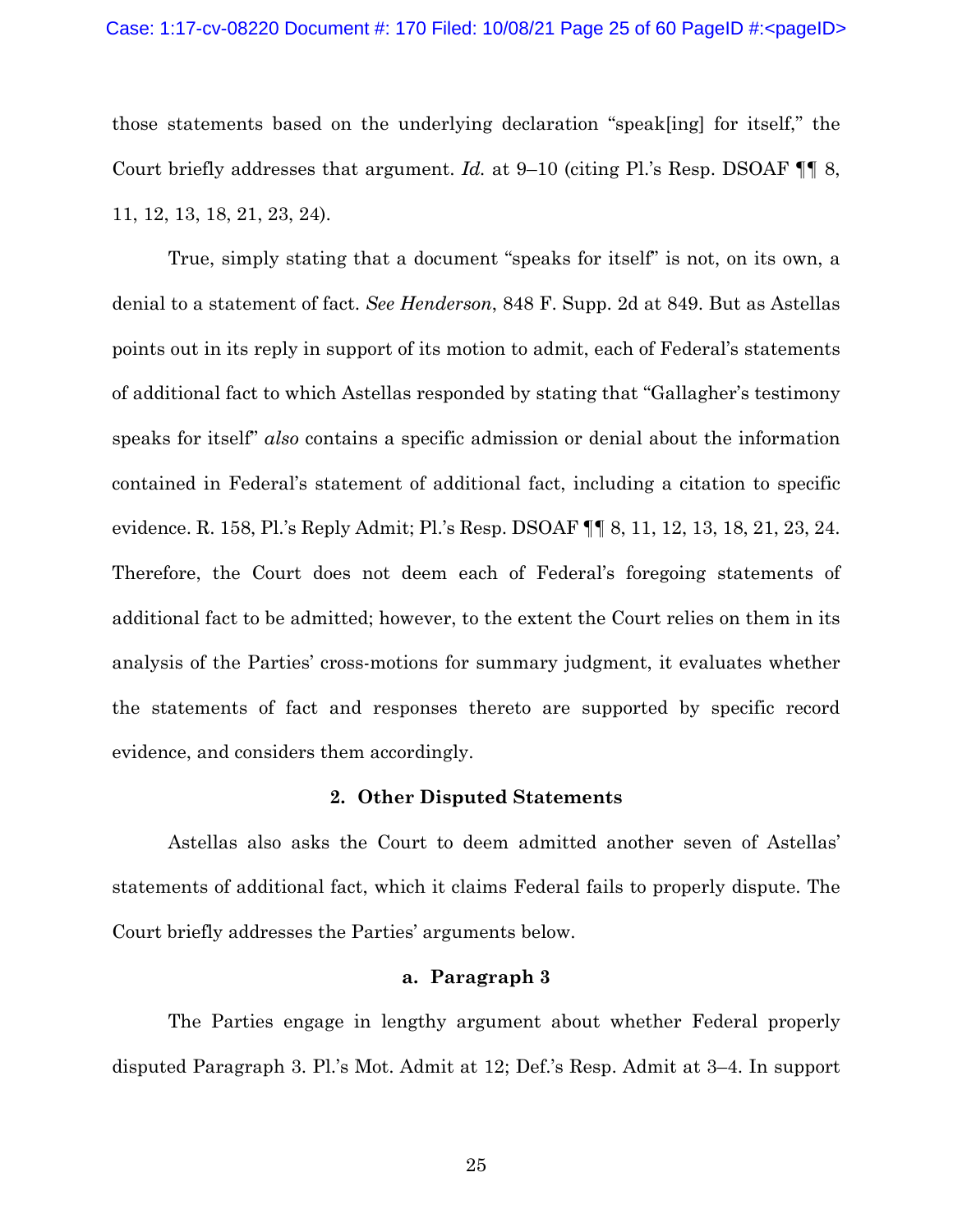of Paragraph 3, Astellas cited to Gallagher's supplemental deposition, which supports the statement, and mistakenly cited to a portion of Gallaher's deposition testimony, which does not support the statement. Def.'s Resp. PSOAF  $\P$  3. Despite the Parties' arguments about whether Federal "should have known" that the citation to the deposition testimony was a mistake, it matters not: Gallagher's Supplemental Declaration supports the statement, and Federal fails point to any evidence to the contrary. For the same reasons as above, *see Supra* Section I.A, Paragraph 3 is deemed admitted.

### **b. Paragraph 14**

Astellas argues that the Court should deem Paragraph 14 admitted because Federal's denial is inconsistent with its previous admissions. Pl.'s Mot. Admit at 6–7. At issue is when Astellas began donating to the ARI Funds. Paragraph 14 states that Astellas began contributing to the ARI Funds after finishing its internal vetting process in June 2013, and relies on Gallagher's Supplemental Declaration, as well as Exhibit G thereto, a spreadsheet showing "Foundation Donations." PSOAF ¶ 14. Federal disputes the date of the first payment, as Exhibit G shows a payment as early as September 2012 (as well as payments in January through April of 2013, which Federal does not point out). Pl.'s Mot. Admit at 6 (citing Def.'s Resp. PSOAF ¶ 14). In its motion to admit, Astellas argues that Federal's denial is inconsistent with its admissions to other statements of fact and statements of additional fact, which demonstrate that Astellas donated to mCRPC Funds as early as September 2012, but that the ARI Funds were not created until mid-2013. *Id.* at 6–7 (citing Def.'s Resp.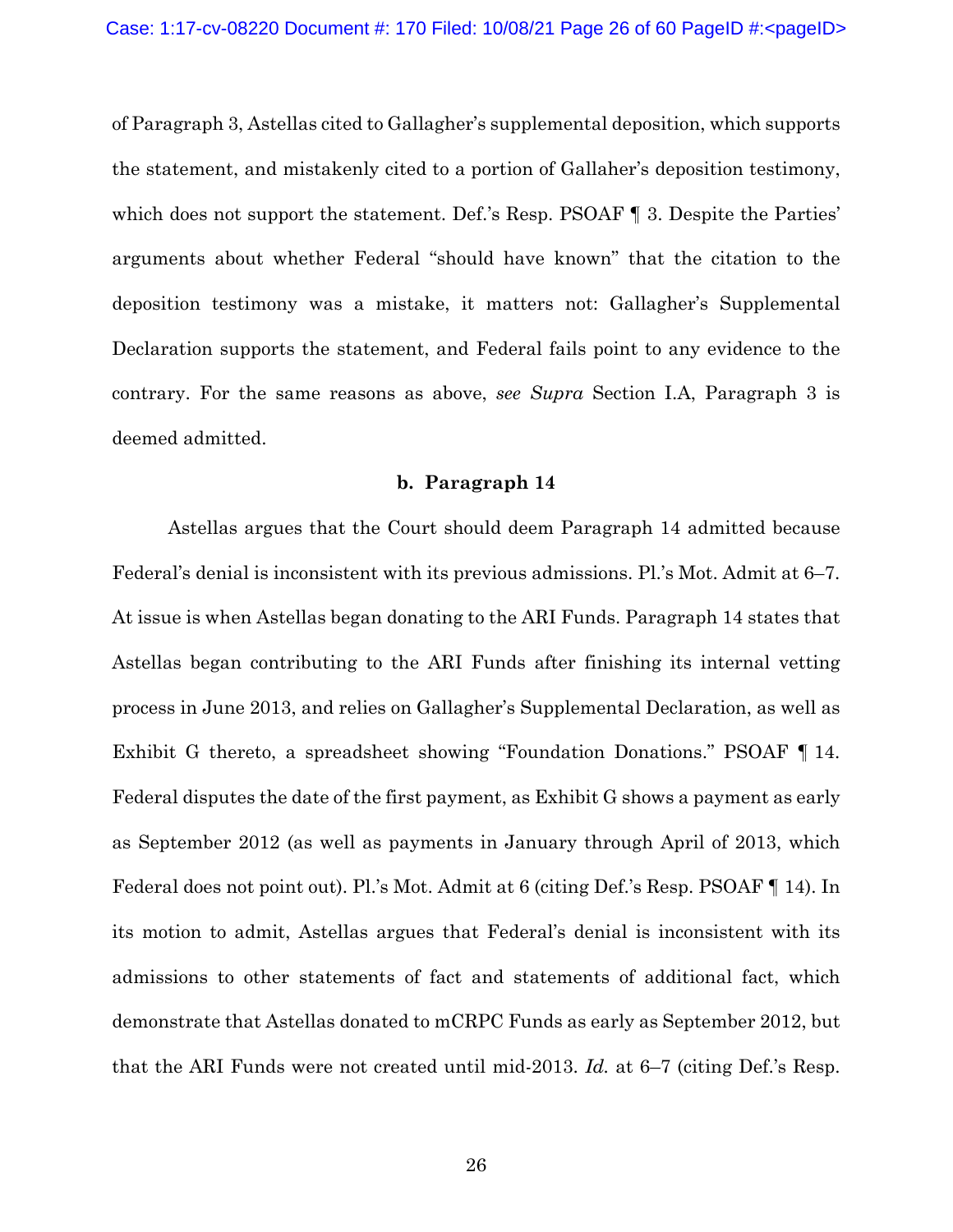PSOAF ¶ 7); *see also* Def.'s Resp. PSOF ¶¶ 22–25 (Federal disputed whether the PANF and CDF Funds were "independent" but admitted that Astellas made contributions to the PANF and CDF Funds beginning in 2012 and began making donations to the ARI Funds after their creation in July 2013). Although the Court agrees with Federal that Exhibit G to Gallagher's Supplemental Declaration, on its own, is not clear about whether the donations were made to the mCRPC Funds or the ARI Funds specifically, sufficient other evidence supports the fact that Astellas did not begin making payments to the ARI Funds until June (or July) 2013. Given that Federal admitted as much in response to other statements of fact and statements of additional fact, and does not point to evidence that *contradicts* that fact, the Court deems Paragraph 14 admitted.

#### **c. Paragraphs 18, 19, 25, 30, 36, 38**

Finally, Astellas moves to admit Paragraphs 18, 19, 25, 30, 36, and 38 because Federal does not properly dispute the statements, but rather improperly engages in argument in violation of Local Rule 56.1. Pl.'s Mot. Admit at 7–11. Astellas is correct that "[l]egal arguments do not go in the separate statements of fact." *ABC Acquisition*, 2020 WL 4607247, at \*7 (citing *Judson Atkinson Candies, Inc. v. Latini-Hohberger Dhimantec*, 529 F.3d 371, 382 n.2 (7th Cir. 2008) ("[i]t is inappropriate to make legal arguments in a Rule 56.1 statement of facts"); *Rivera v. Guevara*, 319 F. Supp. 3d 1004, 1017–18 (N.D. Ill. 2018)). True, some of the identified responses to Astellas' statements of additional facts include legal arguments, as well as arguments about what inferences should be drawn from facts. But so too do some of Astellas' Local Rule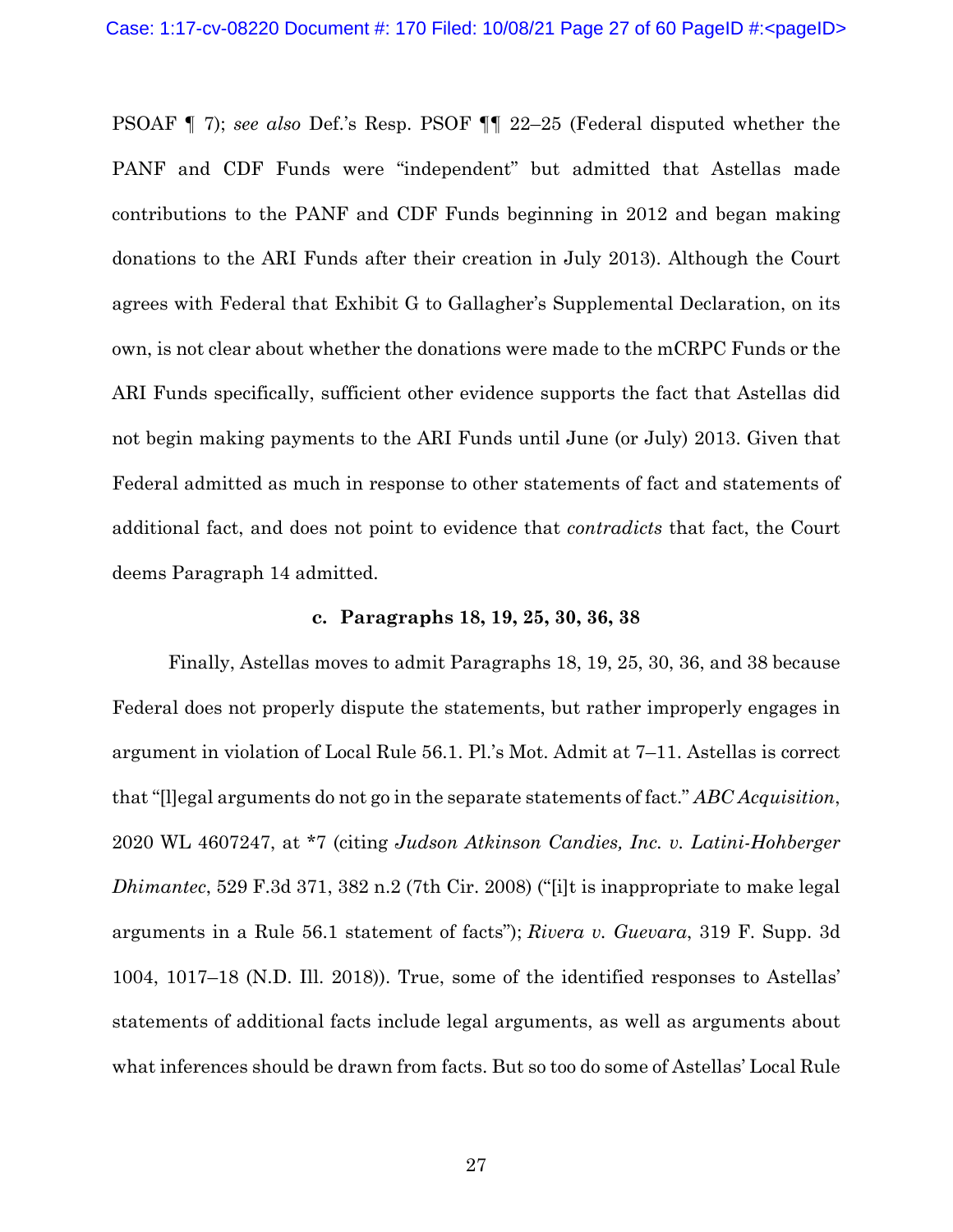56.1 statements and responses. The Court will not consider the portions of the parties' Local Rule 56.1 submissions that make legal arguments and assert legal conclusions. *See Rivera*, 319 F. Supp. 3d at 1018 (collecting cases disregarding or affirming the decision to disregard argumentative statements of fact). But the Court declines to strike the noncompliant paragraphs, or wholesale admit statements of fact that are disputed in part by argument, "as doing so would in some cases throw out a properly supported assertion along with a legal argument or conclusion." *Id.* Rather, the Court will consider the properly supported factual assertion or response but disregard the portion of any factual statement or response that contains legal arguments or conclusions. *See id.* (citing *Minn. Life Ins. Co. v. Kagan*, 847 F. Supp. 2d 1088, 1093 (N.D. Ill. 2012) (denying motion to strike portions of Local Rule 56.1 statements containing legal conclusions but disregarding conclusions); *Phillips v. Quality Terminal Servs., LLC*, 855 F. Supp. 2d 764, 771–72 (N.D. Ill. 2012) (same)). Where any such facts are material to the Court's analysis, the Court notes them within this Opinion.

## **B. Astellas' Motion for Leave to File Supplemental Authority**

Also pending before the Court is Astellas' motion for leave to file as supplemental authority a decision of the Delaware Supreme Court, *RSUI Indemnity Co. v. Murdock*, 2021 WL 803867 (Del. Mar. 3, 2021), which was decided after briefing on the parties' cross-motions for summary judgment had concluded. R. 159, Pl.'s Mot. Suppl. Auth. Astellas argues that *Murdock* is persuasive, because although it is decided under Delaware law, "the decision is rooted in fundamental and widely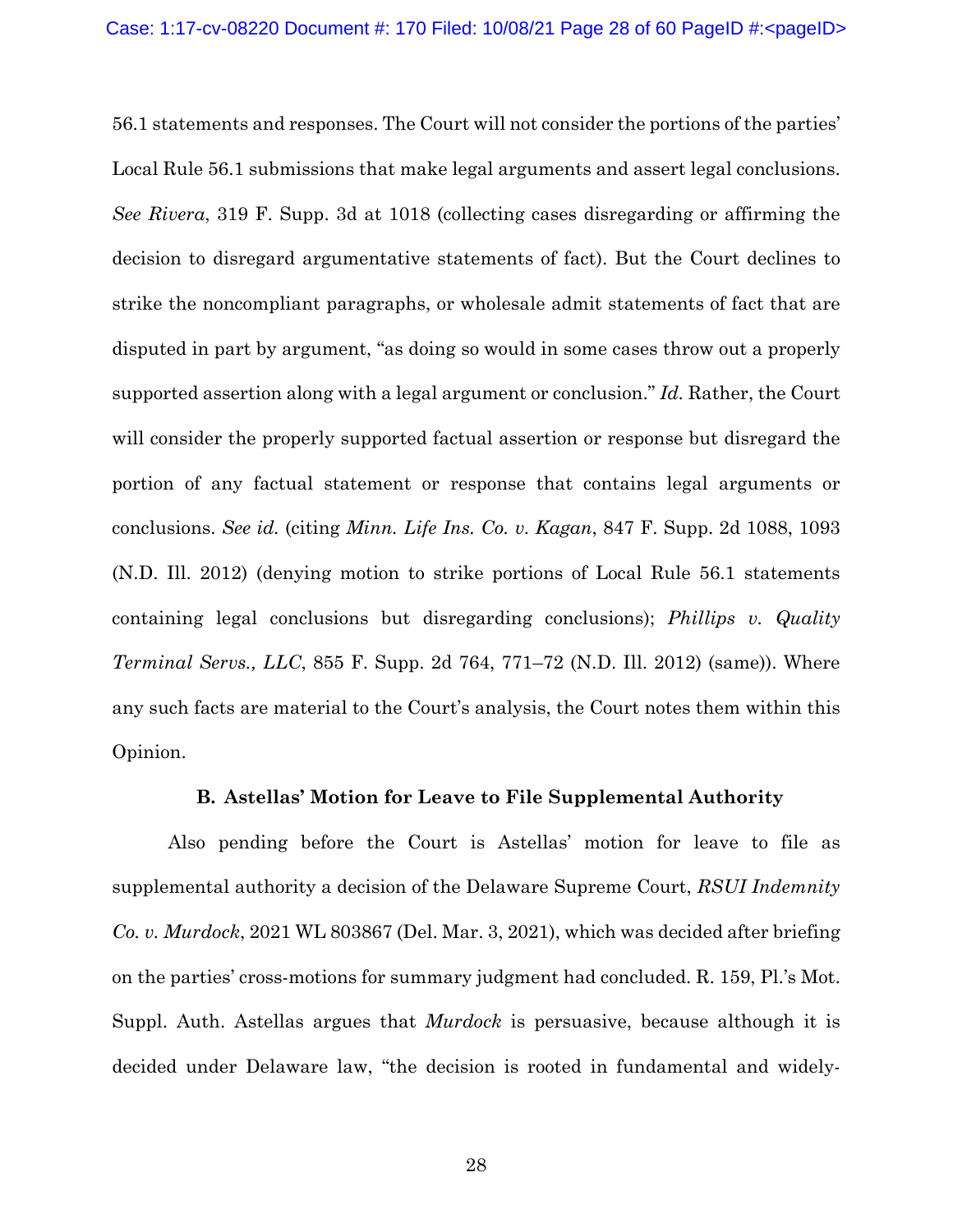accepted concepts" that are also recognized under Illinois law regarding "whether the settlement of claims involving unproven allegations of fraud are insurable under D&O insurance policies," a point at issue in this case *Id.*  $\P\P$  8–10. Federal opposes the motion, arguing that *Murdock* is non-precedential and factually and legally distinguishable. R. 161, Def.'s Resp. Suppl. Auth. ¶ 1. The Court grants Astellas' motion and will consider *Murdock* in its analysis of the parties' cross-motions for summary judgment, as the Court agrees with Astellas that *Murdock* is at least somewhat helpful as to the analysis about the insurability of settlements alleging fraud. *See, e.g.*, *Jacobs, Jr. v. Guardian Life Ins. Co. of Am.*, 730 F. Supp. 2d 830, 844 (N.D. Ill. 2010) (granting motion for leave to file supplemental authority that was "helpful with respect to" a point at issue in the case). The Court will consider the Parties' arguments about *Murdock*'s applicability in its analysis and give the decision the due weight warranted by its jurisdiction and facts.

### **II. Cross-Motions for Summary Judgment**

Turning to the substantive summary judgment motions, the heart of the Parties' dispute is whether Federal is obligated to reimburse Astellas \$10 million of the Settlement Payment pursuant to the Federal Policy.

As an initial matter, the Parties agree that Illinois law governs the coverage dispute in this case because the policies were issued in Illinois, covering an Illinois insured. R. 115, Pl.'s Memo. at 10 (citing *Hofeld v. Nationwide Life Ins. Co.*, 322 N.E.2d 454, 458 (Ill. 1975); R. 130, Def.'s Cx-Memo./Resp. at 9 (citing *Lapham-Hickey Steel Corp. v. Prot. Mut. Ins. Co.*, 655 N.E.2d 842, 845 (Ill. 1995)). The standard rules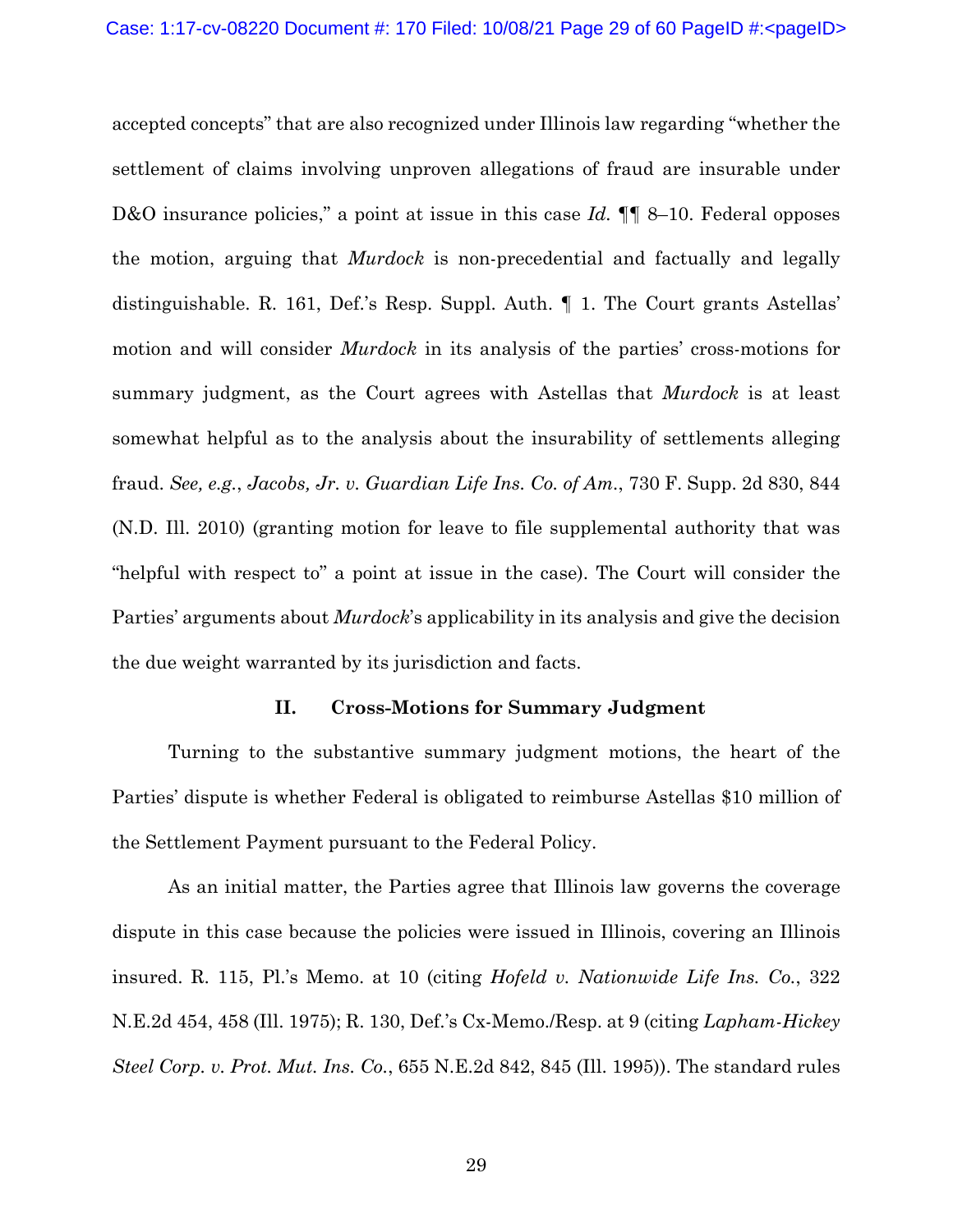of contract construction apply to insurance policies—the "primary objective is to ascertain and give effect to the intent of the parties of the contract . . . if the language of the policy is susceptible to more than one meaning, it is considered ambiguous and will be construed strictly against the insurer who drafted the policy and in favor of the insured." *Traveler's Ins. Co. v. Eljer Mfg., Inc.*, 757 N.E.2d 481, 491–92 (Ill. 2001) (internal citations omitted). However, a policy provision is not ambiguous solely because the parties disagree about its interpretation. *Founders Ins. Co., v. Munoz*, 930 N.E. 2d 999, 1004 (Ill. 2010).

The parties also agree that, under Illinois law, the insured bears the initial burden of demonstrating the existence of a claim that falls within the coverage provided by the policy. *Addison Ins. Co. v. Fay*, 905 N.E.2d 747, 752 (Ill. 2009); *Miner v. Bray*, 513 N.E.2d 580, 582 (Ill. App. Ct. 1987). If the insured establishes that its claim is covered by the policy, the burden shifts to the insurer to demonstrate that any exclusion upon which it relies clearly and unequivocally excludes coverage. *St. Michael's Orthodox Cath. Church v. Preferred Risk Mut. Ins. Co.*, 496 N.E.2d 1176, 1178 (Ill. App. Ct. 1986); *Strzelczyk v. State Farm Mut. Auto. Ins. Co.*, 485 N.E.2d 1230, 1233 (Ill. App. Ct. 1985), *aff'd*, 497 N.E.2d 1170 (Ill. 1986); *see also State Farm Fire & Cas. Co. v. Moore*, 430 N.E.2d 641, 646 (Ill. App. Ct. 1981) ("[T]he insurer, as the drafter of the policy, could have stated exclusions clearly and specifically . . . . Exclusionary provisions, therefore, are applied only where the terms are clear, definite and explicit.") (internal citations omitted). "Conditions, exclusions, or exceptions to coverage in an insurance police are to be strictly construed against the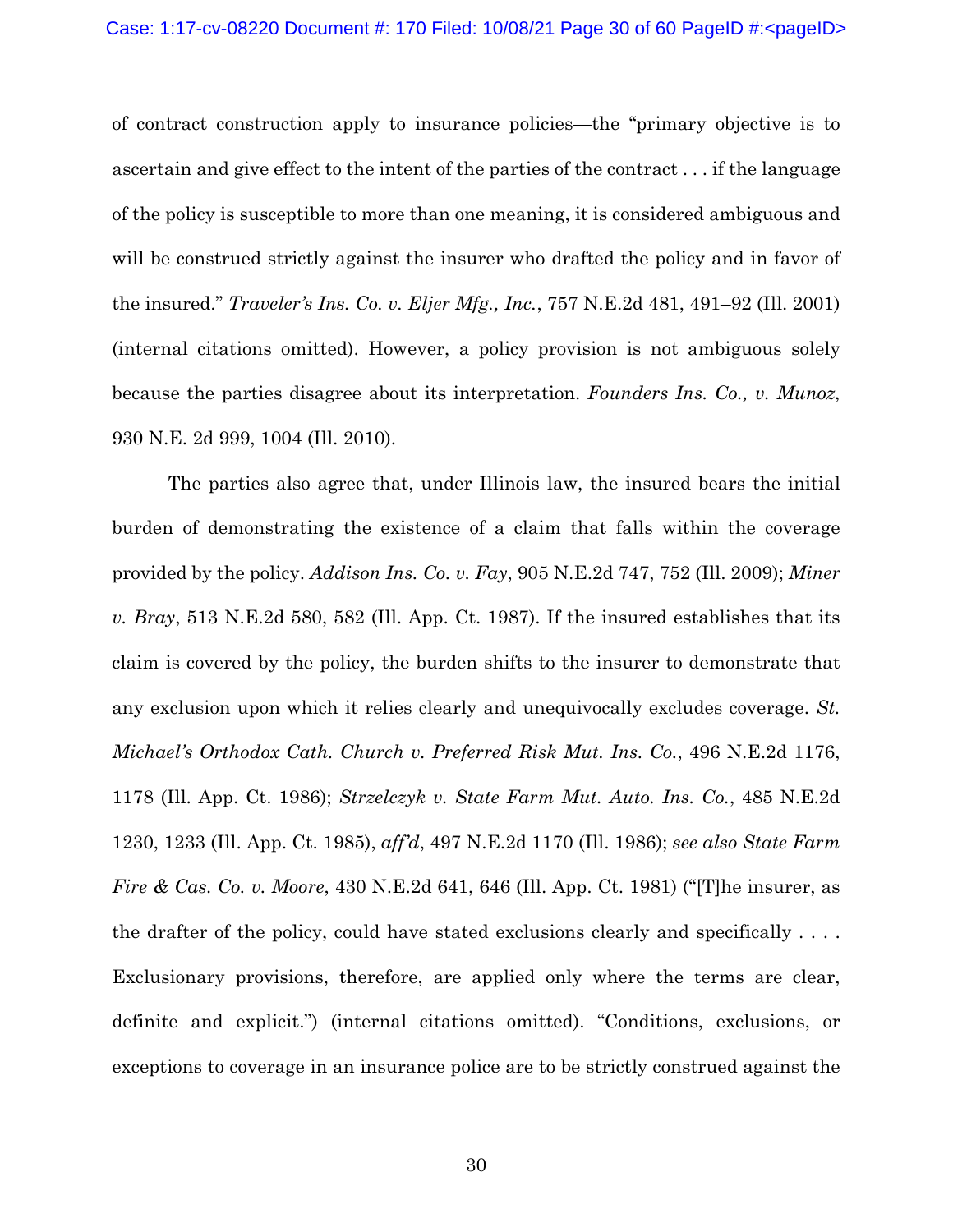insurer." *Erie Ins. Exch. v. Kennedy*, 2020 WL 7079237, at \*6 (Ill. App. Ct. Dec. 3, 2020) (citing *Mitchell Buick & Oldsmobile Sales, Inc. v. Nat'l Dealer Servs., Inc.*, 485 N.E.2d 1281, 1287 (Ill. App. Ct. 1985)).

## **A. Coverage Under the Federal Policy**

Astellas argues that the Court should grant summary judgment in its favor, finding that it satisfied the requirements for coverage under the Federal Policy, including that at least \$50,185,44512 of its settlement payment (Settlement Payment) to the DOJ constitutes a Loss as defined by the Primary Policy, and no exclusions apply. Pl.'s Memo at 2–3, 15–18. Federal counters that the Court must deny Astellas' motion and grant Federal's motion, as the Settlement Payment does not constitute a **Loss** under the Primary Policy, as the definition of **Loss** excludes "matters which may be deemed uninsurable under applicable law" and coverage is prohibited by public policy. Def.'s Cx-Memo./Resp. at 9–20.

## **1. Undisputed Prerequisites for Coverage**

Federal does not dispute most of the prerequisites for coverage under the Federal Policy, specifically that: (1) Astellas meets the definition of **Company**; (2) the DOJ Tolling Request is a **Claim**, which was made during the **Policy Period**

<sup>12</sup>As noted above, *see supra* Background Section IV.B, the full Settlement Payment Astellas paid to the DOJ was \$102,370,890.41, which constitutes a 2x multiplied damages under the FCA. Pl.'s Memo. at 3. Federal argues that "[s]uch amounts under the FCA are considered punitive in nature" and thus are not insurable under Illinois law. Def.'s Cx-Memo./Resp. at 9 n.3. Astellas argues that multiplied damages awards are not against public policy, and disputes that damages under the FCA are "punitive", R. 144., Pl.'s Reply/Cx-Resp. at 19–20, 23 n.14, and points out that the definition of **Loss** expressly includes "settlements" and "the multiplied portion of any multiple damages award," *id.* at 8–9. The Court need not decide the dispute, because even the lower amount, \$50,185,445, does not exceed Federal's Underlying Limit or Federal's \$10 million limit of liability.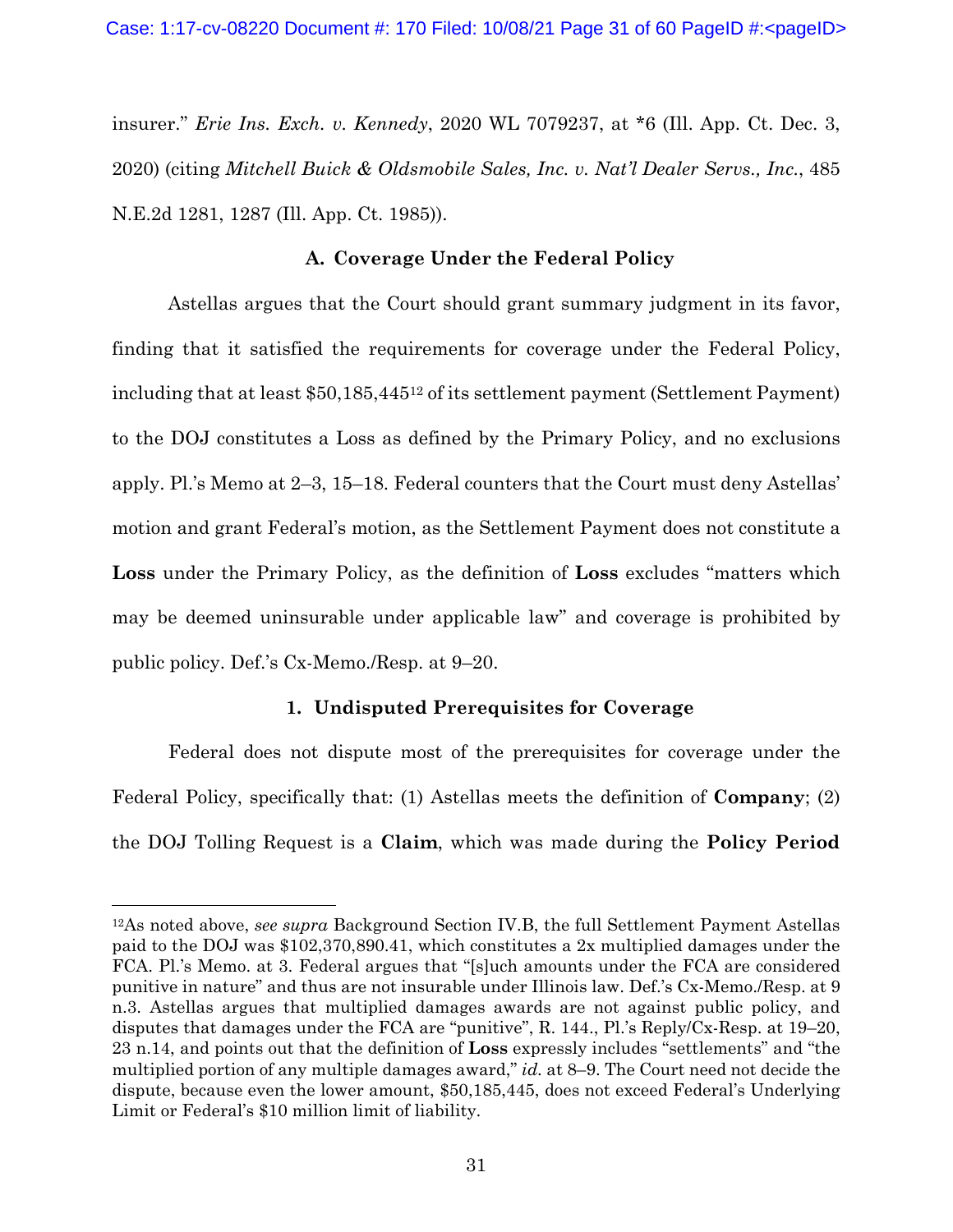based on the Original Notice; (3) that the DOJ alleged a **Wrongful Act**; and (4) Astellas reported the **Loss** to Federal in accordance with the terms of the Policy. *See*  Def.'s Cx-Memo./Resp. at 3 n.2. Although Federal states that its concession is "for purposes of this [summary judgment] motion only," *id.*, the Court agrees with Astellas that the undisputed facts support each of these prerequisites as well. Pl.'s Memo. at 13–15; *see* Def.'s Resp. PSOF ¶¶ 2–4, 59–62 (undisputed that Astellas is a Subsidiary of the Parent Company because the Parent Company (AUSH) owns 100% of Astella's common stock and had the right to select Astellas' directors and therefore had management control over Astellas, and the Primary Policy defines Company as including Subsidiaries); *id.* ¶¶ 31–32, 34, 63, 66 (undisputed that Federal accepted the Original Notice as a notice of circumstances, which was provided during the **Policy Period**, and that the Tolling Request was related to the Original Notice and requested that Astellas enter into an agreement to toll the applicable statute of limitations, which satisfies the definition of a **Claim** and the requisite **Notice of Claim**); *id.* ¶¶ 46, 64 (undisputed that the DOJ asserts in the Settlement Agreement that Astellas' donations to the Charity PAPs violated federal law by causing false claims to be submitted to Medicare for Xtandi prescriptions, and therefore meets the Primary Policy's definition of Wrongful Act, "any actual or alleged breach of duty,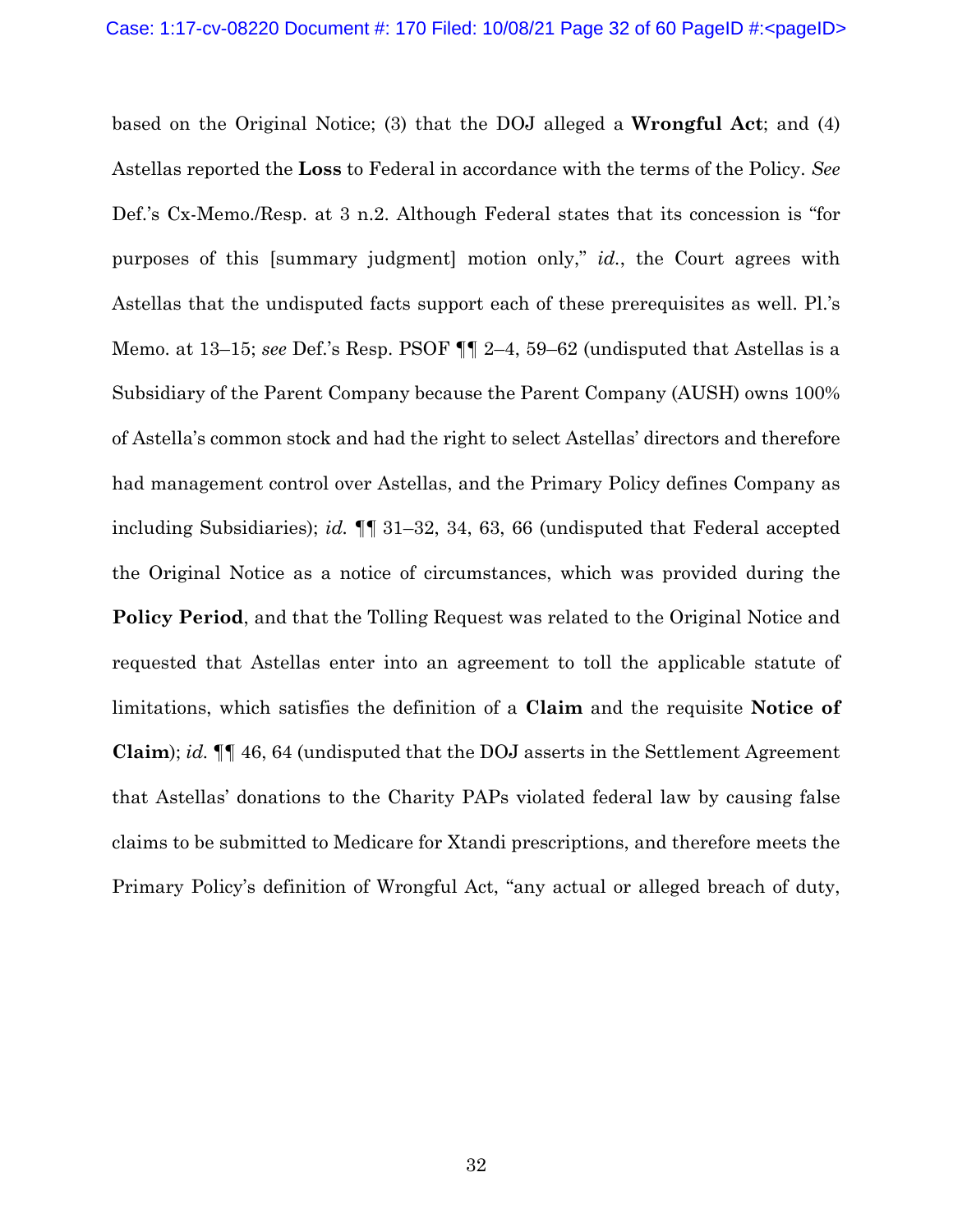neglect, error, misstatement, misleading statement, omission or act by the Company").

## **2. Settlement Payment as a Covered Loss**

As noted above, the crux of the Parties' dispute is whether the Settlement Payment constitutes a **Loss** under the Primary Policy, and specifically whether it falls within the "uninsurable under applicable law" exception to the definition of **Loss**. To resolve this dispute, the Court must determine whether the Settlement Payment constitutes damages or restitution.

At the outset, the Court must determine which party bears the burden of establishing whether the Settlement Payment was a "covered loss" under the Federal Policy. Federal asserts that "Astellas cannot meet its burden of proof that at least \$51,185,445 of the Settlement [Payment] was to settle Loss covered under the Federal Policy." Def.'s Cx-Memo./Resp. at 9. And Astellas, on the other hand, asserts that "Federal cannot bear its burden to prove that the settlement payment 'clearly and unequivocally' constitutes uninsurable disgorgement" and thus is outside the definition of **Loss**. Pl.'s Br. at 18. Although both parties cite the applicable Illinois law on the insured's initial burden serving as a prerequisite for an insurer's burden of establishing an exclusion, neither party addresses how the law applies to an exclusion *within* a definition of Loss in the policy.

The Court finds that the language is an exclusion notwithstanding the fact that it is located in the section defining "Loss" rather than in the "Exclusions" section of the Primary Policy. The location of language within an insurance contract does not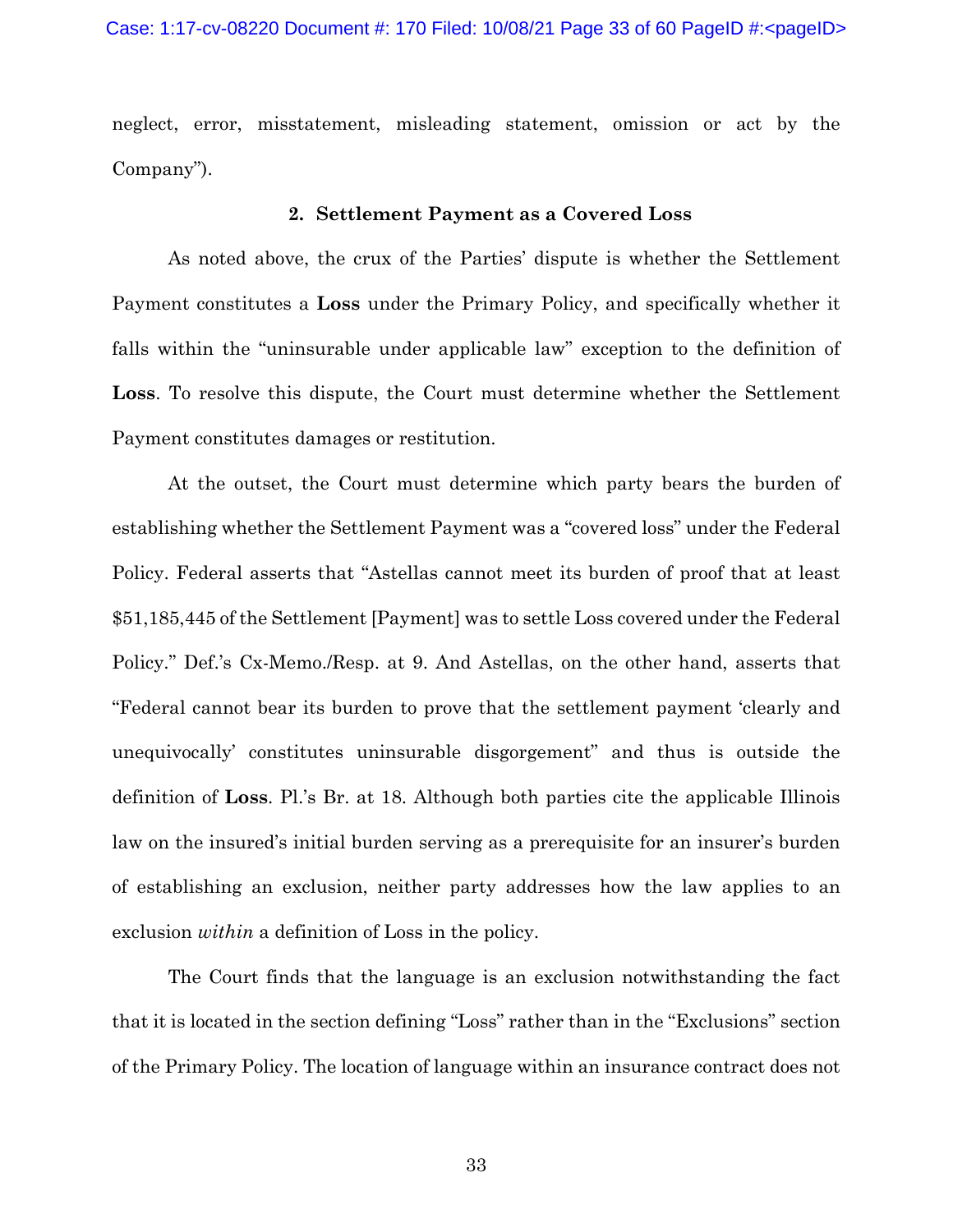necessarily control which party bears the burden of proof on that provision. *Rutgens Distribs., Inc. v. U. S. Fid. & Guar. Co.*, 419 N.E.2d 59, 63 (Ill. App. Ct. 1981). The court in *Rutgens* stated that "whether an insurer attempts to avoid policy coverage by relying upon an express policy exclusion, or by relying upon a clause which limits coverage through a narrow definition of the insured or the risk insured against, the ultimate same result is accomplished." *Id.* The location of the exclusion at issue within the definition of "Loss" is not dispositive, and the Court finds that it is an exclusion whereby Federal attempts to avoid policy coverage. *See, e.g.*, *Mierzycki v. Am. Fam. Mut. Ins.*, 2014 WL 3827673, at \*4 (Ill. App. Ct. Aug. 4, 2014); *Gallup, Inc. v. Greenwich Ins. Co.*, 2015 WL 1201518, at \*4–5, 10 (Del. Super. Ct. Feb. 25, 2015). Therefore, Federal, as the insurer, bears the burden of establishing that the exception applies. *Strzelczyk*, 485 N.E.2d at 1233; *see also Erie Ins. Exch.*, 2020 WL 7079237, at \*6. The Court then must determine whether Federal has met that burden, specifically whether the Settlement Agreement allows for disgorgement of ill-gotten gains by Astellas.

It is not disputed that, under Illinois law, disgorgement of ill-gotten gains is uninsurable; an insured who is merely returning funds to which it was never entitled cannot recover from an insurer the repayment of those funds. Pl.'s Memo. at 15 & n.13; Def.'s Cx-Memo./Resp. at 10 (citing, among other cases, *Level 3 Commc'ns, Inc. v. Fed. Ins. Co.*, 272 F.3d 908, 910 (7th Cir. 2001); *Loc. 705 Int'l Bhd. of Teamsters Health & Welfare Fund v. Five Star Managers, L.L.C.*, 735 N.E.2d 679, 684 (Ill. App. Ct. 2000); *St. Paul Mercury Ins. Co. v. Foster*, 268 F. Supp. 2d 1035, 1044 (C.D. Ill.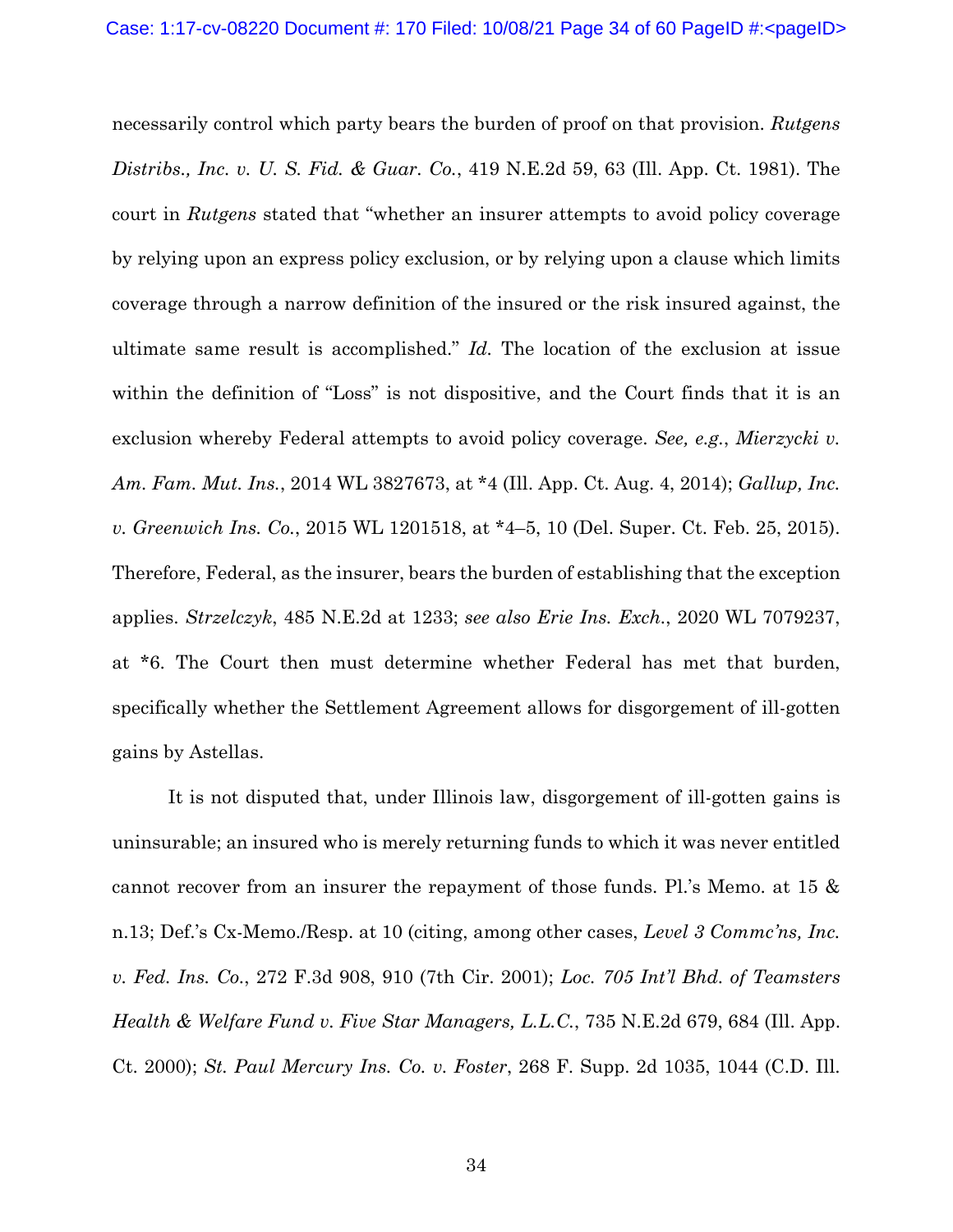2003)). However, the Parties dispute whether the Settlement Payment constituted a damages payment to compensate the Government for a loss or injury done to it, as Astellas advocates, or, instead, was intended to divest Astellas of the net benefit it received as a result of its alleged wrongdoing, as Federal argues. Illinois law recognizes a distinction between the legal remedy of "damages" and the "restitution" of unjust gains. *Raintree Homes, Inc. v. Vill. of Long Grove*, 807 N.E.2d 439, 445 (Ill. 2004) ("Damages differs from restitution in that damages is measured by the plaintiff's loss; restitution is measured by the defendant's unjust gain.") (internal citation omitted).

#### **a. Classification of Settlement Payment**

The Settlement Agreement designates \$50 million of the Settlement Payment as "restitution to the United States." Pl.'s Resp. DSOAF ¶ 28. Federal contends that such a label is persuasive evidence that the Settlement Payment was in fact restitution paid to the Government to account for Astellas' unjust gains. Def.'s Cx-Memo./Resp. at 12–13; Def.'s Cx-Reply at 3–4. Astellas retorts that the "label" is unimportant for two reasons. First, the definition of "restitution" encompasses both disgorgement *and* compensation. Pl.'s Br. at 18 n.16 (citing Restitution, Black's Law Dictionary (11th ed. 2019) ("Restitution" can "sometimes refer to the disgorging of something which has been taken"; but, it can also refer to "compensation for injury done.")). Astellas argues that it is clear in the context of the Settlement Agreement that "restitution" means compensation for loss or injury to the Government. Pl.'s Reply/Cx-Resp. at 10. Federal does not dispute this definition.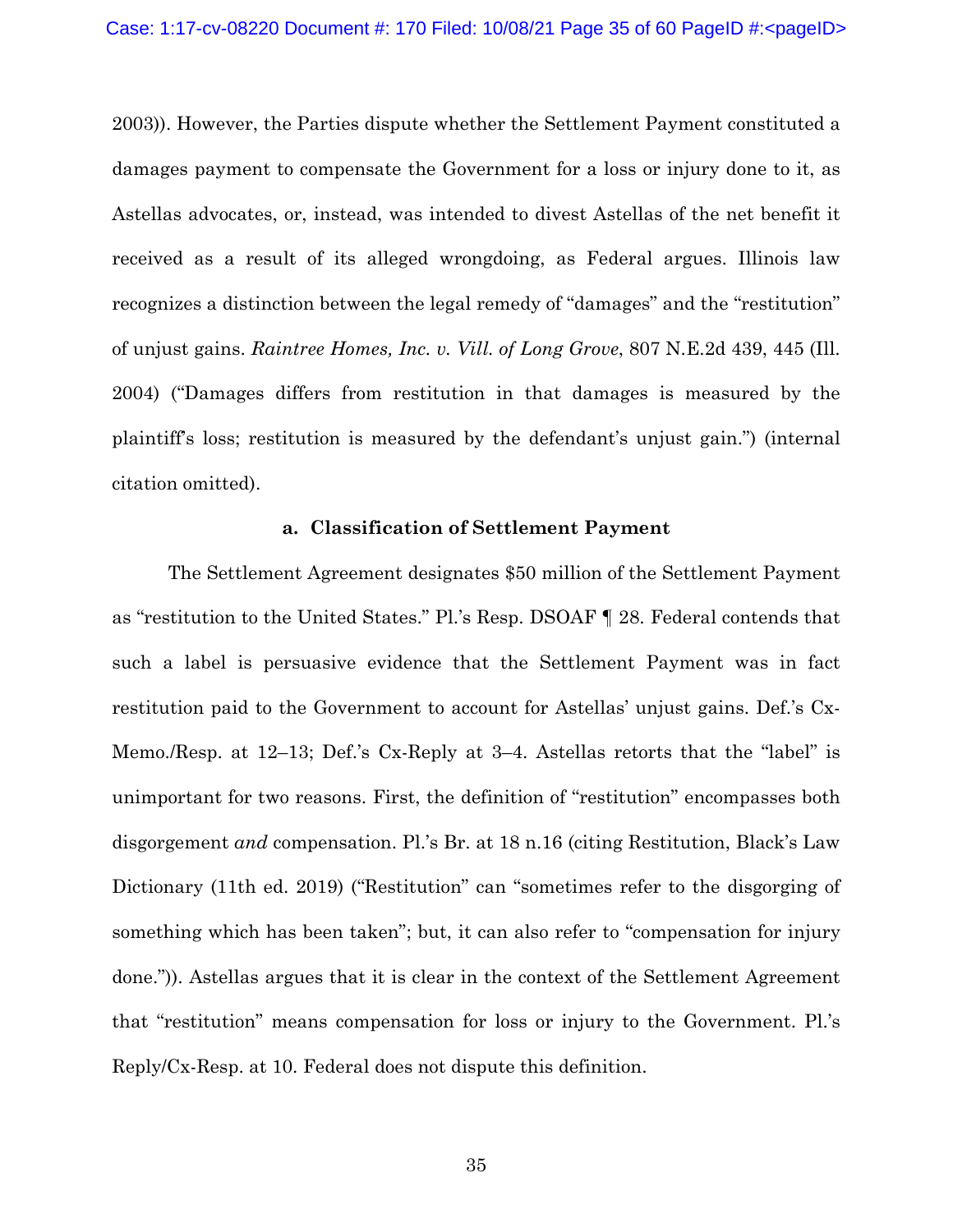Second, and more importantly, Astellas argues that the undisputed evidence establishes that the purpose in labeling a portion of the Settlement Payment as "restitution to the United States" was to identify the tax-deductible portion of the settlement as required under 26 U.S.C. § 162(f). Pl.'s Reply/Cx-Resp. at 10. Federal contends that, "although Gallagher testified that compliance with the TCJA was *a* reason that the Settlement Payment was labelled as 'restitution,' there is no testimony that this was the *sole* reason that it was labelled as such." R. 150, Def.'s Cx-Reply (Sealed) at 3 (emphasis in original). Moreover, Federal notes that Astella's argument is undermined by the fact that the Government rejected Astellas' attempt to include language in the Settlement Agreement clarifying that the purpose for identifying \$50 million as "restitution" was to comply with the TCJA. *Id.*

However, the Court finds neither of Federal's arguments persuasive, as the undisputed evidence undermines both. First, Gallagher's Supplemental Declaration states that the lead AUSA "informed [him] during settlement negotiations that *the* purpose of identifying \$50 million as restitution to the United States was to comply with the [TCJA]."<sup>13</sup> Gallagher Suppl. Decl.  $\P$  17 (emphasis added); Def.'s Resp. PSOAF ¶ 38. Federal has provided no evidence that the language was inserted into the Settlement Agreement for any other purpose. Second, Gallagher explained the Government's refusal to include explanatory language was due to its "long-standing policy against modifying form settlement agreements." Pl.'s Resp. DSOAF ¶ 27. Again, Federal has not offered any evidence contradicting Gallagher's explanation.

<sup>&</sup>lt;sup>13</sup>There were no objections raised by the Parties to the admissibility of evidence considered by the Court in this Opinion, other than as specifically noted in this Opinion.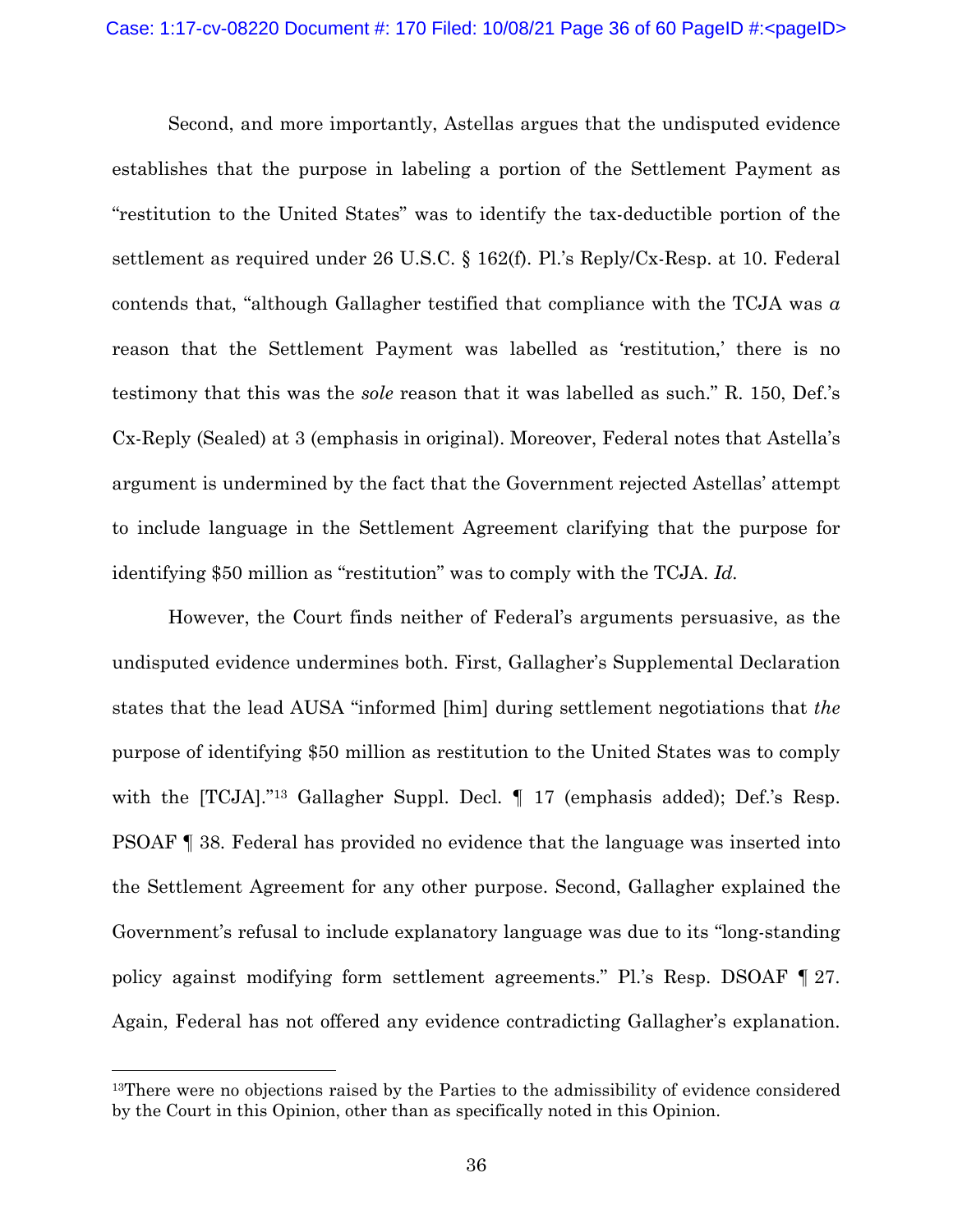Therefore, based on the record before the Court, that part of the Settlement Payment that is labeled as "restitution" in the Settlement Agreement does not support a finding that the Government sought to disgorge profits from Astellas.

#### **b. Damages Allowed Under the FCA**

Astellas focuses much of its argument on the damages permitted under the FCA. Pl.'s Br. at 15–18; Pl.'s Reply/Cx-Resp. at 10–16. Federal argues that this is too narrow a view of whether the Settlement Payment is insurable, as "it is not Federal's argument that coverage is not available simply because the Settlement Payment was in some way a disgorgement of Astellas' profits, but rather that the intent of the Settlement Payment was to deprive Astellas of the net benefit of its wrongful acts." Def's Cx-Reply at 10. But the Court finds that an analysis of the damages allowed under and the purpose of the FCA to be helpful to set the stage.

 The FCA imposes liability on "any person who—(A) knowingly presents, or causes to be presented, a false or fraudulent claim for payment or approval." 31 U.S.C. § 3729(a)(1)(A). A "claim" for purposes of the FCA includes not only direct requests to the government for payment but also reimbursement requests made by the recipients of federal funds under federal benefits programs, such as Medicare. *Universal Health Servs., Inc. v. U.S.*, 136 S. Ct. 1989, 1996 (2016). Further, "a claim that includes items or services resulting from a violation of [the AKS] constitutes a false or fraudulent claim for purposes of [the FCA]."  $42$  U.S.C. § 1320a-7b(g). Section 3729(a) of the FCA provides for two kinds of relief: civil penalties and "3 times the amount of damages which the government sustains because of the act of that person." 31 U.S.C. § 3729(a).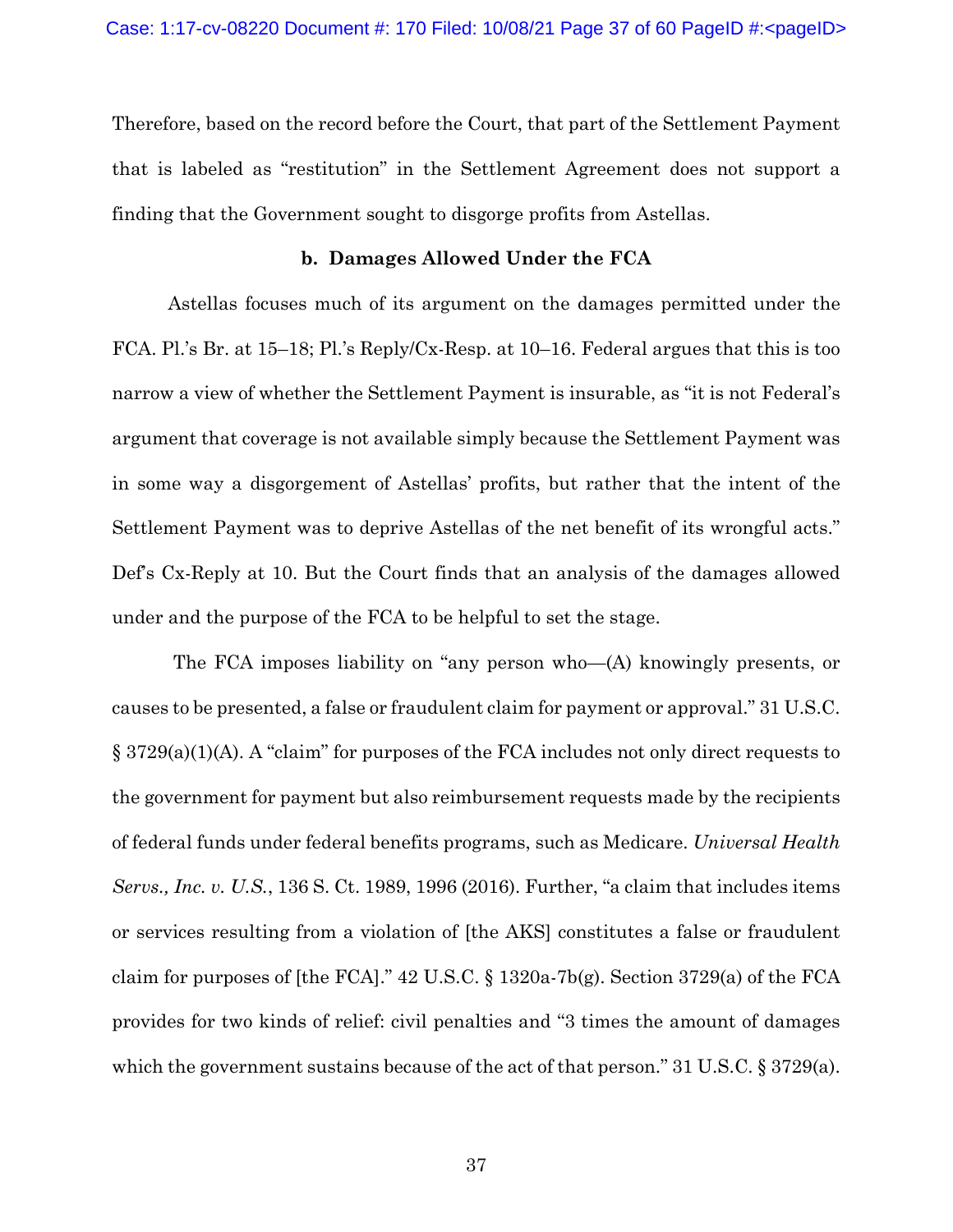As discussed above, the DOJ alleged that Astellas violated the AKS by making improper donations to the Charity PAPs, which caused Medicare beneficiaries to present false claims to Medicare for reimbursement. The Seventh Circuit has explained that, through Medicare, the government "offers a subsidy . . . with conditions," and those conditions include compliance with the AKS. *United States v. Rogan*, 517 F.3d 449, 453 (7th Cir. 2008). And "[w]hen the conditions are not satisfied" because of a violation of the AKS, "nothing is due." *Id.* So, when the Government alleges an FCA violation based on an underlying violation of the AKS, it claims that it was damaged to the full extent of the reimbursements it provided to Medicare beneficiaries. *Id.*

Astellas argues that the plain text of the statute, 31 U.S.C. § 3729, which provides for payment of *damages* sustained by the Government, as well as FCA jurisprudence, establishes that any payment for a violation of the FCA is for *compensation* for the harm to the Government rather than *restitution* for the gain to the violator. Pl.'s Br. at 12–13 (citing *U.S. ex rel. Taylor v. Gabelli,* 2005 WL 2978921, at \*7 (S.D.N.Y. Nov. 4, 2005); *U.S. ex rel. Rosales v. S.F. Hous. Auth.*, 173 F. Supp. 2d 987, 1013 (N.D. Cal. 2001); *United States v. Sci. Applications Int'l Corp.*, 626 F.3d 1257, 1278 (D.C. Cir. 2010)). Relying primarily on *Taylor*, Astellas contends that "the FCA does not permit the government to pursue the equitable remedy of disgorgement or the restitution of ill-gotten gains." *Id.* at 13 (citing *Taylor*, 2005 WL 2978921, at \*7). According to Astellas, under the FCA's damages calculation, it matters not whether Astellas profited from its donations to the Charity PAPs—even if Astellas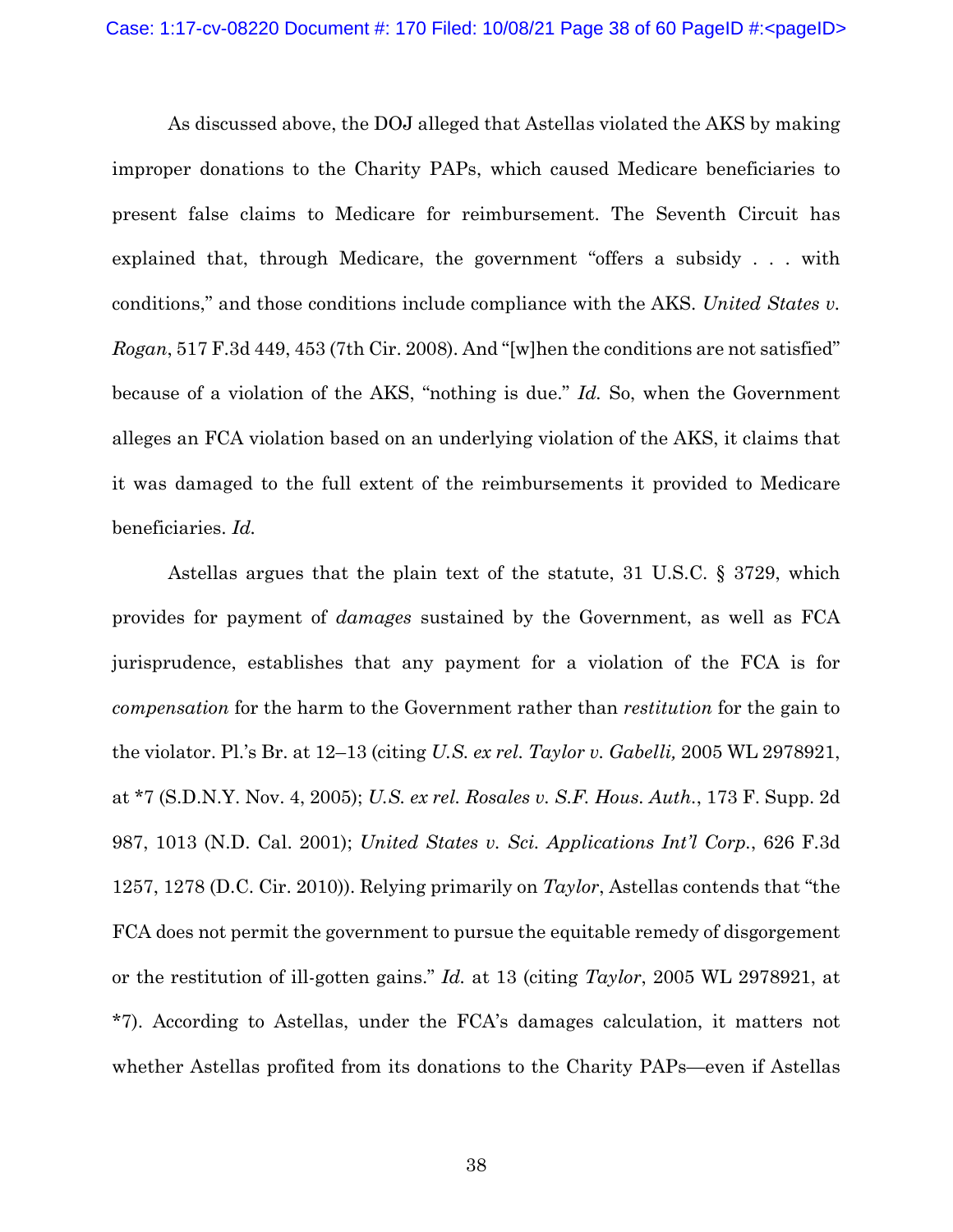sold Xtandi for a loss, the Government's damages claim would have been the same, as its damages "were measured exclusively by what the government paid to third parties—not by Astellas's unjust profits, if any, from those sales." *Id.* at 16–17.

On the other hand, Federal contends that the FCA was enacted specifically to provide "restitutionary relief to the government for money taken from it by fraud." Def.'s Cx-Memo./Resp. at 10–11 (citing, among other cases, *United States v. Bornstein*, 423 U.S. 303, 314 (1976) (quoting *United States v. Hess*, 317 U.S. 537, 551– 52 (1943)); *U.S. ex rel. McCandliss v. Sekendur*, 282 F. App'x 439, 442 (7th Cir. 2008); *In re Spielman*, 588 B.R. 198, 208 (Bankr. N.D. Ill. 2018)). True, the cases cited by Federal all state in nearly identical language, that the FCA provides "restitution to the government of money taken from it by fraud." *See Bornstein*, 423 U.S. at 314. But upon a closer reading of these cases, the Court agrees with Astellas that, although they use the word "restitution," they nonetheless all stand for the proposition that damages under the FCA are meant to "compensate the United States" to make it "completely whole." Pl.'s Reply/Cx-Resp. (citing *Bornstein*, 423 U.S. at 314).

Although it is only persuasive, not binding, authority, Court finds the reasoning in *Taylor* to be thorough and sound: it engages in a lengthy analysis of the FCA's damages provision, including statutory interpretation, an examination of the FCA jurisprudence and legislative history, all of which "leave no doubt that the FCA's remedial framework does not extend[] beyond 'make-whole' damages to include 'disgorgement of unjust enrichment' restitution." *Taylor*, 2005 WL 2978921, at \*6– 13; *see also U.S. ex rel. Tyson v. Amerigroup Ill., Inc.*, 488 F. Supp. 2d 719, 732 (N.D.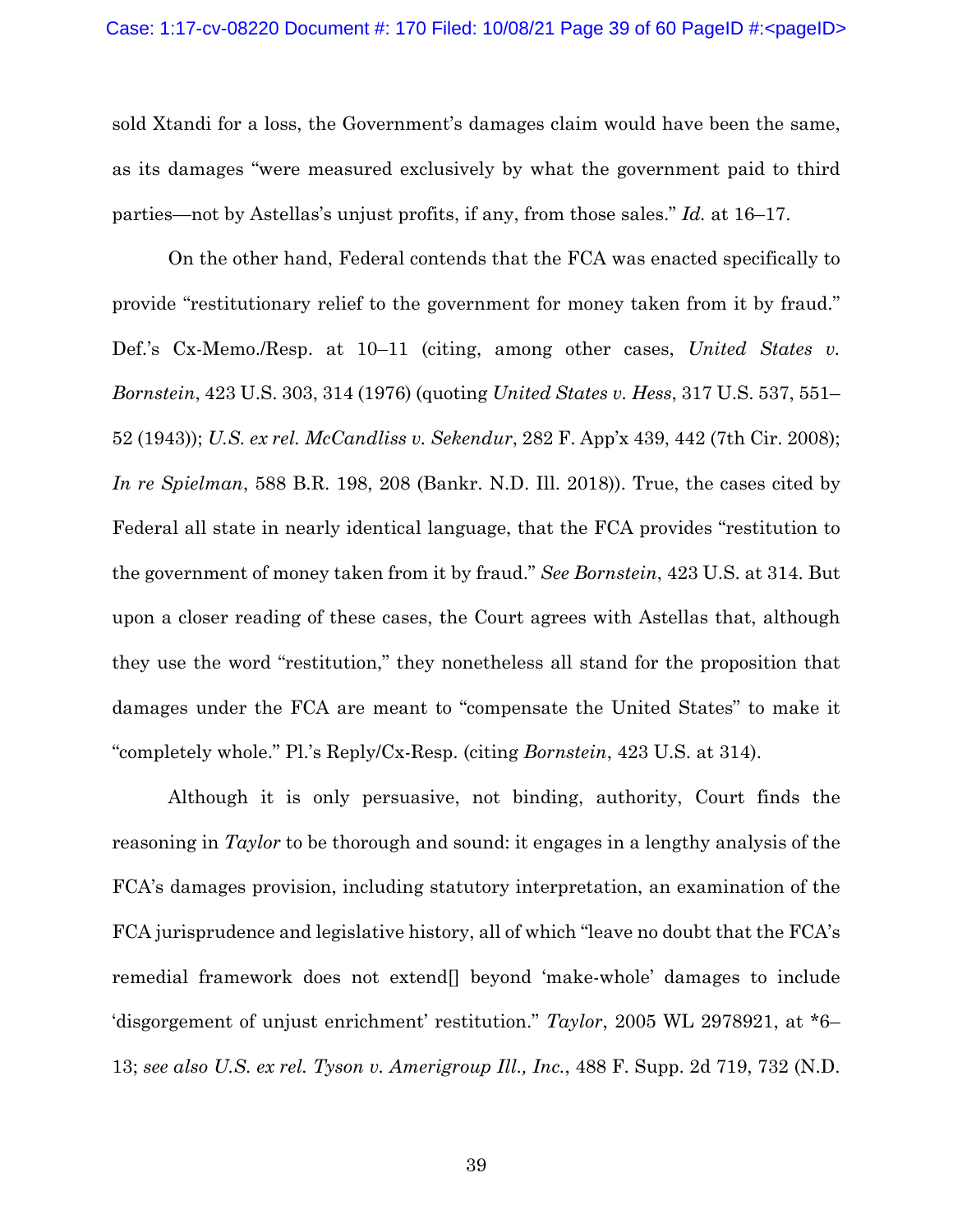Ill. 2007) ("Disgorgement of profits is not a remedy recoverable under the FCA.") (citing *Taylor*, 2005 WL 2978921).14

Federal attempts to distinguish *Taylor*, noting that it discussed relief available only to a *relator*, not to the Government. Def.'s Cx-Memo./Resp. at 14. But this argument is unavailing; although the plaintiff in *Taylor* was a relator, the court discussed the FCA's remedial provision generally, including the relief available to relators *and* the Government. *Taylor*, 2005 WL 2978921, at \*6–13. In noting that the opinion focused on the remedies available to the relator only, and that "[t]he remedies available generally to the Government present an entirely different question," the court stated that the Government could bring a suit alleging claims that provide for disgorgement of unjust profit, such as unjust enrichment. *Id.* at 13. A relator is limited to the remedies available under the FCA (damages), which provides for *qui tam* suits, unlike other statutes and common law causes of action that allow the Government to seek restitution.

The Court agrees with Astellas that the FCA allows only for civil penalties and compensatory damages, not for restitution in the form of disgorgement of the violator's unjust gains.

## **c. Intent of the Settlement Agreement**

Federal argues that, no matter how it is labeled, "the intention of the Settlement Payment was to divest Astellas of the net benefit of its unlawful scheme

<sup>14</sup>Federal also attempts to distinguish *Tyson* because it is a case brought by a relator rather than the Government, but for the reasons discussed below as it pertains to *Taylor*, the Court finds this argument unavailing.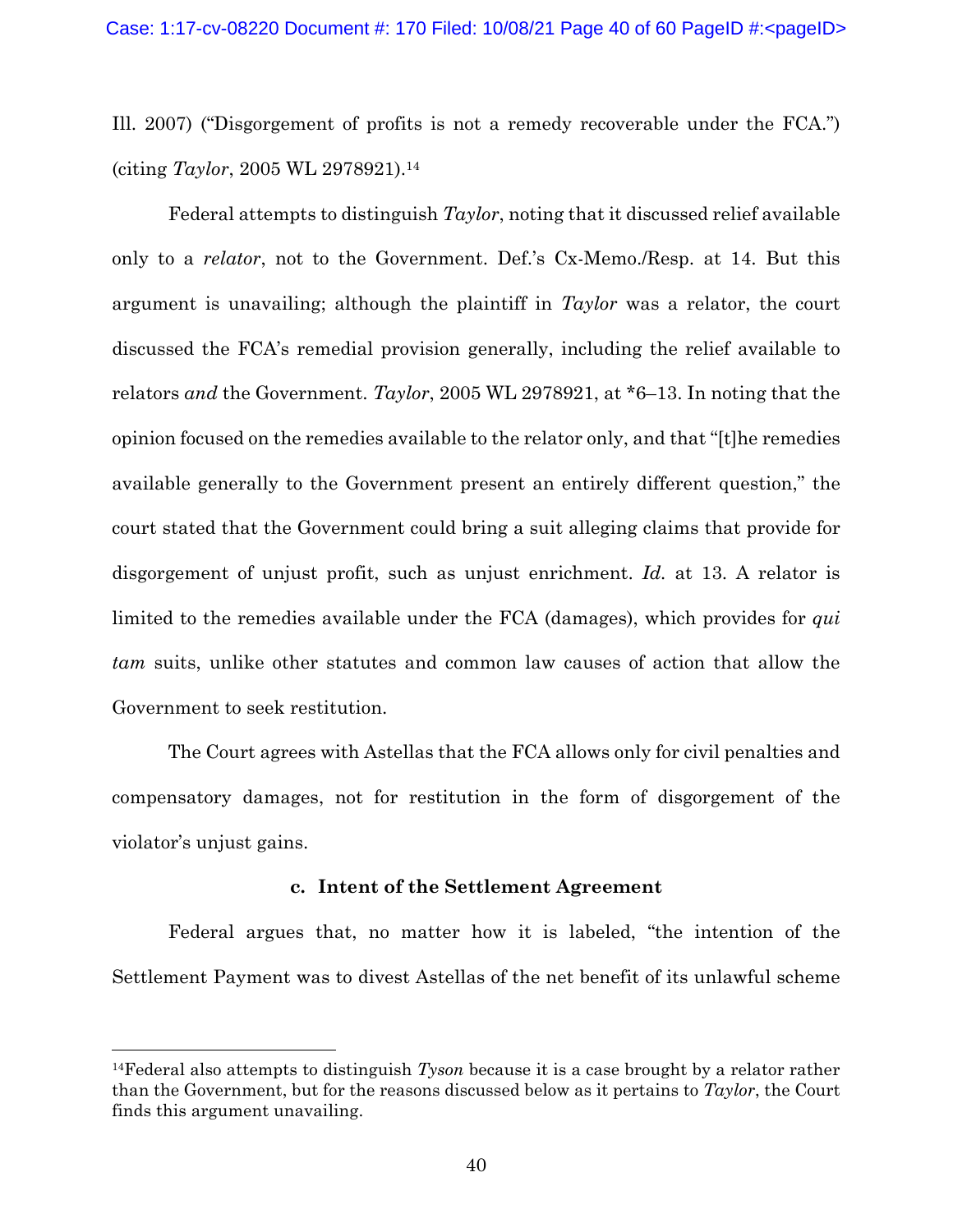as a result of its perpetrating a fraud upon the government" and therefore is uninsurable under Illinois law. Def.'s Cx-Reply at 3. In support, Federal points to a variety of evidence that it argues demonstrates the Government's goal of the Investigation and settlement, as well as Astellas' fraudulent intent behind the ARI Funds. *Id.* at 6–7 (citing Pl.'s Resp. DSOAF ¶ 30 (DOJ's Press Release about the settlement stating that DOJ's enforcement actions, such as the action against Astellas, "make clear that the government will hold accountable drug companies that directly or indirectly pay illegal kickbacks"); *id.* ¶ 17 (the price of Xtandi increased while Astellas was contributing to the ARI Funds); Def.'s Resp. PSOAF  $\P$  18 (two of the DOJ's investigation themes were that Astellas knew out-of-pocket costs would be a problem but co-pay assistance foundations "solved the problem" and allowed the price of Xtandi to remain higher than competitor's price, and that Astellas' donations were motivated by revenue since it would be less expensive to give away free Xtandi than donate to the Charity PAPs); *id.*



Astellas counters that Federal conflates a defendant's alleged motive with the remedy for the alleged misconduct, and "it is only when the remedy itself seeks to make the defendant give up what he wrongfully acquired from the plaintiff that issues of insurability arise." Pl.'s Reply/Cx-Resp. at 10. The Court agrees with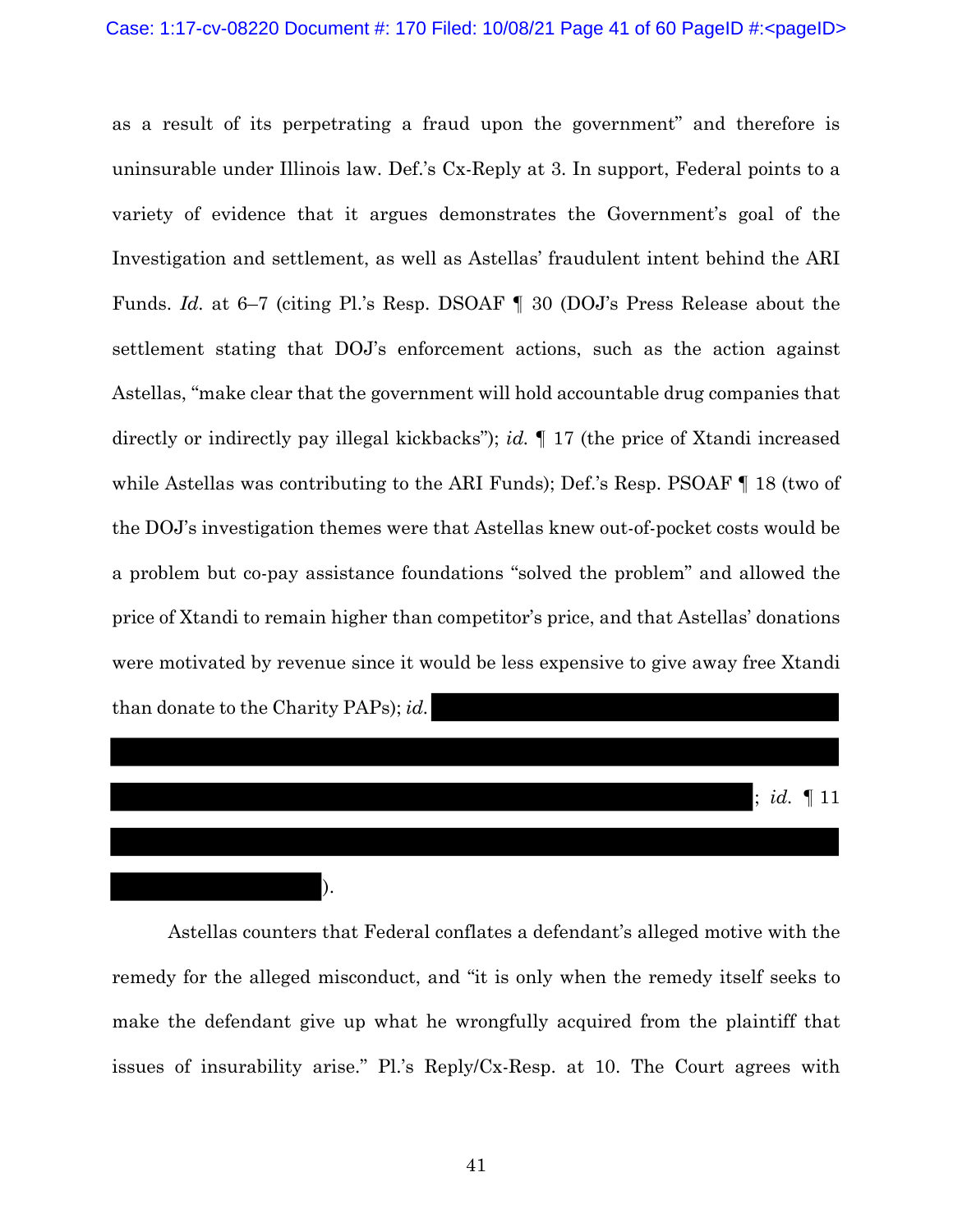Astellas that, despite the Government's allegations and "themes" about Astellas' intent to profit from its donations to the ARI Funds, the damages sought by the Government and agreed upon in the Settlement Agreement were primarily (if not solely) compensatory damages under the FCA meant to cover the *Government's* losses in the form of Medicare payments. *Id.* at 16.

In support of its argument that the Settlement Payment is uninsurable because it was intended to deprive Astellas of "the net benefit of its wrongful acts," Federal cites to *Level 3*, 272 F.3d at 910 and its progeny. Def.'s Cx-Memo./Resp. at 9. In *Level 3*, the Seventh Circuit reversed the District Court's judgment for the insured, holding that the settlement was restitutionary in nature, as it was the "restoration of an ill-gotten gain" and therefore not covered by the insurance policy's definition of "Loss." 272 F.3d at 909–10. In the underlying suit, the plaintiffs alleged that they sold shares in their corporation to Level 3 based on Level 3's fraudulent representations, and sought as damages "the difference between the value of the stock at the time of trial and the price they had received for the stock from Level 3." Id. at 910. The Seventh Circuit found that such damages constitute "standard" damages relief in a securities-fraud case" and are "restitutionary in character [as they] seek[] to divest the defendant of the present value of the property obtained by fraud, minus the cost to the defendant of obtaining the property. In other words, it seeks to deprive the defendant of the net benefit of the unlawful act, the value of the unlawfully obtained stock minus the cost to the defendant of obtaining the stock." *Id.*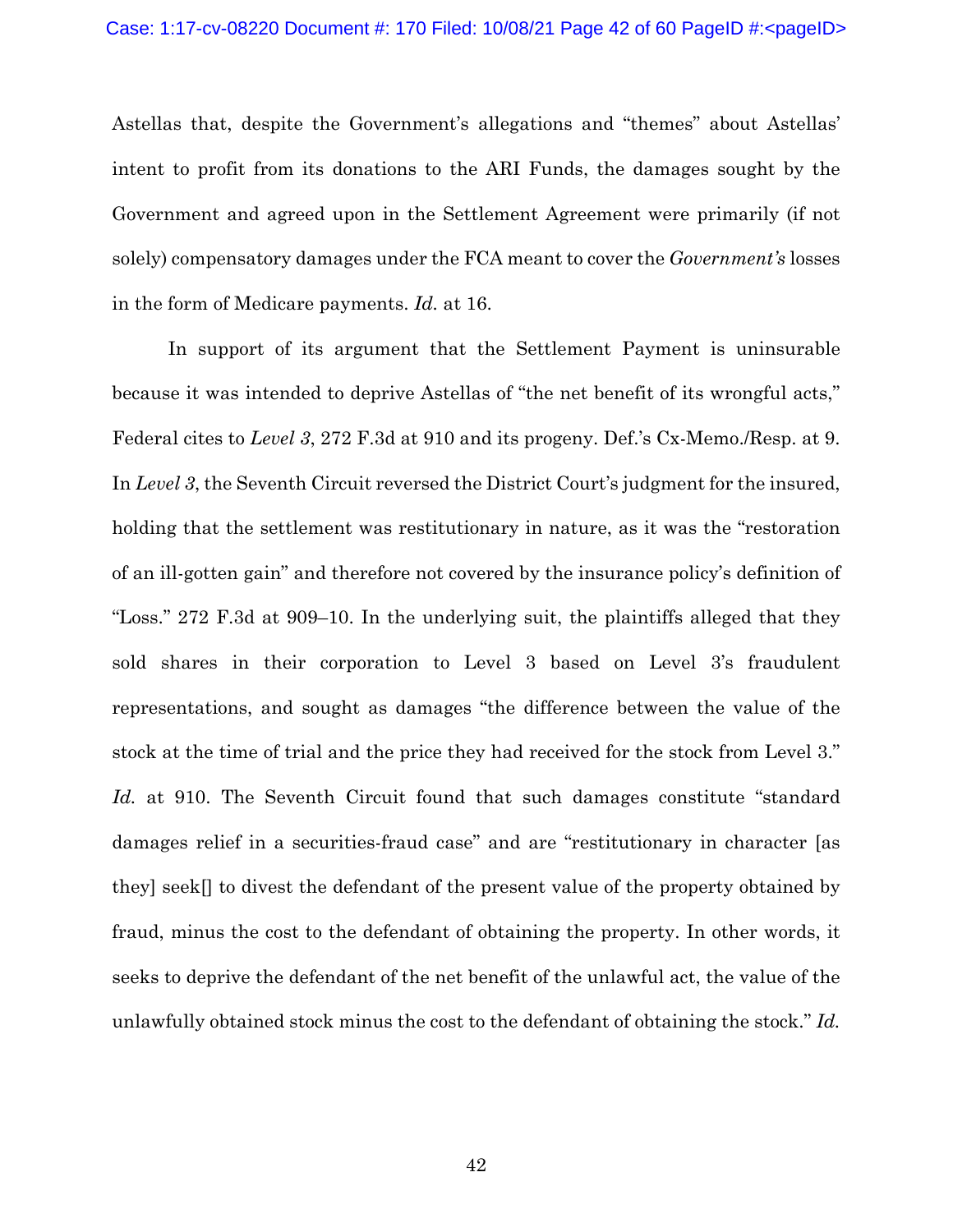at 910–911. The settlement amount in *Level 3* was based on a calculation of the "net benefit" obtained by Level 3 as a result of its fraudulent behavior. *Id.*

Each of the other cases cited by Federal in support of its argument that an insured is not entitled to coverage for a money it was not legally entitled is distinguishable for the same reason: each seeks damages based on a calculation of the money that the insured had wrongfully taken directly from the plaintiff. Def.'s Cx-Memo./Resp. at 10 (citing *Ryerson Inc. v. Fed. Ins. Co.*, 676 F.3d 610, 612–14 (7th Cir. 2012) (relying on *Level 3* and holding that the restitution of a profit obtained by fraud "was not a "loss" to [the insured] within the meaning of the insurance policy" where the plaintiff in the underlying suit alleged that the insured fraudulently concealed information when selling a group of subsidiaries to the plaintiff and the plaintiff and the insured settled for a partial refund of the sale amount that accounted for the loss in value resulting from the concealed information); *Foster*, 268 F. Supp. at 1045 (relying on *Level 3* and granting summary judgment to the insurer on "claims seeking purely restitutionary relief" because such claims are uninsurable as a matter of public policy but denying summary judgment on claims for which damages amounts may be measured differently); *OneBeacon Am. Ins. Co. v. City of Granite City*, 2013 WL 556533, at \*3 (S.D. Ill. Feb. 13, 2013) (relying on *Level 3* and *Ryerson* to find that "the return of a fee the [insured] allegedly wrongfully charged [the underlying plaintiffs]" was undisputedly uninsurable restitution)); *see also Loc. 705 Int'l Brotherhood of Teamsters Health & Welfare Fund v. Five Star Managers, L.L.C.*, 735 N.E.2d 679, 683 (2000) (holding that "the sole basis" for the settlement payment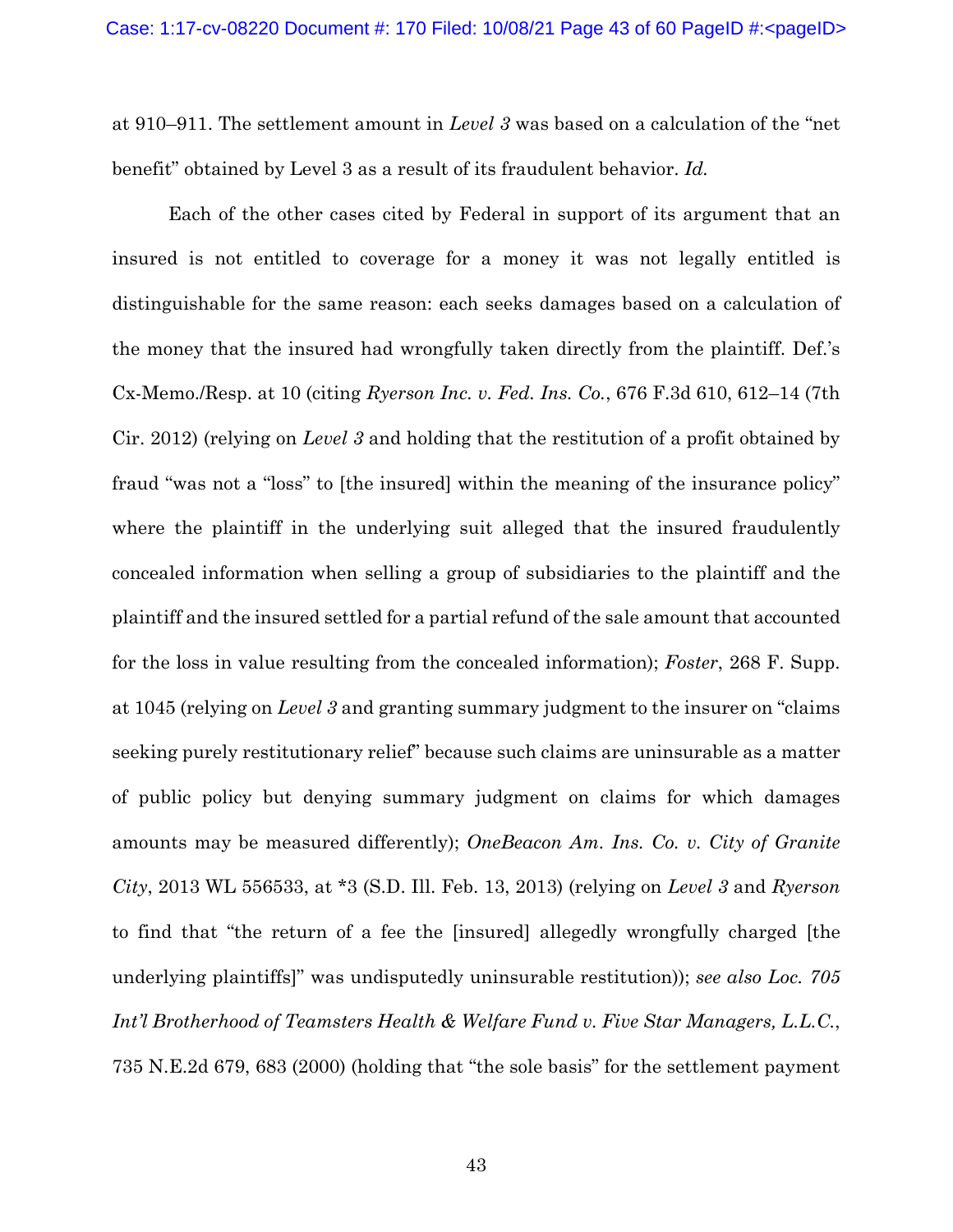was the plaintiff's claim that the insured had to return money improperly transferred from the plaintiff to the insured, meaning that the insured "had no right to possess [the money] in the first place").

Here, the theory of damages advanced by the Government under the FCA was the Government's own loss in the form of Medicare payments to third parties (such as pharmacies and hospitals). Pl.'s Reply/Cx-Resp. at 14 (citing Def.'s Resp. PSOAF ¶¶ 29, 30). Importantly, there has never been a calculation of the profit Astellas made from its alleged wrongful Act, as Liu told the Government that, neither he, nor anyone else at Astellas, calculated the ROI from the donations to the mCRPC funds (or the ARI Funds). And there is no evidence before the Court that the Government attempted to perform such a calculation. *See* Def.'s Resp. PSOAF ¶ 19. Rather, all of the evidence establishes that the amount of the Settlement Payment was derived from the amount of "tainted" prescriptions paid by Medicare to third parties, not on any potential profits Astellas received based on its donations to the ARI Funds. *See*  Def.'s Cx-Memo/Resp. at 6; Pl.'s Reply/Cx-Resp. at 14.15

<sup>&</sup>lt;sup>15</sup>Because the Court finds that the Settlement payment constituted damages rather than restitution, it need not address the Parties' arguments regarding the impact of the Primary Policy's Final Adjudication Exclusions, which bar coverage for a "Loss" if a final, nonappealable adjudication in an action establishes that the Insured gained any profit or financial advantage that was improper or illegal. Pl.'s Reply/Cx-Resp. at  $17-19$  (citing *Gallup, Inc. v. Greenwich Ins. Co.*, 2015 WL 1201518, at \*10 (Del. Super. Ct. Feb. 25, 2015) in support of argument that, even if the Court determined that the Settlement Payment constituted restitution, it would be an insurable Loss under the Federal Policy because the inclusion of the Profit or Advantage Exclusion demonstrates that Federal contemplated coverage for restitution and determined such coverage would be precluded only by a final adjudication about it); Def.'s Cx-Reply (arguing the Court should follow *Phila. Indem. Ins. Co. v. Sabal Ins. Grp., Inc.*, 2017 WL 4310700, at \*5–6 (S.D. Fla. Sept. 28, 2017), *aff'd,* 786 F. App'x 167 (11th Cir. 2019), which distinguished *Gallup* and relied in part on *Level 3* to hold that a settlement payment that was restitutionary in nature was uninsurable despite an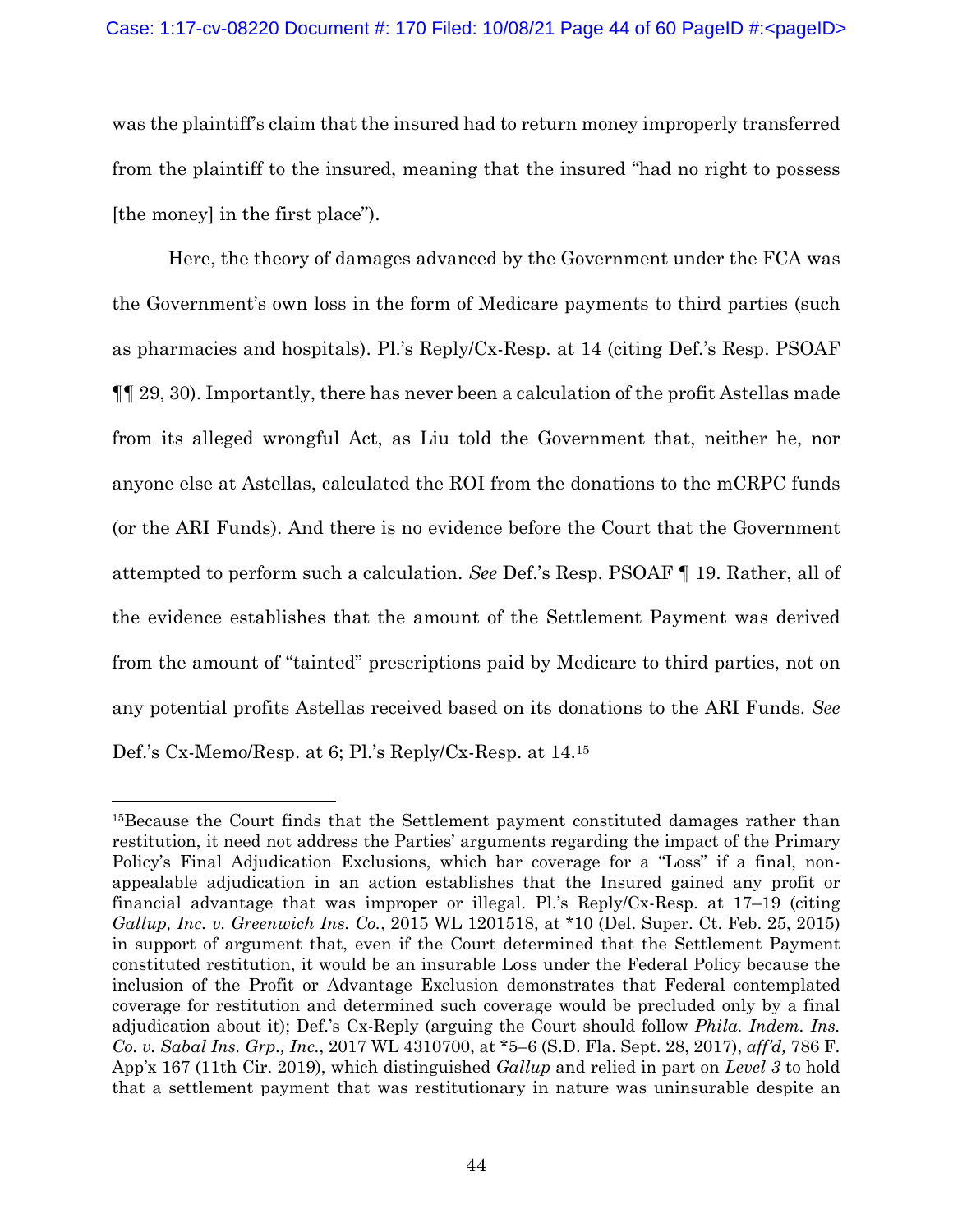Astellas invites the Court to look to out-of-Circuit cases that "have rejected Federal's repeated attempts to expand *Level 3* and its progeny beyond the limited interpretative principle that the disgorgement or return of ill-gotten gains does not constitute a 'loss.'" Pl.'s Reply/Cx-Resp. at 14–15. The Court agrees that, although not binding, the cases cited by Astellas are instructive. In *William Beaumont Hosp. v. Fed. Ins. Co.*, 2013 WL 992552, \*5 (E.D. Mich. Mar. 13, 2013), *aff'd,* 552 F. App'x. 494 (6th Cir. 2014), the court rejected the insurer's argument that because the defendant hospitals in an antitrust action were accused of underpaying nurses (and thereby illegally making more money), the settlement amount paid to the nurses should be characterized as "disgorgement and/or restitutionary relief." There, much as in the instant case, the underlying plaintiffs sought a multiplied damages award under antitrust laws, which the plaintiffs' expert calculated as a multiple of the amount the nurses failed to earn. *Id.* at \*8. The district court rejected the insurer's claim that this relief was restitutionary, finding "that the settlements [were] wholly consistent with this focus on the injury suffered by the plaintiff RNs, as opposed to the defendant hospitals' profits or ill-gotten gains," and specifying that such a finding was consistent with the interpretive principle set forth in *Level 3*. *Id.* at \*9–10; *see also William Beaumont Hosp.*, 552 F. App'x. at 502 (affirming district court's order granting the plaintiff's motion judgment on the pleadings and distinguishing the principle set forth

exclusion in the policy similar to the Final Adjudication Exclusions). The Court does, however, consider the Parties' arguments as to how the Final Adjudication Exclusions affect public policy considerations, *see infra* Section II.B.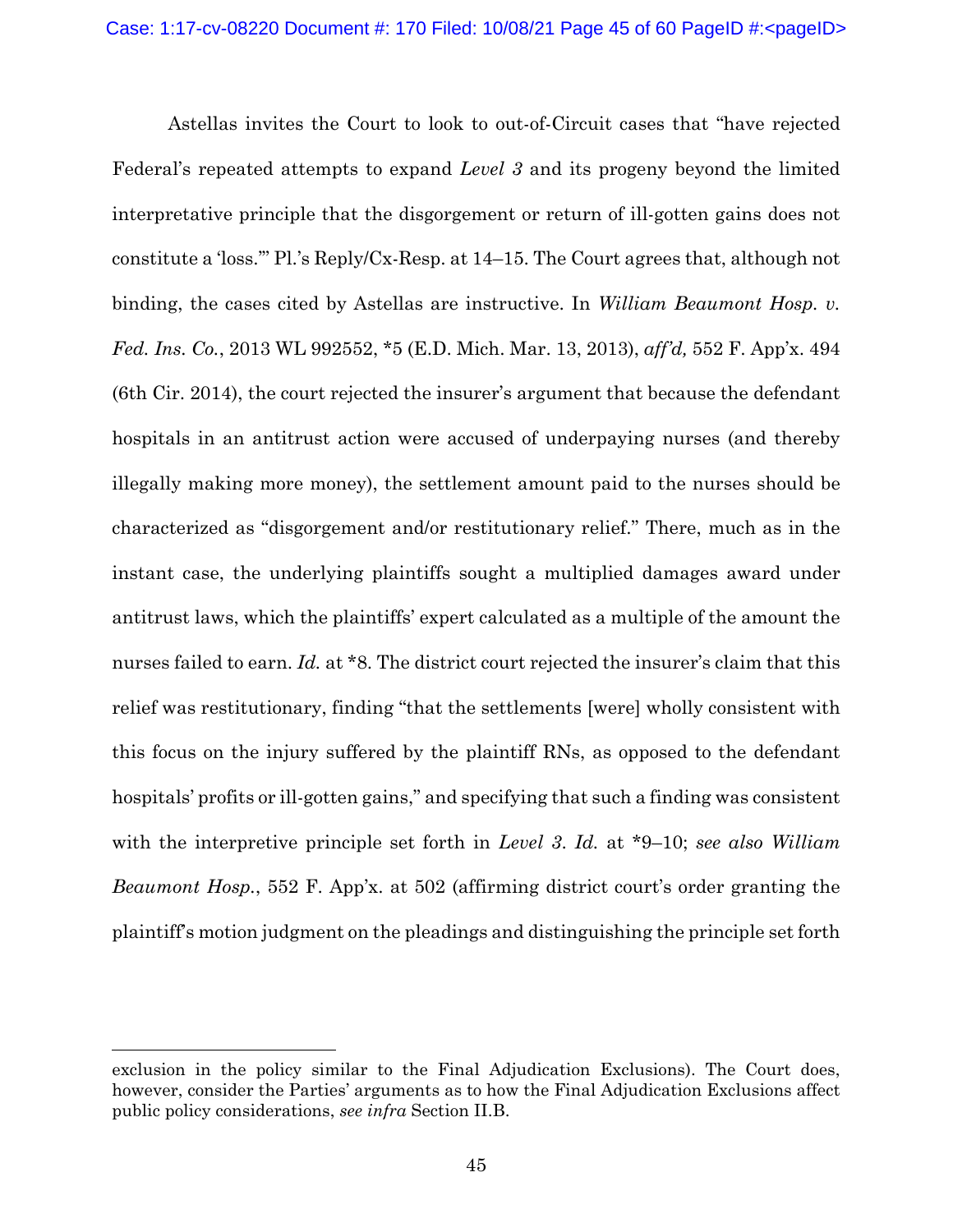in *Level 3* from the facts at hand in the case before it, where the insured "did not unlawfully *obtain* anything *from* the [plaintiff-]nurses").

Federal attempts to distinguish *William Beaumont Hosp.* because the definition of loss in the underlying insurance contract contains a more specific exclusion, stating that "[s]olely with respect to any Claim based upon, arising from or in consequence of profit, remuneration or advantage to which an Insured was not legally entitled, the term Loss . . . shall not include disgorgement by any Insured or any amount reimbursed by any Insured Person." Def.'s Cx-Reply at 8 (citing *William Beaumont Hosp*. 2013 WL 992552, at \*5). Although the court found that the exclusion was not triggered because the claims at issue did not arise "from or in consequence of profit, remuneration or advantage to which an Insured was not legally entitled," *William Beaumont Hosp*. 2013 WL 992552, at \*5, it still went on to explain that the relief sought by the plaintiffs "consists of the ordinary compensatory damages awardable in a private antitrust suit alleging violations of § 1 of the Sherman Act a damage award that focuses on injury to the plaintiffs rather than gain to the defendant hospitals," *id.* at \*11, which it held to be insurable. A similar principle applies to compensatory damages awards under the FCA, like the Settlement Payment paid by Astellas. Still, the Court recognizes that the language in *William Beaumont Hosp.* is non-binding dicta.

So too with *Chubb Custom Ins. Co. v. Grange Mut. Cas. Co.*, 2011 WL 4543896, at \*11 (S.D. Ohio Sept. 29, 2011), where the district court rejected Chubb's reliance on *Level 3* and other similar cases in part because "the substance" of the plaintiffs'

46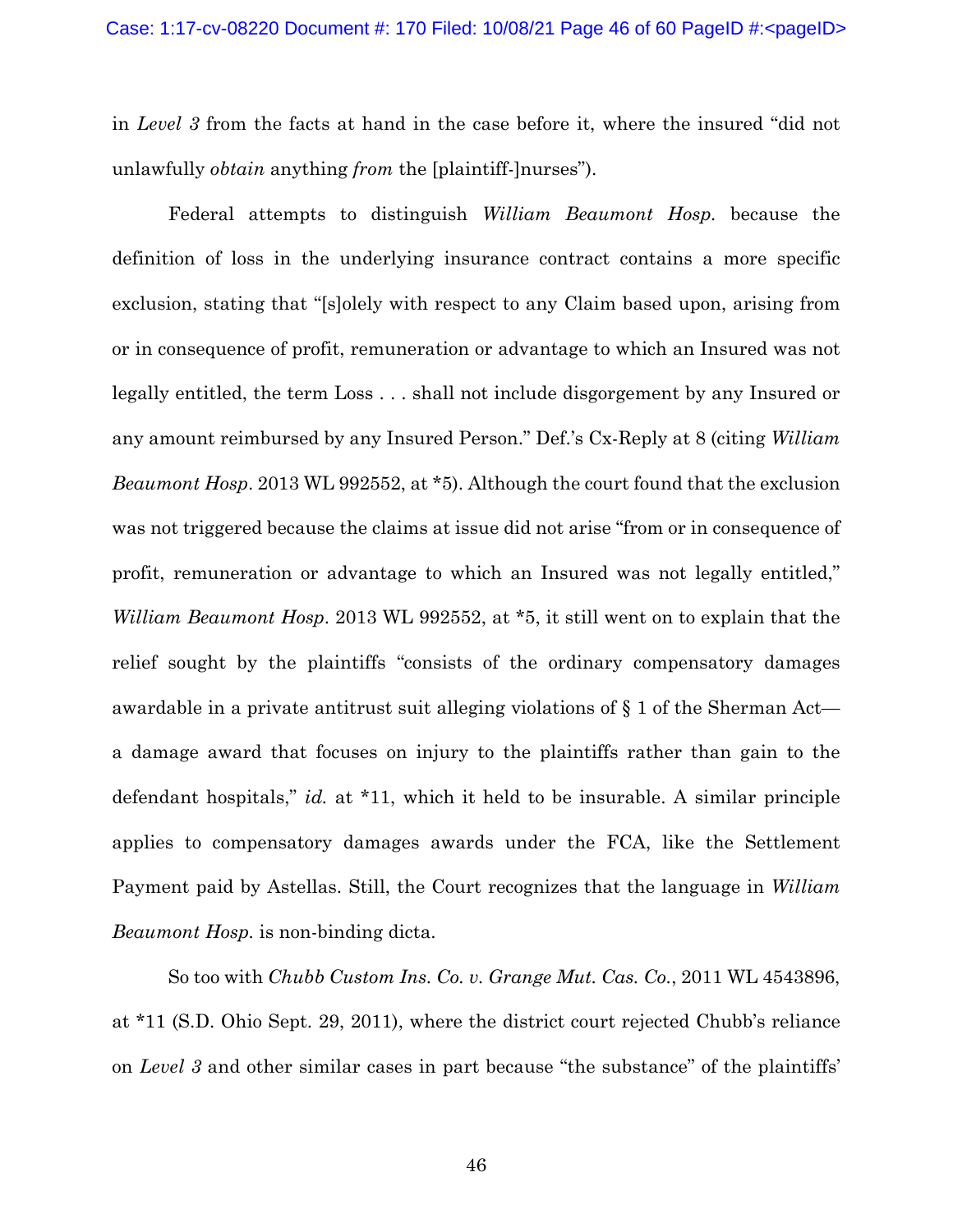claims in the underlying lawsuit were claims for damages. As the court explained: "[t]he fundamental distinction is not whether the insured received 'some benefit' from a wrongful act, but whether the claim seeks to recover only the money or property that the insured wrongfully acquired." *Id.* (citing *Unified W. Grocers, Inc. v. Twin City Fire Ins. Co.*, 457 F.3d 1106, 1115 (9th Cir. 2006)). But Federal correctly points out that the court found that the insured in *Chubb* did not "wrongfully acquire" any of the money it retained, thus distinguishing it from the facts of this case. Def.'s Cx-Reply at 8 (citing *Chubb Custom Ins.*, 2011 WL 4543896, at \*11). Again, the principle set forth in *Chubb* is non-binding *dicta*. *See also Virginia Mason Med. Ctr. v. Exec. Risk Indem. Inc.*, 2007 WL 3473683, at \*5 (W.D. Wash. Nov. 14, 2007), *aff'd,* 331 F. App'x 473 (9th Cir. 2009) (holding that that a Washington Consumer Protection Act claim brought against the plaintiff medical center in an underlying suit "did not seek to prevent unjust enrichment or to deprive [plaintiff] of the 'net benefit' of its allegedly wrongful act"; rather, the settlement "was calculated by determining the individual harm suffered by each plaintiff" in that suit, and "not by assessing [plaintiff's] gain").

Finally, Astellas points to an Illinois case in which the court rejected an insurer's attempt to conflate allegations that a defendant acted improperly to increase profits, on the one hand, with the remedy of disgorgement, on the other. Pl.'s Reply/Cx-Resp. at 16–17 (citing *Ill. Mun. League Risk Mgmt. Ass'n v. City of Genoa*, 51 N.E.3d 1133 (Ill. App. Ct. 2016)). In the case, the insurer sought a declaration that it had no duty to defend or indemnify its insured, the City of Genoa (the City), in a lawsuit brought by the Regional Transportation Authority (RTA) against the City.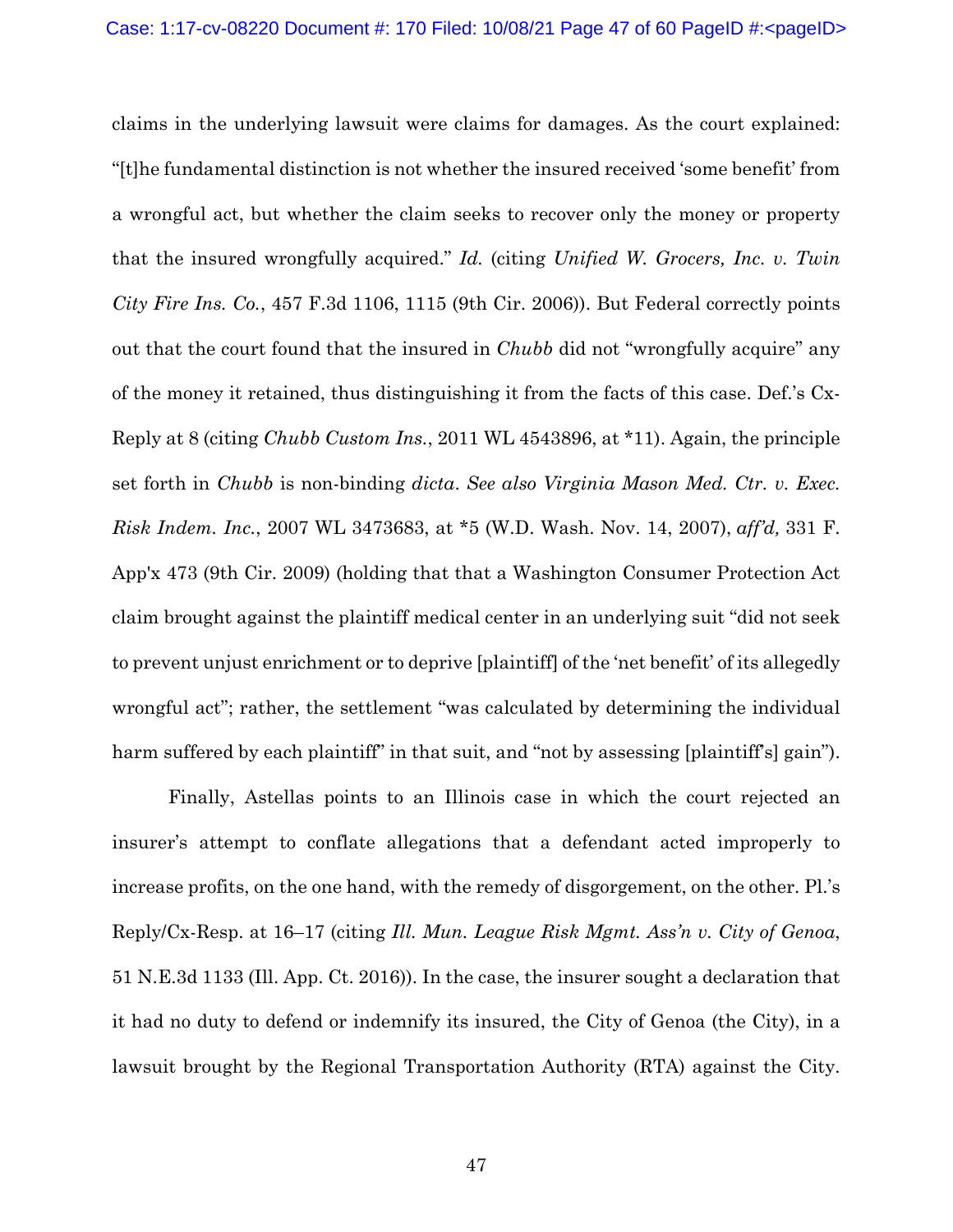*Illinois Mun. League*, 51 N.E.3d at 1134. In the underlying lawsuit, the RTA alleged that the City, which was outside the RTA's taxing authority, had schemed with a local company (the Company) to move its sales office to the City and to report falsely that all of its sales occurred in the City, when in fact the Company's sales occurred within RTA's taxing authority. *Id.* As a remedy, the RTA sought the tax revenue it lost as a result of the alleged scheme, as well as 1.5 times the amount of that lost tax revenue. *Id.* at 1135. The insurer claimed that there was no "loss" under *Level 3*, *Ryerson*, and *Loc. 705*, because the RTA was attempting to disgorge improper gains received by the City from the scheme and therefore the loss was uninsurable under Illinois law. *Id.* at 1137–38. The appellate court held that there was "no merit in the [insurer's] disgorgement and restitution argument," explaining that "[w]hile RTA's complaint alleges the City 'received an unjustified windfall in sales tax revenue,' RTA does not allege it has any right to the sales tax revenue the City actually received from the Company's sales." *Id.* at 1137. Accordingly, the court found both the lost sales tax revenue and the statutory damages (the 1.5x multiple of RTA's lost tax revenue) to be insurable loss under Illinois law. *Id.* at 1137–38.

Federal argues that *Illinois Mun. League* is inapposite, as the "court found that the amounts in that case were covered loss because the underlying plaintiff was not explicitly seeking restitution from the insured or trying to disgorge money from the insured that belonged to the plaintiff, whereas here "the government was absolutely seeking 'restitution' from Astellas." Def.'s Cx-Reply at 10 (citing 51 N.E.3d at 1137– 38). As discussed above, the Court has already rejected Federal's argument that the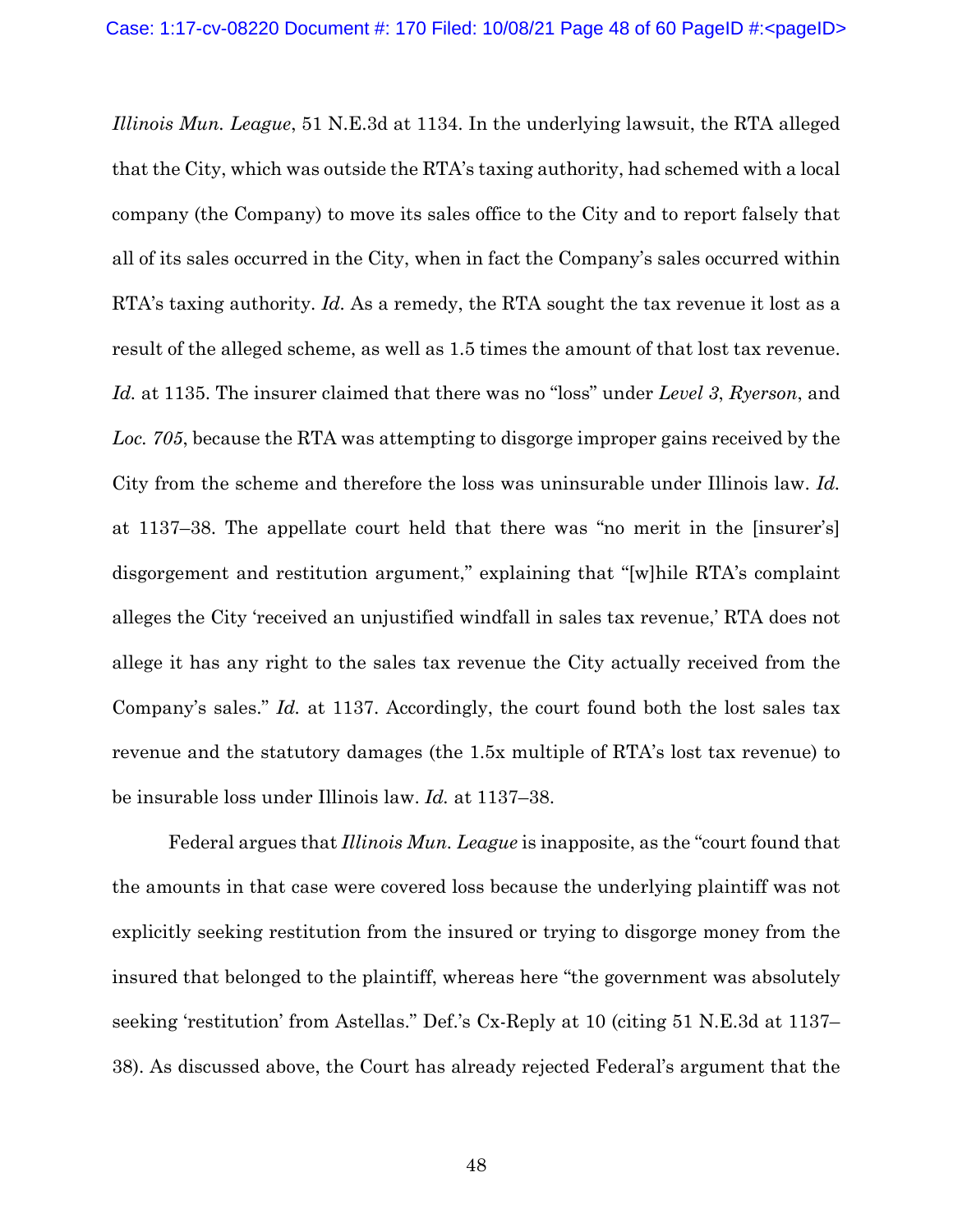DOJ was seeking restitution from Astellas. Therefore, it finds *Illinois Mun. League*  to be persuasive, on-point authority. The Court agrees with Astellas that *Level 3* and its progeny are distinguishable and this is not a "net benefit" case. Pl.'s Reply/Cx-Resp. at 17.

 Here, Federal bears the burden of establishing the "uninsurable under Illinois law" exception applies, and, for the reasons described above, it has failed meet its burden.

#### **d. Other Possible Alleged Violations**

Federal argues that, even if the Court holds that the FCA does not provide for uninsurable restitution (which the Court has held), the Settlement Agreement did not release only FCA claims, but also, among other things, unjust enrichment claims pursuant to which the Government could directly seek disgorgement of profits. Def.'s Cx-Memo./Resp. at 14–16. Federal also relies on Gallagher's testimony that the DOJ does not allege or investigate statutory violations, but rather alleges and investigates "bad conduct," and such alleged "bad conduct" is delineated in the CID issued to Liu. R. 127, Def.'s Cx-Memo./Resp. (Sealed) at 15.

Astellas argues that, even if the DOJ *could* have pursued other claims, such as those enumerated in the Settlement Agreement, it did not. It points to the Subpoena, which states that the DOJ was investigating "Federal health care offenses" (and does not list common law claims). Pl.'s Reply/Cx-Resp. at 21 (citing PSOF ¶ 27). And the Tolling Request (the "Claim" at issue here), states that the DOJ is "conducting a joint criminal and civil investigation" into possible violations of two federal criminal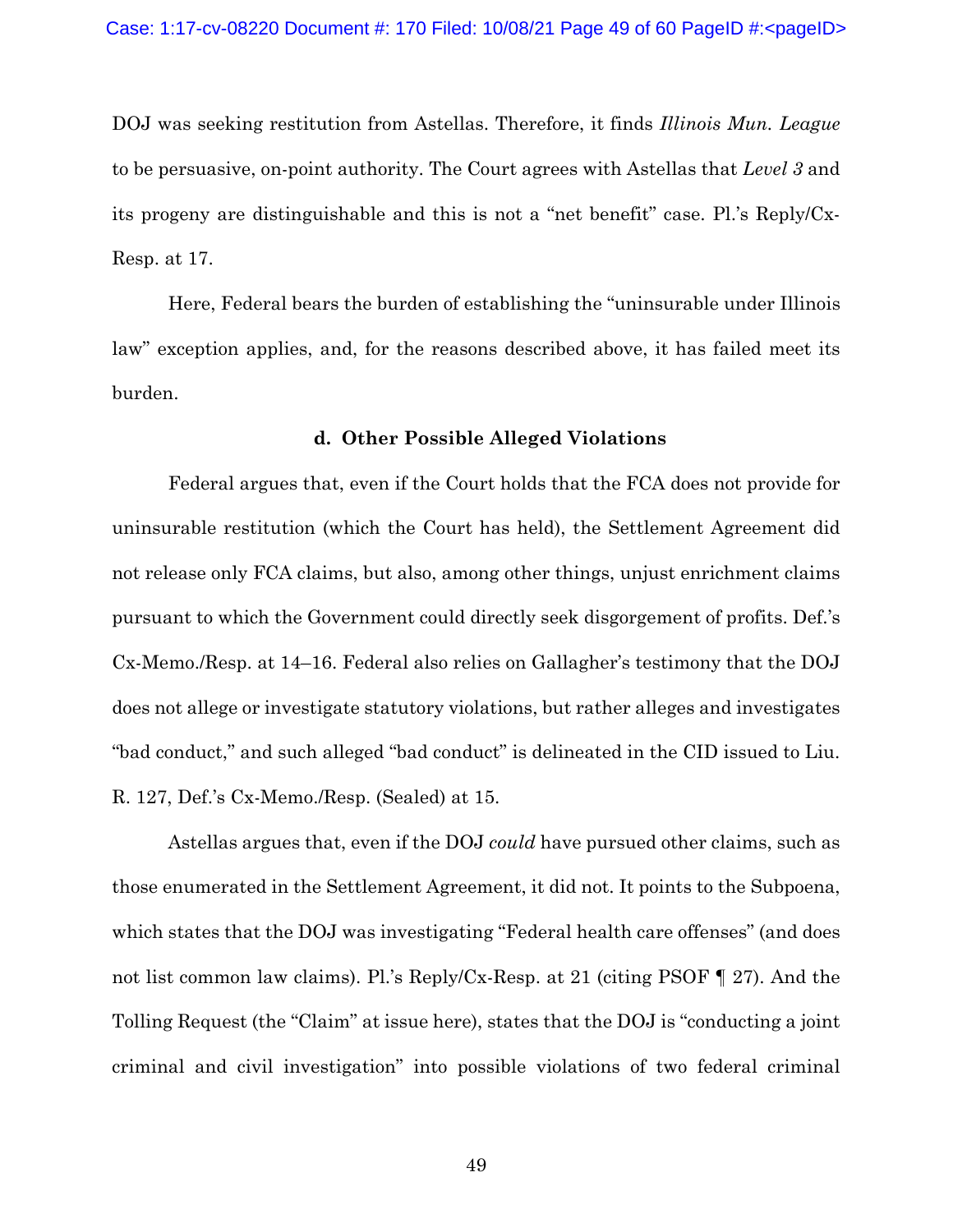statutes, including the AKS, and "certain civil statutes, including, but not limited to, [the FCA], in connection with Astellas's payments to so-called '501(c)(3)' organizations that provide financial assistance to Medicare beneficiaries." *Id.* (citing PSOF ¶ 34). The CID to Liu is even more explicit, stating that it was "issued pursuant to the [FCA] investigation to determine whether there is or has been a violation of 31 U.S.C. § 3729." Def.'s Resp. PSOF ¶ 23; *see also* Gallagher Suppl. Decl., Exh. H. Still, the Court agrees with Federal that the evidence before the Court establishes that the DOJ was investigating Astellas' *conduct* related to its donations to the mCRPC funds and not just violations of one statute. Def.'s Cx-Memo./Resp. at 15; *see also* Pl.'s Resp. DSOAF ¶ 7. But the evidence *is undisputed* that the primary focus of the DOJ Investigation was a violation of the FCA with an underlying AKS violation. *See* Pl.'s Reply/Cx-Resp. at 21–22; *see also* Gallagher Suppl. Decl., Exh. H; Gallagher Dep. Tr. at 23:13–24:22.

The Court agrees with Astellas that *Santa's Best Craft, LLC v. St. Paul Fire & Marine Ins. Co.*, 611 F.3d 339 (7th Cir. 2010) controls. Pl.'s Reply/Cx-Resp. at 21. In *Santa's Best*, the Seventh Circuit predicted that, under Illinois law, in determining whether a policyholder is entitled to coverage for the entire settlement payment, a district court must find only that the covered loss was a "primary focus" of the underlying action. *Santa's Best*, 611 F.3d at 350. *Santa's Best* relied heavily on *Fed. Ins. Co. v. Binney & Smith, Inc.*, 913 N.E.2d 43, 53–54 (Ill. App. Ct. 2009), and other Illinois precedent to hold that an insurer must reimburse an insured for the entire settlement payment when (1) "the settlement was made in 'reasonable anticipation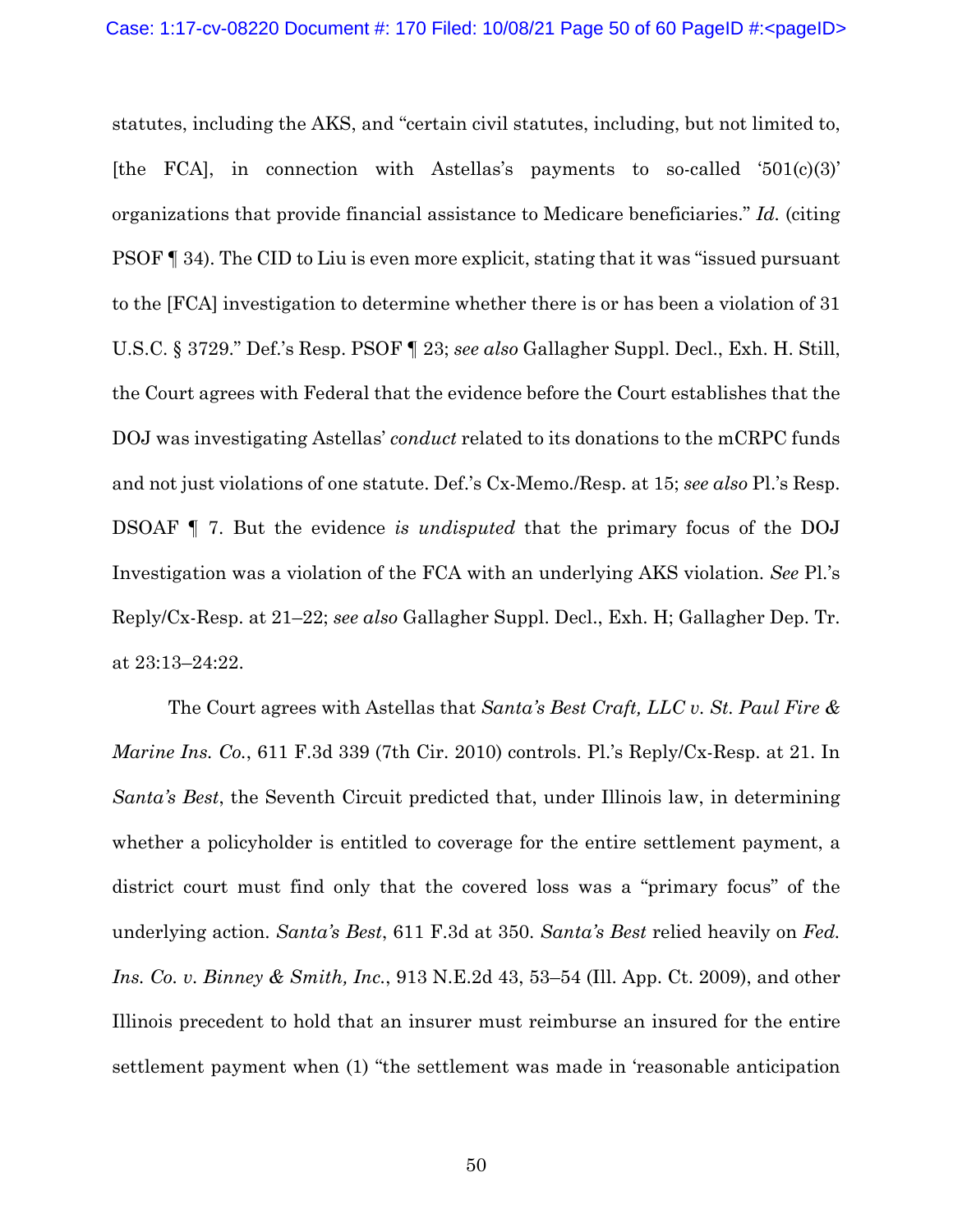of liability' for damage covered by the insurer's policies," and (2) "the settlement's primary focus was a claim covered under the insurer's policy." 611 F.3d at 350-51. So then, Astellas bears the burden of demonstrating that a "primary focus" of the settlement was a "potentially covered loss." *Id.* at 352. Conversely, if Federal can establish "that the claims were not even potentially covered . . . then [it] is not required to reimburse the settlement." *Id.*

 The Court finds that Astellas has satisfied its burden, as the undisputed evidence before the Court demonstrates that the primary focus of the DOJ's investigation and subsequent settlement was a violation under the FCA, and contrary to Federal's position, Def.'s Cx-Reply at 17, a settlement payment made pursuant to an alleged FCA violation is compensatory and insurable under Illinois law and therefore is a covered loss.

### **B. Public Policy**

Even though the Court finds that the Settlement Payment is covered by the Federal Policy because it constitutes damages, it still must determine whether Federal's coverage of the Claim is contrary to public policy. Federal argues that the Court must grant summary judgment in its favor because public policy prohibits insurance coverage for liability arising directly from an insured's intentional or willful wrongs, like Astellas' conduct alleged in the Settlement Agreement. Def.'s Cx-Memo./Resp. at 16–17. Predictably, Astellas contends that public policy does *not* prohibit coverage of the Settlement Payment. Pl.'s Reply/Cx-Resp. at 22–25.

#### **1. Insurance Coverage of Fraud**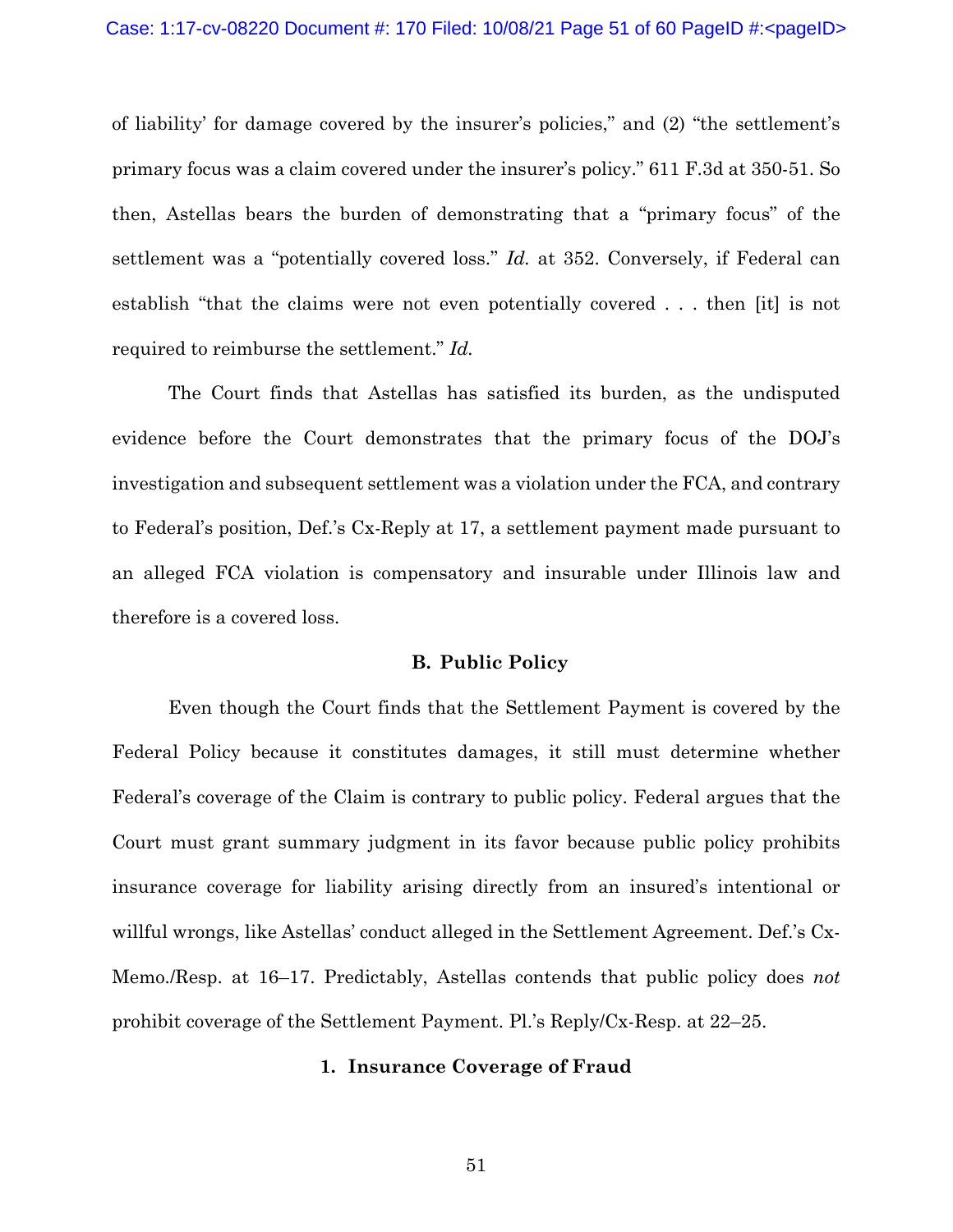Federal concedes that the FCA does not require a specific intent to defraud rather a defendant can be liable because of "deliberate indifference" or "reckless disregard" to the possibility that the submitted claim was false. Def.'s Cx-Memo./Resp. at 20. But, it argues that intent to defraud absolutely was at issue in the instant case based on the DOJ's theories and allegations about Astellas' conduct and because the FCA claim arose from alleged violations of the AKS, which requires that a party "knowingly and willfully" offered, paid, solicited, or received remuneration in return for purchasing or ordering any item or service for which payment may be made under a federal healthcare program. *Id.* (citing 42 U.S.C. §1320a-7b; *United States v. Walgreen Co.*, 417 F. Supp. 3d 1068, 1098 (N.D. Ill. 2019)). The Court agrees with Federal that the evidence establishes that the Investigation and subsequent Settlement Agreement were based upon Astellas' *knowingly* fraudulent conduct. *See* Gallagher Dep. Tr. at 23:13–24:22 (testifying that he knew the DOJ was investigating an AKS violation and only question was whether it was civil or criminal); Def.'s Resp. PSOF ¶ 27 (Subpoena stated Investigation included an AKS investigation); *id.* ¶ 34 (Tolling Agreement stated same); *id.* ¶ 46 (detailing "Covered Conduct" released in Settlement Agreement, including that "Astellas knew that Xtandi would likely account for the vast majority of utilization from each [ARI F]und" and while "the ARI [F]unds were open, Astellas promoted the existence of the ARI [F]unds as an advantage for Xtandi over competing mCRPC drugs in an effort to persuade medical providers to prescribe Xtandi"); Pl.'s Resp. DSOAF ¶ 13 (the DOJ was "interested in, among [] other things . . . that Astellas *knew* that it could increase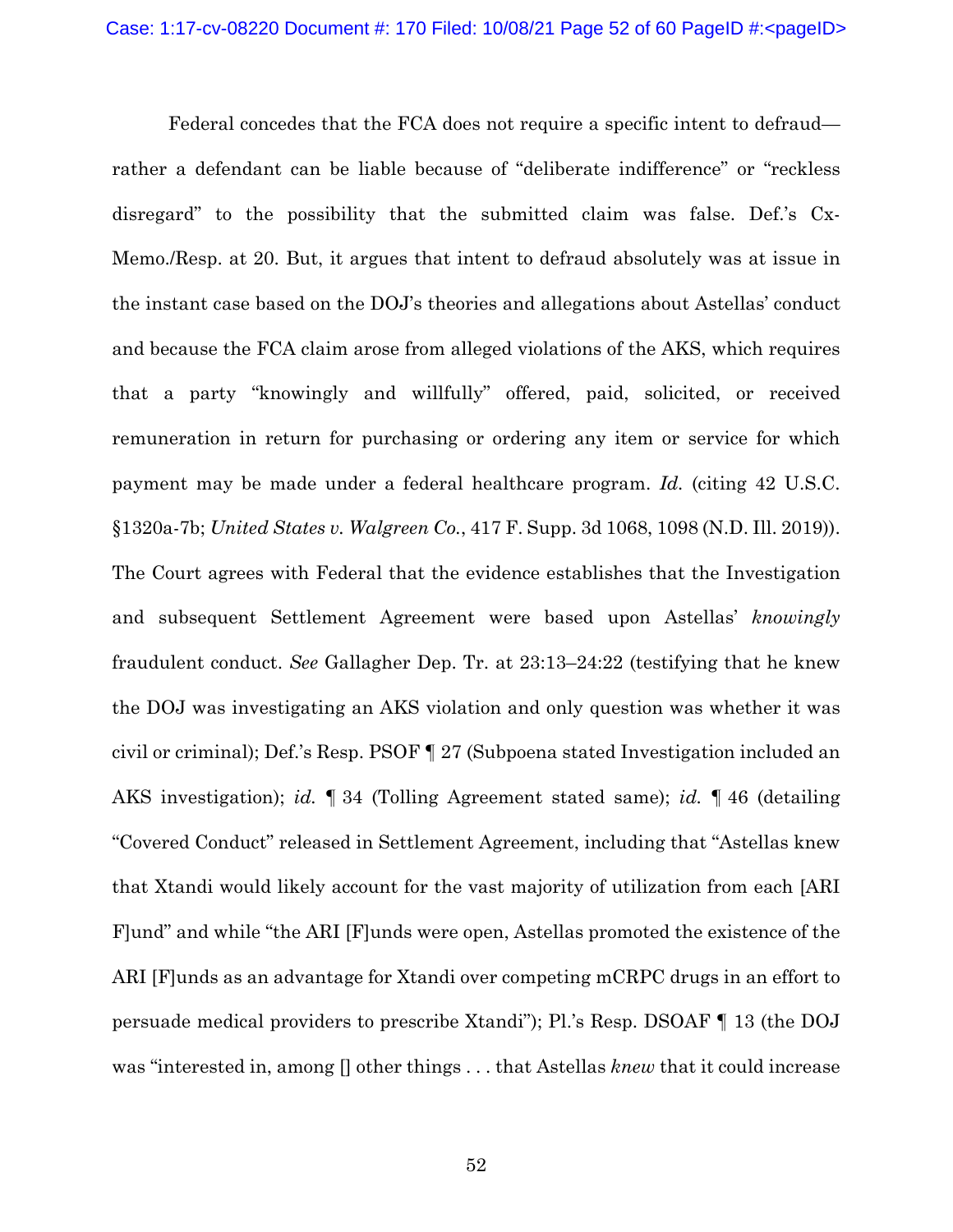its price [of Xtandi] to increase revenue because patients would be fully supported by the ARI [F]und[s]") (emphasis added); Gallagher Suppl. Decl. Exh. E at A-442

.

But Astellas is right that such fraudulent conduct is only *alleged*; Astellas did not admit to the Government's allegations in the Settlement Agreement nor to liability to the Government. Def.'s Resp. PSOF ¶ 46. And Federal has not presented any evidence to the contrary.

Federal contends that it is "contrary to [Illinois] public policy to insure liability arising directly from an insured's intentional or willful wrongs." Def.'s Cx-Memo./Resp. at 16–17. But the cases cited by Federal do not directly stand for the principle that an insurer cannot contract to cover damages caused by an insured's allegedly fraudulent conduct. For instance, *Mortenson v. Nat'l Union Fire Ins. Co. of Pittsburgh, Pa.*, 249 F.3d 667, 672 (7th Cir. 2001) lists certain kinds of insurance as being against public policy "because of the acute moral hazard that the insurance creates," including criminal fines, punitive damages, life insurance on another person's life without consent, but *not fraud*. *See also Beaver v. Country Mut. Ins. Co.*, 420 N.E.2d 1058, 1061 (Ill. App. Ct. 1981) (public policy prohibits coverage for *punitive damages* arising from insured's own misconduct). True, in *Ryerson*, the Seventh Circuit held that "there is no insurable interest in the proceeds of a fraud . . . and no state would enforce such an insurance policy if one were written." 676 F.3d at 613. But, as indicated by the plain text of the opinion (and discussed in more depth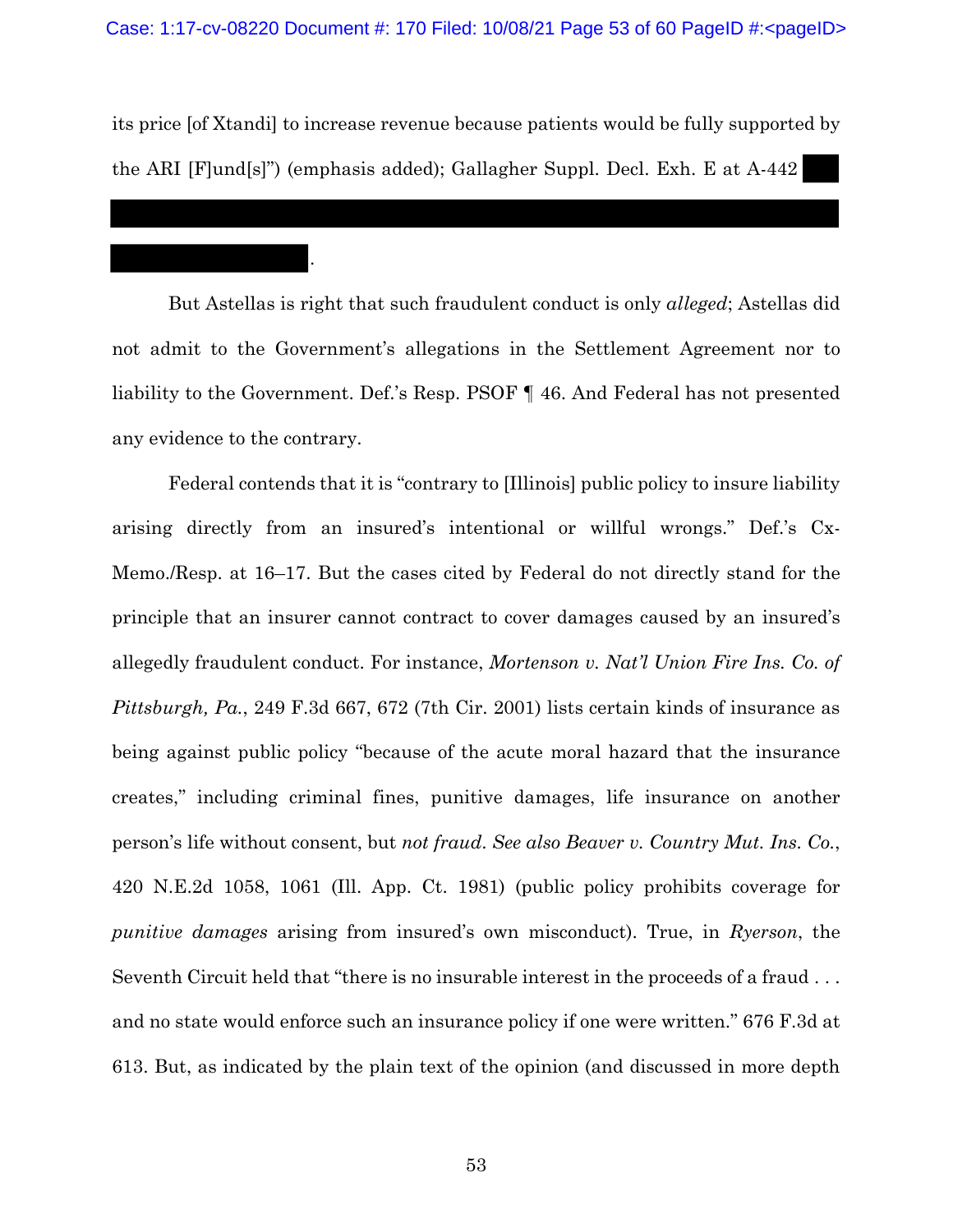above, *see supra* Section II.A.2.c), the court found that public policy would bar coverage for recovery of the *proceeds* of a fraud. Here, the Settlement Payment was for *damages* to the Government, not for Astellas' proceeds. *See supra* Section II.A.2.a– d. Moreover, *Ryerson* does not rely on any Illinois cases in support of its holding—of course this Court is bound to follow Seventh Circuit precedent, but the facts of *Ryerson* are distinguishable from the instant facts and it is not clear that there is a body of Illinois law prohibiting coverage for any kind of damages arising out of fraudulent conduct. And Federal has not cited nor is the Court aware of any cases that stand for the proposition that it is against Illinois public policy to insure the payment of *damages* to a third party resulting from an insured's fraudulent conduct.

Indeed, the Court agrees with Astellas that Illinois courts have held that there is in fact no general Illinois public policy prohibiting insurance for damages caused by the insured's intentional acts, unless the insured wrongdoing is the one to recover the proceeds. *Dixon Distrib. Co. v. Hanover Ins. Co.*, 641 N.E.2d 395, 401 (Ill. 1994) (insurance coverage for retaliatory discharge was not against public policy) (internal citations omitted); *Univ. of Ill. v. Cont'l Cas. Co.,* N.E.2d 1338, 1351 (Ill. App. Ct. 1992) (holding that it was not against public policy to insure claims involving violations of constitutional and statutory rights predicated on alleged intentional misconduct and noting that the public policy considerations precluding insurance coverage for self-inflicted injury [such as arson] are less persuasive when tortious liability to innocent third parties is involved); *Ill. Farmers Ins. Co. v. Keyser*, 956 N.E.2d 575, 579 (Ill. App. Ct. 2011) (public policy did not prohibit coverage for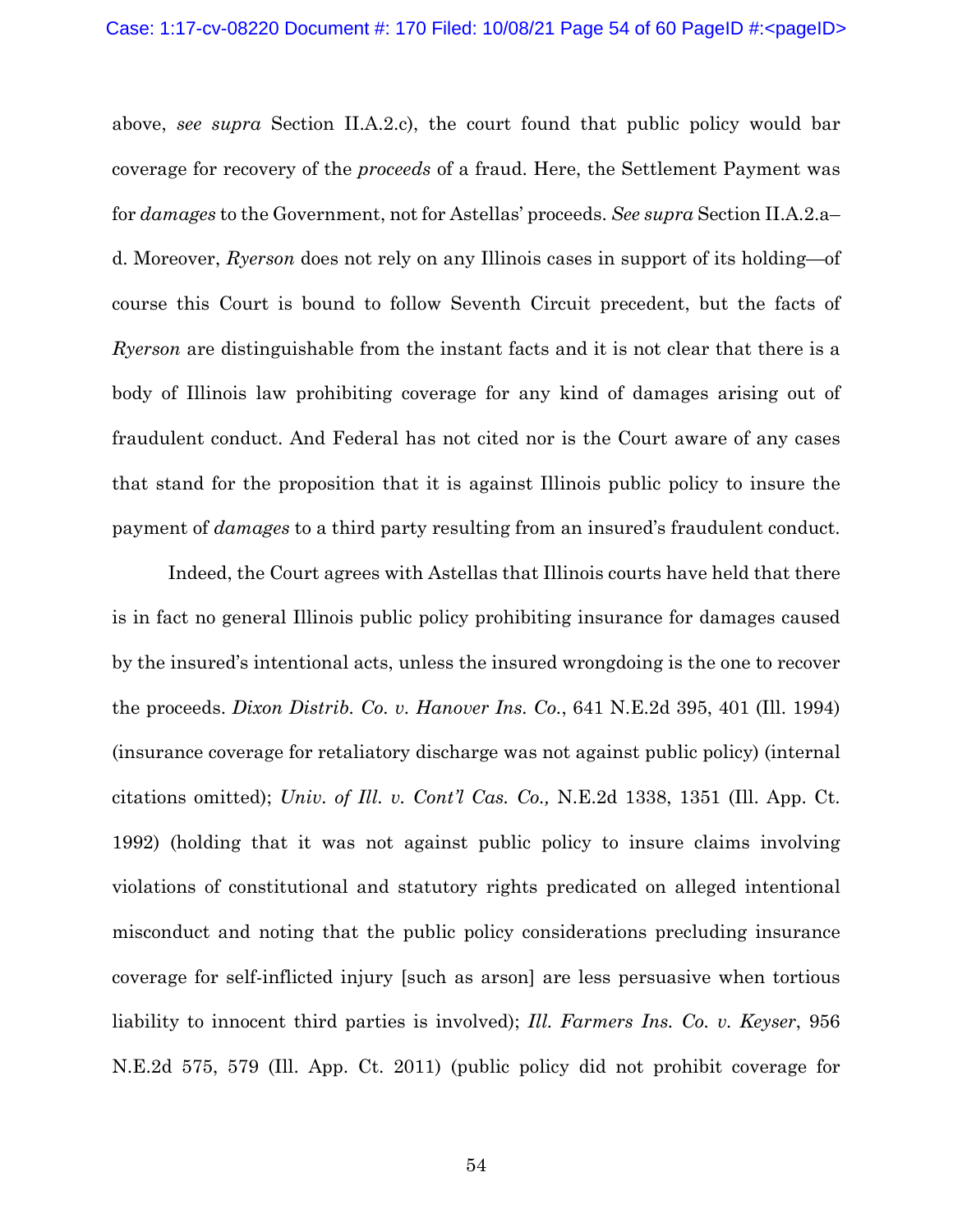intentional tort of malicious prosecution, as "[i]ndemnity against intentional misconduct may be tolerated where it provides benefits to the victim, but not where it compensates the wrongdoer"). Still, none of these cases addresses whether Illinois public policy prohibits covering claims involving allegations of *fraud*, and in the absence of such a policy, the Court will not invent one.

### **2. Final Adjudication Exclusions**

As Astellas correctly points out, Illinois courts "have a long tradition of upholding the right of parties to freely contract." *Phoenix Ins. Co. v. Rosen*, 949 N.E.2d 639, 644 (Ill. 2011). And "[a]n insurance policy, like any contract, is to be construed as a whole, giving effect to every provision, if possible, because it must be assumed that every provision was intended to serve a purpose." *Cent. Ill. Light Co. v. Home Ins. Co.*, 821 N.E.2d 206, 213 (Ill. 2004). Here, the Primary Policy's Final Adjudication Exclusions explicitly exclude coverage for any "Loss" "arising out of, based upon or attributable to any deliberate fraudulent act or any willful violation of law by an Insured if a final non-appealable adjudication in an action or proceeding other than an action or proceeding initiated by the Insurer to determine coverage under the policy establishes that such act or violation occurred." Def.'s Resp. PSOF ¶¶ 67–68. Although Federal is adamant that it does not argue that the Final Adjudication Exclusions are against public policy, and thus the Court should not consider them, Def.'s Cx-Memo./Resp. at 18 n.9, the Court agrees with Astellas that they inform the analysis about the parties' intent and whether potential policy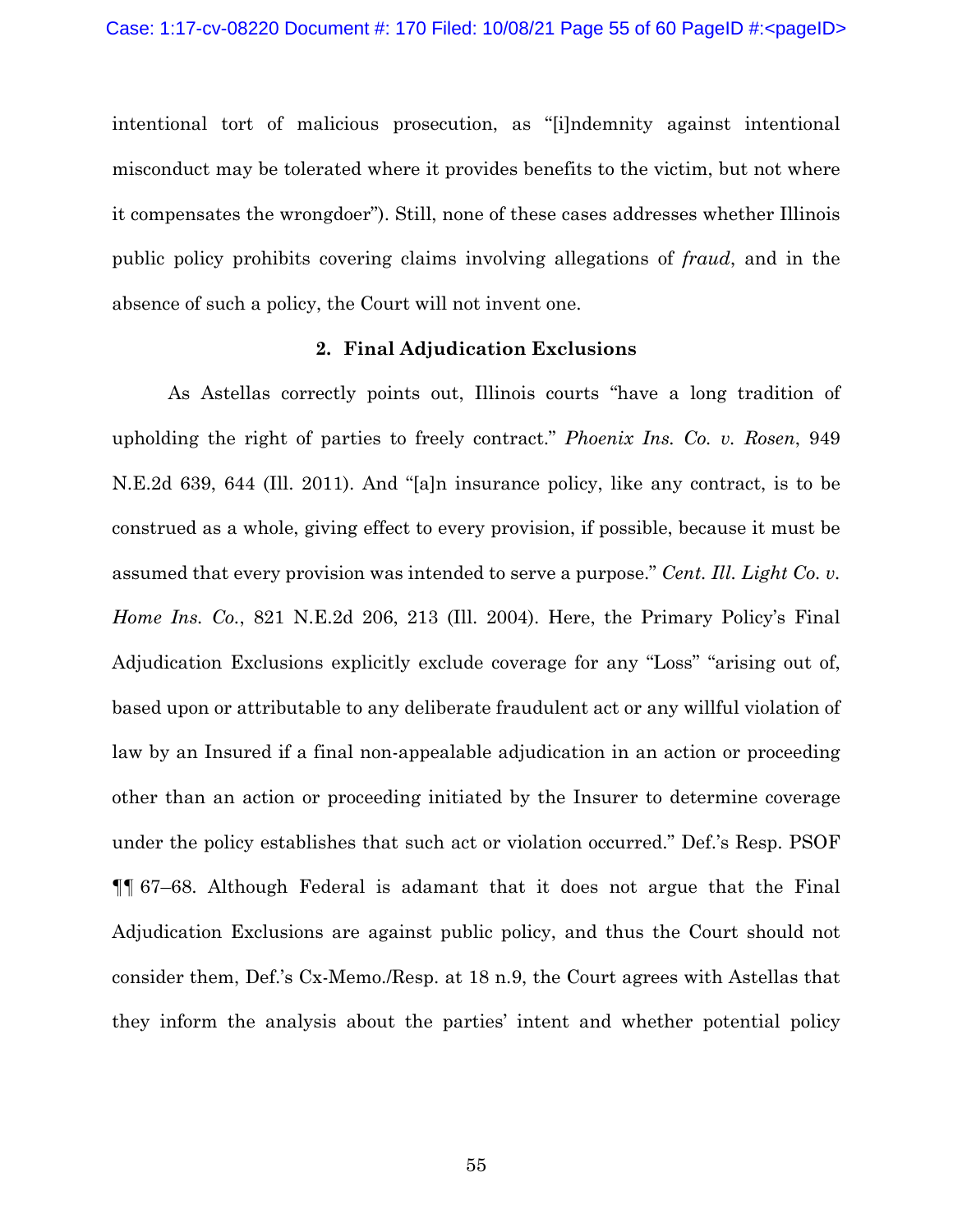concerns outweigh the principle of upholding contracts as written, Pl.'s Reply/Cx-Resp. at 23–24.

It is undisputed that there has been no final adjudication of the Government's claims against Astellas. Def.'s Resp. PSOF ¶ 46. As discussed above, the Court finds the Delaware Supreme Court case, *Murdock*, 2021 WL 803867, cited in Astellas' motion to file supplemental authority, to be instructive. In *Murdock*, the Delaware Supreme Court addressed the issue of whether an excess insurer was excused from covering a company's settlements of fraud-based claims under a directors' and officers' liability insurance policy (D&O policy). 2021 WL 803867, at \*1. Among other things, the court addressed "whether the policy, to the extent that it appears to cover losses occasioned by one of the insureds' fraud, is unenforceable as contrary to the public policy of Delaware; [and] whether a policy provision that excludes coverage for fraudulent actions defeats coverage." *Id.* at \*1. The court determined that fraud-based claims are insurable under D&O policies containing coverage terms and exclusions materially identical to the terms of the Primary Policy. It held:

We start our analysis by reaffirming our respect for the right of sophisticated parties to enter into insurance contracts as they deem fit "in the absence of clear indicia that . . . [a countervailing public] policy exists." As described earlier, the Policy has an expansive definition of covered losses, which on its face does not exclude losses occasioned by fraud.

Allegations of fraud fit comfortably within these terms defining the scope of coverage. Indeed, the Policy's exclusion of losses "based upon, arising out of or attributable to . . . any deliberately . . . fraudulent act," but only if "established by a final and nonappealable adjudication," implies that fraud that does not fall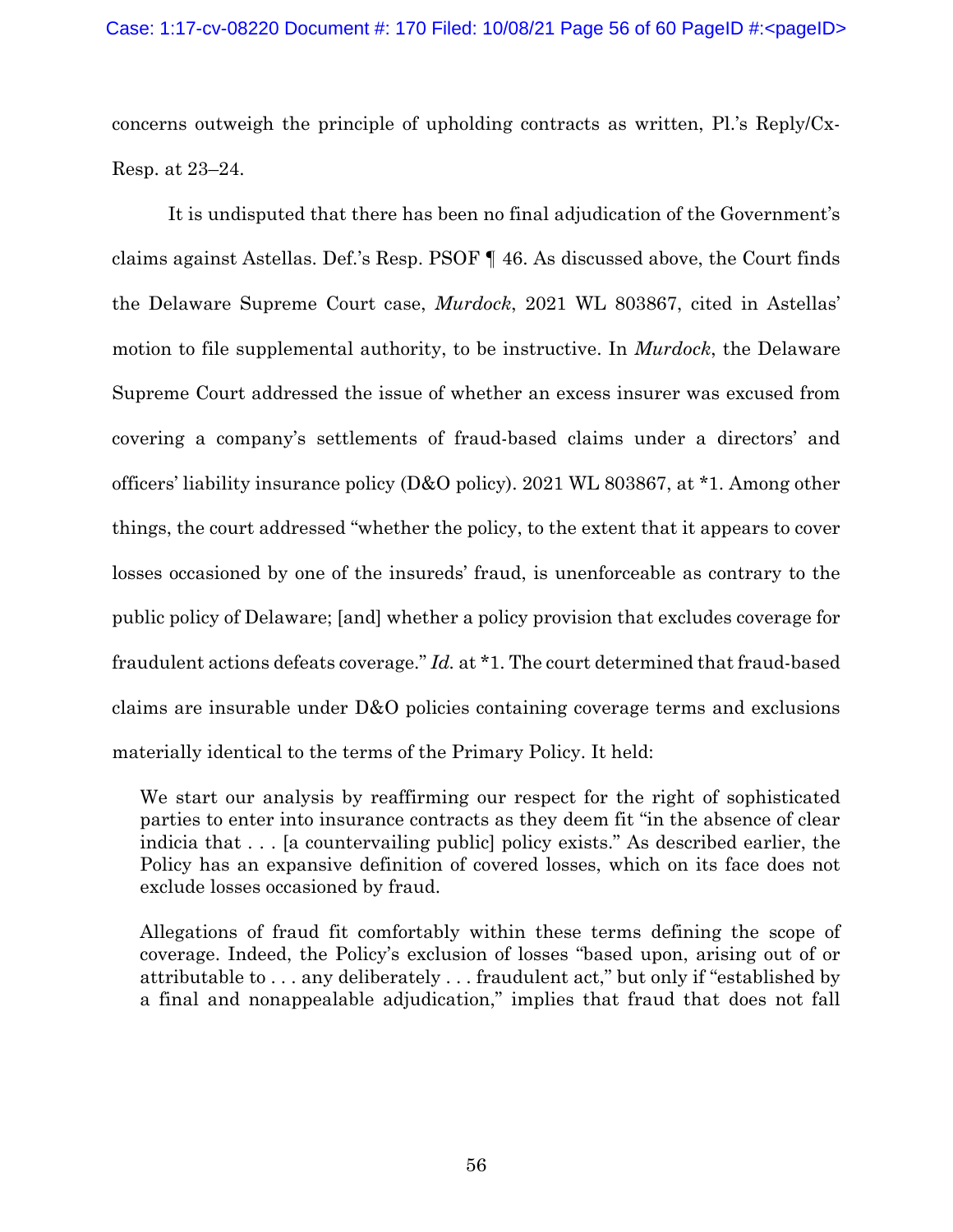within the exclusion because it has not been finally adjudicated will otherwise be covered.

*Id.* at \*10.

 Federal is correct that *Murdock* was explicitly decided under Delaware law. Def.'s Resp. Suppl. Auth. (citing 2021 WL 803867, at \*10). Indeed, the court relied heavily on Section 145 of the Delaware Corporations Law, 8 Del. C. 145, in finding that Delaware policy "weighs in favor of the insurability of losses incurred as the result of a breach of the duty of loyalty, including one marred by fraud." 2021 WL 803867, at \*12. No such similar statute exists in Illinois; nor has Astellas cited to Illinois caselaw standing for a similar proposition of law.

 Federal also argues that *Level 3* precludes coverage for settlements premised on allegations of fraud. Def.'s Reply at 20 (citing *Level 3*, 272 F.3d at 911). In *Level 3*, the Seventh Circuit rejected the insured's argument that "[a]s long as the case is settled before entry of judgment, the insured is covered regardless of the nature of the claim against it," stating, "[t]hat can't be right." 272 F.3d at 911. The Court agrees with Astellas, however, that this is merely dicta, as the court discussed whether it would matter for coverage purposes if a claim for fraud resulting in uninsurable disgorgement (1) settled on the eve of trial and was shown to have merit, or (2) was shown to be meritless but still settled. *Id.* The court ultimately decided that it "need not decide" as it could "find no guidance on the point from cases or other materials." *Id.*

Moreover, in support of its statement that coverage for claims settled before judgment "can't be right," the court cited just one *New York* case. *Level 3*, 272 F.3d at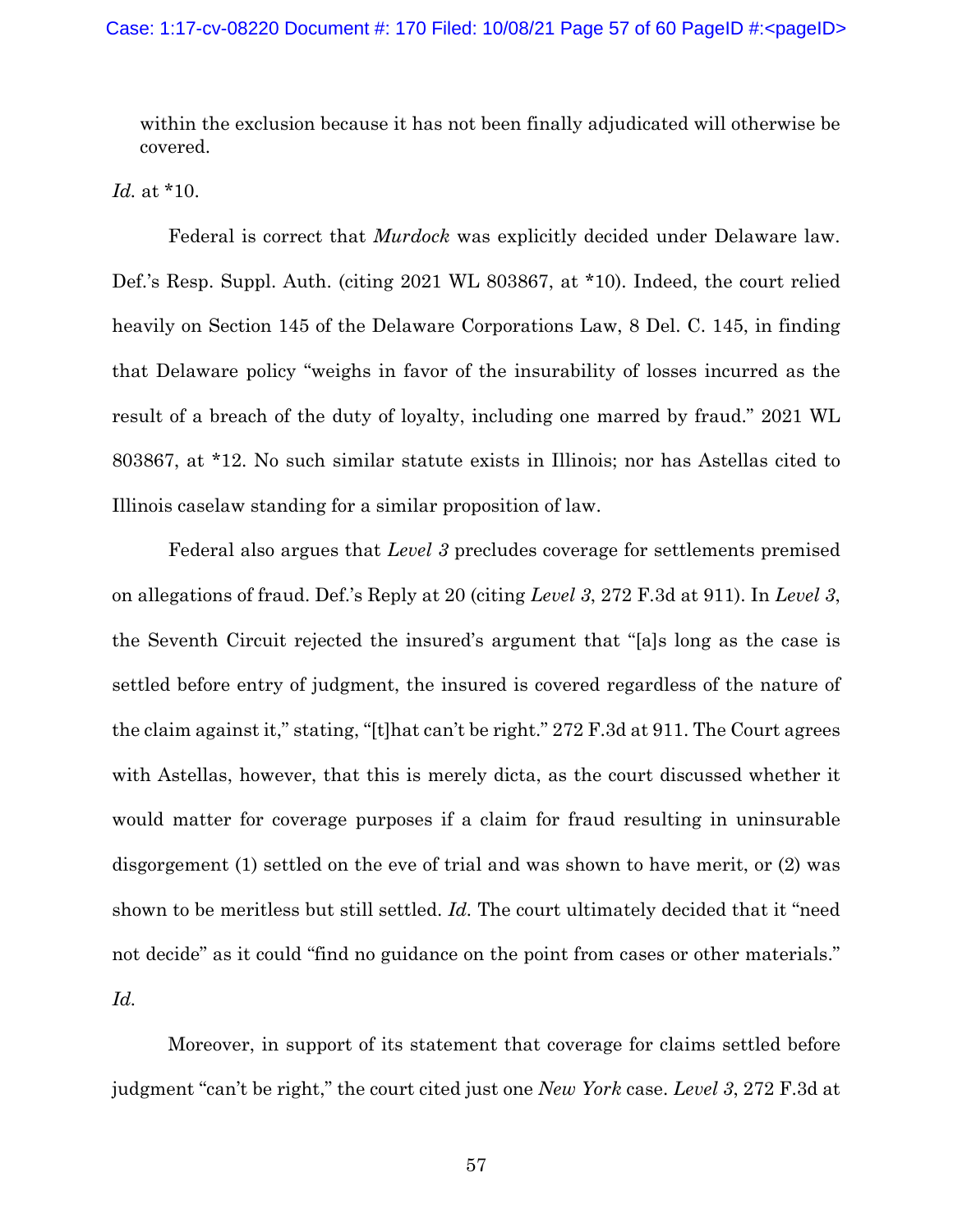911 (citing *Reliance Grp. Holdings, Inc. v. Nat'l Union Fire Ins. Co. of Pittsburgh, Pa.*, 188 A.D.2d 47, 55 (N.Y.S. March 2, 1993)). As noted above, this Court must follow Seventh Circuit law; however, again Federal cites no, and the Court is unaware of any, *Illinois* cases holding that allegations of fraud—or other arguably uninsurable acts—that settle before trial are uninsurable. In fact, Astellas cites the only Illinois case that is somewhat on point. In *Gulliver's E., Inc. v. Cal. Union Ins. Co.*, 455 N.E.2d 264, 265 (Ill. App. Ct. 1983), the insurer issued a fire insurance policy to the insured, which included a provision that defense of arson (Arson Defense Provision) would not be available to the insurer unless there was an indictment and conviction of the insured's principal stockholders. Nonetheless, after fire damaged the insured's restaurant, the insurer denied the claim on basis that its investigation revealed that fire was intentionally set by the insured. *Id.* The Illinois Appellate Court affirmed the trial court's finding that Arson Defense Provision was not void as against public policy, even though Illinois "has a public policy of discouraging the intentional burning of property for profit." *Id.* at 265–66. True, the holding in *Gulliver's E.* was limited to the facts of the case, but the case indicates that Illinois law allows for insurance coverage of claims that potentially disturb public policy so long as there is no final adjudication of such.

 Here, as discussed above, the Settlement Payment is insurable as a Loss under the Federal Policy—as it is a payment for the Government's damages (not disgorgement of Astellas' profits)—and does not fall under the Final Adjudication Exclusions, as there has been no final adjudication. The Court reads the Final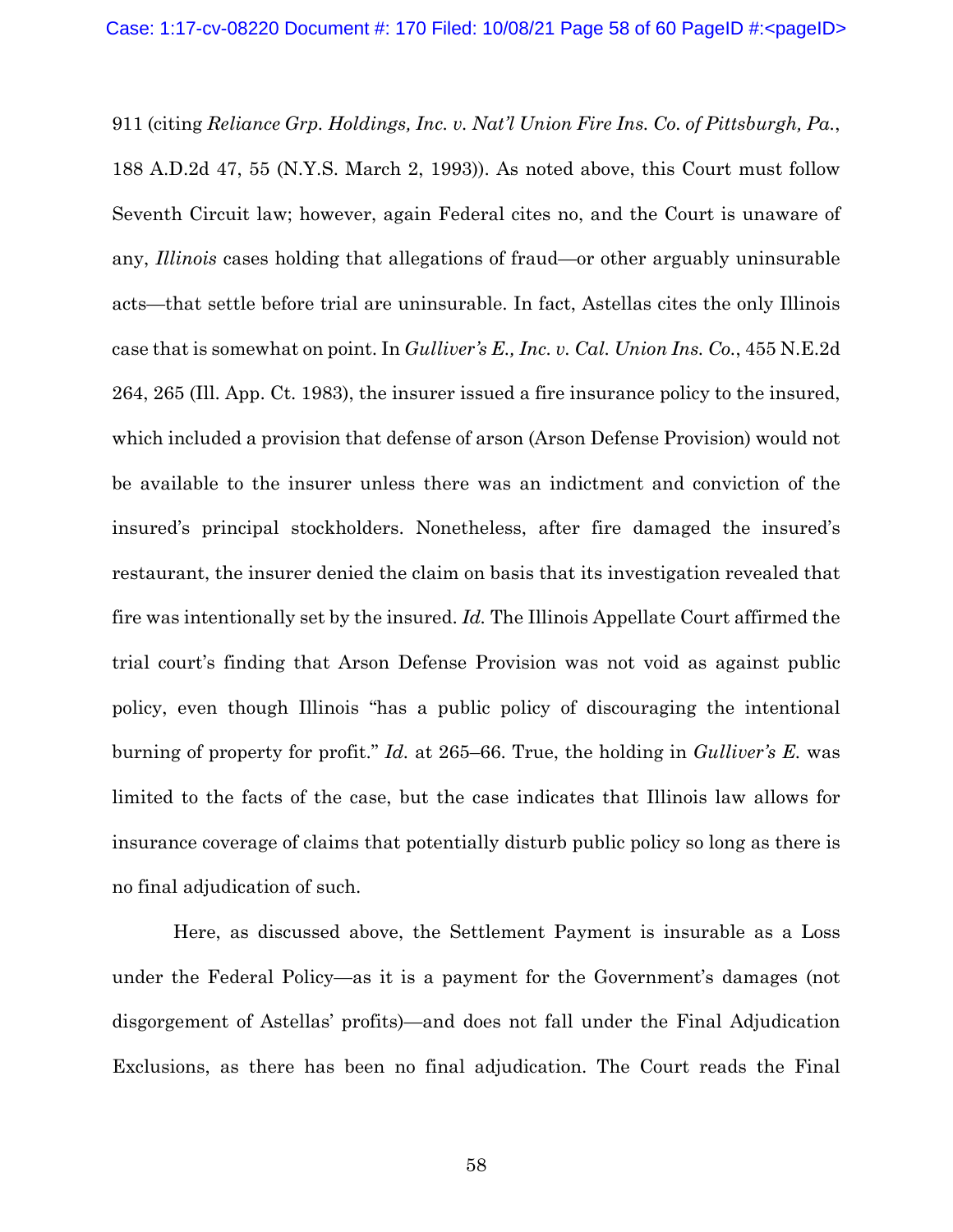Adjudication Exclusions, like the exclusion clause in *Murdock*, to imply that nonadjudicated *allegations* of fraud that do not fall within the exclusion will otherwise be covered. 2021 WL 803867, at \*1. And under standard contract interpretation principles, the Court must consider the entire Federal Policy (and underlying Primary Policy) and give effect to every clause, including the Exclusion Clauses. *See Cent. Ill. Light*, 821 N.E.2d at 213. Therefore, when weighing the *articulated* Illinois public interest in the Parties' freedom to contract, *see Phoenix Ins.*, 949 N.E.2d at 644, against a public interest in preventing insurance coverage for allegations of fraud (which is not supported by any Illinois case cited by the Parties or that the Court is aware of), the Court must find that the Settlement Payment is covered under the Federal Policy and such coverage does not offend public policy.

## **Conclusion**

 For the reasons given above, Astellas' Motion for Summary Judgment [114] is granted. Federal's Cross-Motion for Summary Judgment [126], [129] is denied. Astellas' motion to deem admitted Astellas' statements of additional material fact [155] is granted in part and denied in part. Astellas' motion for leave to file supplemental authority [159] is granted. Federal's sealed statement of additional facts [165] is terminated as a motion. The Court will enter judgment in Astellas' favor after the Parties file the following submissions on prejudgment interest: Astellas is given until October 7, 2021, to provide the Court its requested amounts and